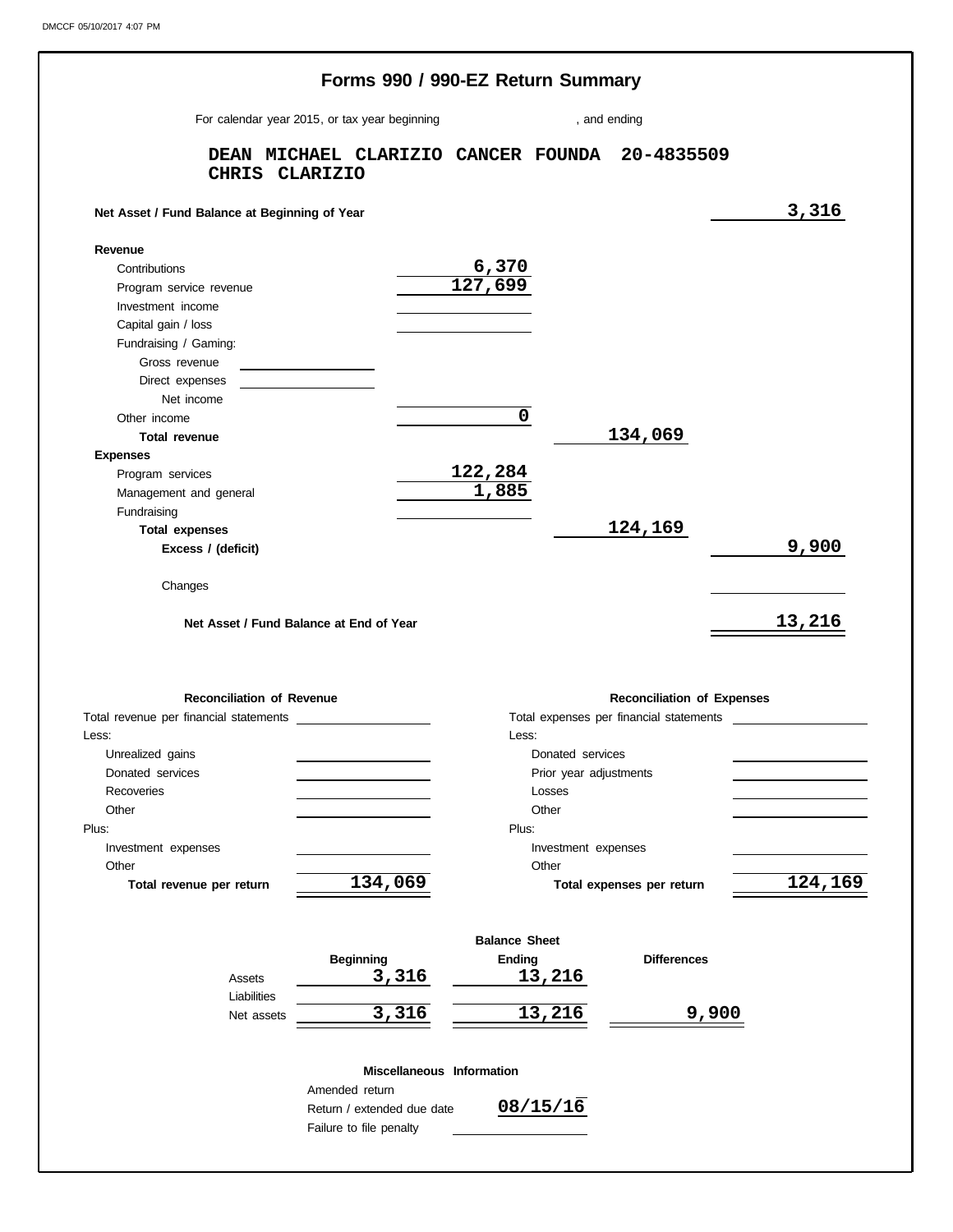| Form 8879-EO                                            | <b>IRS e-file Signature Authorization</b>                                                                                                                                                                                                                                                                                                                                                                                                                                                                                                                                                                                                                                                                                                                                                                                                                                                                                                                                                                                                                                                                                                                                                                                                                                                                                                                                                                                                                                                                                                                                                                                                                                                                                                                                                                                                                                                                                                                                                                                                                                                                                                                                                                                                                                  |                 |                                                   | OMB No. 1545-1878                                                                                                    |
|---------------------------------------------------------|----------------------------------------------------------------------------------------------------------------------------------------------------------------------------------------------------------------------------------------------------------------------------------------------------------------------------------------------------------------------------------------------------------------------------------------------------------------------------------------------------------------------------------------------------------------------------------------------------------------------------------------------------------------------------------------------------------------------------------------------------------------------------------------------------------------------------------------------------------------------------------------------------------------------------------------------------------------------------------------------------------------------------------------------------------------------------------------------------------------------------------------------------------------------------------------------------------------------------------------------------------------------------------------------------------------------------------------------------------------------------------------------------------------------------------------------------------------------------------------------------------------------------------------------------------------------------------------------------------------------------------------------------------------------------------------------------------------------------------------------------------------------------------------------------------------------------------------------------------------------------------------------------------------------------------------------------------------------------------------------------------------------------------------------------------------------------------------------------------------------------------------------------------------------------------------------------------------------------------------------------------------------------|-----------------|---------------------------------------------------|----------------------------------------------------------------------------------------------------------------------|
|                                                         | for an Exempt Organization                                                                                                                                                                                                                                                                                                                                                                                                                                                                                                                                                                                                                                                                                                                                                                                                                                                                                                                                                                                                                                                                                                                                                                                                                                                                                                                                                                                                                                                                                                                                                                                                                                                                                                                                                                                                                                                                                                                                                                                                                                                                                                                                                                                                                                                 |                 |                                                   |                                                                                                                      |
|                                                         |                                                                                                                                                                                                                                                                                                                                                                                                                                                                                                                                                                                                                                                                                                                                                                                                                                                                                                                                                                                                                                                                                                                                                                                                                                                                                                                                                                                                                                                                                                                                                                                                                                                                                                                                                                                                                                                                                                                                                                                                                                                                                                                                                                                                                                                                            |                 |                                                   | 2015                                                                                                                 |
| Department of the Treasury                              | u Do not send to the IRS. Keep for your records.<br>La Information about Form 8879-EO and its instructions is at www.irs.gov/form8879eo.                                                                                                                                                                                                                                                                                                                                                                                                                                                                                                                                                                                                                                                                                                                                                                                                                                                                                                                                                                                                                                                                                                                                                                                                                                                                                                                                                                                                                                                                                                                                                                                                                                                                                                                                                                                                                                                                                                                                                                                                                                                                                                                                   |                 |                                                   |                                                                                                                      |
| Internal Revenue Service<br>Name of exempt organization | DEAN MICHAEL CLARIZIO CANCER FOUNDA                                                                                                                                                                                                                                                                                                                                                                                                                                                                                                                                                                                                                                                                                                                                                                                                                                                                                                                                                                                                                                                                                                                                                                                                                                                                                                                                                                                                                                                                                                                                                                                                                                                                                                                                                                                                                                                                                                                                                                                                                                                                                                                                                                                                                                        |                 | Employer identification number                    |                                                                                                                      |
|                                                         | <b>CLARIZIO</b><br><b>CHRIS</b>                                                                                                                                                                                                                                                                                                                                                                                                                                                                                                                                                                                                                                                                                                                                                                                                                                                                                                                                                                                                                                                                                                                                                                                                                                                                                                                                                                                                                                                                                                                                                                                                                                                                                                                                                                                                                                                                                                                                                                                                                                                                                                                                                                                                                                            |                 | 20-4835509                                        |                                                                                                                      |
| Name and title of officer                               | <b>CHRIS</b><br>CLARIZIO                                                                                                                                                                                                                                                                                                                                                                                                                                                                                                                                                                                                                                                                                                                                                                                                                                                                                                                                                                                                                                                                                                                                                                                                                                                                                                                                                                                                                                                                                                                                                                                                                                                                                                                                                                                                                                                                                                                                                                                                                                                                                                                                                                                                                                                   |                 |                                                   |                                                                                                                      |
|                                                         | <b>PRESIDENT</b>                                                                                                                                                                                                                                                                                                                                                                                                                                                                                                                                                                                                                                                                                                                                                                                                                                                                                                                                                                                                                                                                                                                                                                                                                                                                                                                                                                                                                                                                                                                                                                                                                                                                                                                                                                                                                                                                                                                                                                                                                                                                                                                                                                                                                                                           |                 |                                                   |                                                                                                                      |
| Part I                                                  | Type of Return and Return Information (Whole Dollars Only)                                                                                                                                                                                                                                                                                                                                                                                                                                                                                                                                                                                                                                                                                                                                                                                                                                                                                                                                                                                                                                                                                                                                                                                                                                                                                                                                                                                                                                                                                                                                                                                                                                                                                                                                                                                                                                                                                                                                                                                                                                                                                                                                                                                                                 |                 |                                                   |                                                                                                                      |
|                                                         | Check the box for the return for which you are using this Form 8879-EO and enter the applicable amount, if any, from the return. If you                                                                                                                                                                                                                                                                                                                                                                                                                                                                                                                                                                                                                                                                                                                                                                                                                                                                                                                                                                                                                                                                                                                                                                                                                                                                                                                                                                                                                                                                                                                                                                                                                                                                                                                                                                                                                                                                                                                                                                                                                                                                                                                                    |                 |                                                   |                                                                                                                      |
|                                                         | check the box on line 1a, 2a, 3a, 4a, or 5a, below, and the amount on that line for the return being filed with this form was blank, then                                                                                                                                                                                                                                                                                                                                                                                                                                                                                                                                                                                                                                                                                                                                                                                                                                                                                                                                                                                                                                                                                                                                                                                                                                                                                                                                                                                                                                                                                                                                                                                                                                                                                                                                                                                                                                                                                                                                                                                                                                                                                                                                  |                 |                                                   |                                                                                                                      |
|                                                         | leave line 1b, 2b, 3b, 4b, or 5b, whichever is applicable, blank (do not enter -0-). But, if you entered -0- on the return, then enter -0- on                                                                                                                                                                                                                                                                                                                                                                                                                                                                                                                                                                                                                                                                                                                                                                                                                                                                                                                                                                                                                                                                                                                                                                                                                                                                                                                                                                                                                                                                                                                                                                                                                                                                                                                                                                                                                                                                                                                                                                                                                                                                                                                              |                 |                                                   |                                                                                                                      |
|                                                         | the applicable line below. Do not complete more than 1 line in Part I.                                                                                                                                                                                                                                                                                                                                                                                                                                                                                                                                                                                                                                                                                                                                                                                                                                                                                                                                                                                                                                                                                                                                                                                                                                                                                                                                                                                                                                                                                                                                                                                                                                                                                                                                                                                                                                                                                                                                                                                                                                                                                                                                                                                                     |                 |                                                   |                                                                                                                      |
| 1a Form 990 check here >                                | $X_0$ Total revenue, if any (Form 990, Part VIII, column (A), line 12) $\ldots$                                                                                                                                                                                                                                                                                                                                                                                                                                                                                                                                                                                                                                                                                                                                                                                                                                                                                                                                                                                                                                                                                                                                                                                                                                                                                                                                                                                                                                                                                                                                                                                                                                                                                                                                                                                                                                                                                                                                                                                                                                                                                                                                                                                            |                 |                                                   | 1b $134,069$                                                                                                         |
| 2a Form 990-EZ check here $\blacktriangleright$         | <b>b</b> Total revenue, if any (Form 990-EZ, line 9) $\ldots$ $\ldots$ $\ldots$ $\ldots$ $\ldots$ $\ldots$                                                                                                                                                                                                                                                                                                                                                                                                                                                                                                                                                                                                                                                                                                                                                                                                                                                                                                                                                                                                                                                                                                                                                                                                                                                                                                                                                                                                                                                                                                                                                                                                                                                                                                                                                                                                                                                                                                                                                                                                                                                                                                                                                                 |                 |                                                   | 2b                                                                                                                   |
| 3a Form 1120-POL check here $\blacktriangleright$       | <b>b</b> Total tax (Form 1120-POL, line 22) $\ldots$ $\ldots$ $\ldots$ $\ldots$ $\ldots$ $\ldots$ $\ldots$                                                                                                                                                                                                                                                                                                                                                                                                                                                                                                                                                                                                                                                                                                                                                                                                                                                                                                                                                                                                                                                                                                                                                                                                                                                                                                                                                                                                                                                                                                                                                                                                                                                                                                                                                                                                                                                                                                                                                                                                                                                                                                                                                                 |                 |                                                   |                                                                                                                      |
| 4a Form 990-PF check here ▶                             | <b>b</b> Tax based on investment income (Form 990-PF, Part VI, line 5) $\ldots$                                                                                                                                                                                                                                                                                                                                                                                                                                                                                                                                                                                                                                                                                                                                                                                                                                                                                                                                                                                                                                                                                                                                                                                                                                                                                                                                                                                                                                                                                                                                                                                                                                                                                                                                                                                                                                                                                                                                                                                                                                                                                                                                                                                            |                 | 4b                                                | <u> 1999 - Johann Barbara, martin eta politikar</u>                                                                  |
|                                                         |                                                                                                                                                                                                                                                                                                                                                                                                                                                                                                                                                                                                                                                                                                                                                                                                                                                                                                                                                                                                                                                                                                                                                                                                                                                                                                                                                                                                                                                                                                                                                                                                                                                                                                                                                                                                                                                                                                                                                                                                                                                                                                                                                                                                                                                                            |                 | 5b                                                | <u> 1980 - Jan Barbara Barbara, prima popular popular popular popular popular popular popular popular popular po</u> |
|                                                         |                                                                                                                                                                                                                                                                                                                                                                                                                                                                                                                                                                                                                                                                                                                                                                                                                                                                                                                                                                                                                                                                                                                                                                                                                                                                                                                                                                                                                                                                                                                                                                                                                                                                                                                                                                                                                                                                                                                                                                                                                                                                                                                                                                                                                                                                            |                 |                                                   |                                                                                                                      |
| Part II                                                 | Declaration and Signature Authorization of Officer                                                                                                                                                                                                                                                                                                                                                                                                                                                                                                                                                                                                                                                                                                                                                                                                                                                                                                                                                                                                                                                                                                                                                                                                                                                                                                                                                                                                                                                                                                                                                                                                                                                                                                                                                                                                                                                                                                                                                                                                                                                                                                                                                                                                                         |                 |                                                   |                                                                                                                      |
| Officer's PIN: check one box only<br>authorize<br>ΙX    | are true, correct, and complete. I further declare that the amount in Part I above is the amount shown on the copy of the<br>organization's electronic return. I consent to allow my intermediate service provider, transmitter, or electronic return originator (ERO)<br>to send the organization's return to the IRS and to receive from the IRS (a) an acknowledgement of receipt or reason for rejection of<br>the transmission, (b) the reason for any delay in processing the return or refund, and (c) the date of any refund. If applicable, I<br>authorize the U.S. Treasury and its designated Financial Agent to initiate an electronic funds withdrawal (direct debit) entry to the<br>financial institution account indicated in the tax preparation software for payment of the organization's federal taxes owed on this<br>return, and the financial institution to debit the entry to this account. To revoke a payment, I must contact the U.S. Treasury Financial<br>Agent at 1-888-353-4537 no later than 2 business days prior to the payment (settlement) date. I also authorize the financial institutions<br>involved in the processing of the electronic payment of taxes to receive confidential information necessary to answer inquiries and<br>resolve issues related to the payment. I have selected a personal identification number (PIN) as my signature for the organization's<br>electronic return and, if applicable, the organization's consent to electronic funds withdrawal.<br>ERO firm name<br>on the organization's tax year 2015 electronically filed return. If I have indicated within this return that a copy of the return is<br>being filed with a state agency(ies) regulating charities as part of the IRS Fed/State program, I also authorize the aforementioned<br>ERO to enter my PIN on the return's disclosure consent screen.<br>As an officer of the organization, I will enter my PIN as my signature on the organization's tax year 2015 electronically filed return.<br>If I have indicated within this return that a copy of the return is being filed with a state agency(ies) regulating charities as part of<br>the IRS Fed/State program, I will enter my PIN on the return's disclosure consent screen. | to enter my PIN | Enter five numbers, but<br>do not enter all zeros | as my signature                                                                                                      |
| Officer's signature                                     |                                                                                                                                                                                                                                                                                                                                                                                                                                                                                                                                                                                                                                                                                                                                                                                                                                                                                                                                                                                                                                                                                                                                                                                                                                                                                                                                                                                                                                                                                                                                                                                                                                                                                                                                                                                                                                                                                                                                                                                                                                                                                                                                                                                                                                                                            | Date            | 05/15/16                                          |                                                                                                                      |
| Part III                                                | Certification and Authentication                                                                                                                                                                                                                                                                                                                                                                                                                                                                                                                                                                                                                                                                                                                                                                                                                                                                                                                                                                                                                                                                                                                                                                                                                                                                                                                                                                                                                                                                                                                                                                                                                                                                                                                                                                                                                                                                                                                                                                                                                                                                                                                                                                                                                                           |                 |                                                   |                                                                                                                      |
|                                                         | <b>ERO's EFIN/PIN.</b> Enter your six-digit electronic filing identification<br>number (EFIN) followed by your five-digit self-selected PIN.                                                                                                                                                                                                                                                                                                                                                                                                                                                                                                                                                                                                                                                                                                                                                                                                                                                                                                                                                                                                                                                                                                                                                                                                                                                                                                                                                                                                                                                                                                                                                                                                                                                                                                                                                                                                                                                                                                                                                                                                                                                                                                                               |                 |                                                   | 20074577777<br>do not enter all zeros                                                                                |
|                                                         | I certify that the above numeric entry is my PIN, which is my signature on the 2015 electronically filed return for the organization<br>indicated above. I confirm that I am submitting this return in accordance with the requirements of <b>Pub. 4163</b> , Modernized e-File (MeF)<br>Information for Authorized IRS e-file Providers for Business Returns.                                                                                                                                                                                                                                                                                                                                                                                                                                                                                                                                                                                                                                                                                                                                                                                                                                                                                                                                                                                                                                                                                                                                                                                                                                                                                                                                                                                                                                                                                                                                                                                                                                                                                                                                                                                                                                                                                                             |                 |                                                   |                                                                                                                      |
| ERO's signature                                         | Kevin Brechka                                                                                                                                                                                                                                                                                                                                                                                                                                                                                                                                                                                                                                                                                                                                                                                                                                                                                                                                                                                                                                                                                                                                                                                                                                                                                                                                                                                                                                                                                                                                                                                                                                                                                                                                                                                                                                                                                                                                                                                                                                                                                                                                                                                                                                                              | Date            | 05/15/16                                          |                                                                                                                      |
|                                                         | <b>ERO Must Retain This Form-See Instructions</b>                                                                                                                                                                                                                                                                                                                                                                                                                                                                                                                                                                                                                                                                                                                                                                                                                                                                                                                                                                                                                                                                                                                                                                                                                                                                                                                                                                                                                                                                                                                                                                                                                                                                                                                                                                                                                                                                                                                                                                                                                                                                                                                                                                                                                          |                 |                                                   |                                                                                                                      |
|                                                         | Do Not Submit This Form To the IRS Unless Requested To Do So                                                                                                                                                                                                                                                                                                                                                                                                                                                                                                                                                                                                                                                                                                                                                                                                                                                                                                                                                                                                                                                                                                                                                                                                                                                                                                                                                                                                                                                                                                                                                                                                                                                                                                                                                                                                                                                                                                                                                                                                                                                                                                                                                                                                               |                 |                                                   |                                                                                                                      |

**For Paperwork Reduction Act Notice, see back of form.**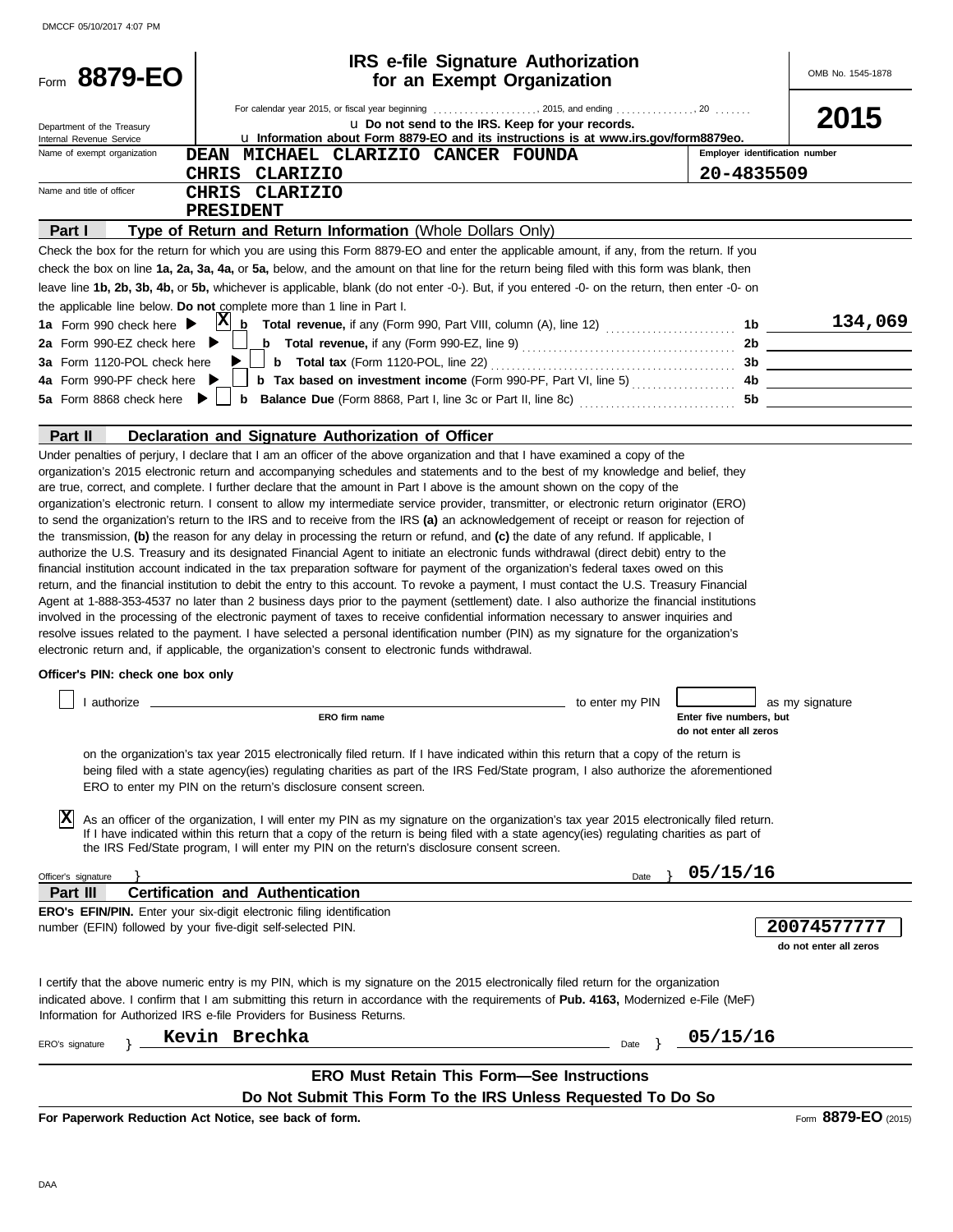| Form |  |
|------|--|
|      |  |

u **Do not enter social security numbers on this form as it may be made public. Open to Public 990 2015**<br>
Under section 501(c), 527, or 4947(a)(1) of the Internal Revenue Code (except private foundations) **2015** 

OMB No. 1545-0047

|                                |                                 | Department of the Treasury<br>Internal Revenue Service |                                       |                                                                                                                                                                            |                |                      | <b>U.</b> Do not enter social security numbers on this form as it may be made public.<br>La Information about Form 990 and its instructions is at www.irs.gov/form990. |                  |                                               |                |                     |                                            | <b>Open to Public</b><br><b>Inspection</b> |         |
|--------------------------------|---------------------------------|--------------------------------------------------------|---------------------------------------|----------------------------------------------------------------------------------------------------------------------------------------------------------------------------|----------------|----------------------|------------------------------------------------------------------------------------------------------------------------------------------------------------------------|------------------|-----------------------------------------------|----------------|---------------------|--------------------------------------------|--------------------------------------------|---------|
|                                |                                 |                                                        |                                       | For the 2015 calendar year, or tax year beginning                                                                                                                          |                |                      | and ending                                                                                                                                                             |                  |                                               |                |                     |                                            |                                            |         |
| В                              | Check if applicable:            |                                                        | C Name of organization                |                                                                                                                                                                            |                |                      | DEAN MICHAEL CLARIZIO CANCER FOUNDA                                                                                                                                    |                  |                                               |                |                     |                                            | D Employer identification number           |         |
|                                | Address change                  |                                                        |                                       |                                                                                                                                                                            | CHRIS CLARIZIO |                      |                                                                                                                                                                        |                  |                                               |                |                     |                                            |                                            |         |
|                                | Name change                     |                                                        | Doing business as                     |                                                                                                                                                                            |                |                      |                                                                                                                                                                        |                  |                                               |                |                     | 20-4835509                                 |                                            |         |
|                                |                                 |                                                        |                                       | Number and street (or P.O. box if mail is not delivered to street address)                                                                                                 |                |                      |                                                                                                                                                                        |                  | Room/suite                                    |                | E Telephone number  | 973-325-0551                               |                                            |         |
|                                | Initial return<br>Final return/ |                                                        |                                       | 10 CONNEL DRIVE<br>City or town, state or province, country, and ZIP or foreign postal code                                                                                |                |                      |                                                                                                                                                                        |                  |                                               |                |                     |                                            |                                            |         |
|                                | terminated                      |                                                        | <b>WEST ORANGE</b>                    |                                                                                                                                                                            |                | NJ 07052             |                                                                                                                                                                        |                  |                                               |                |                     |                                            |                                            |         |
|                                | Amended return                  |                                                        |                                       | F Name and address of principal officer:                                                                                                                                   |                |                      |                                                                                                                                                                        |                  |                                               |                | G Gross receipts \$ |                                            |                                            | 134,069 |
|                                | Application pending             |                                                        |                                       | TRINE ESTELLE                                                                                                                                                              |                |                      |                                                                                                                                                                        |                  | H(a) Is this a group return for subordinates? |                |                     |                                            | Yes                                        | X No    |
|                                |                                 |                                                        |                                       | 10 CONNEL DR                                                                                                                                                               |                |                      |                                                                                                                                                                        |                  | H(b) Are all subordinates included?           |                |                     |                                            | <b>Yes</b>                                 | No      |
|                                |                                 |                                                        | WEST ORANGE                           |                                                                                                                                                                            |                | NJ                   | 07052                                                                                                                                                                  |                  |                                               |                |                     | If "No," attach a list. (see instructions) |                                            |         |
|                                |                                 | Tax-exempt status:                                     | $ \mathbf{x} $<br>501(c)(3)           | 501(c)                                                                                                                                                                     |                | ) $t$ (insert no.)   | 4947(a)(1) or                                                                                                                                                          | 527              |                                               |                |                     |                                            |                                            |         |
|                                | Website: U                      |                                                        |                                       | DEANMICHAELCLARIZIOCANCERFOUNDATION.OR                                                                                                                                     |                |                      |                                                                                                                                                                        |                  | H(c) Group exemption number U                 |                |                     |                                            |                                            |         |
| κ                              |                                 | Form of organization:                                  | $ \mathbf{\overline{X}} $ Corporation | Trust                                                                                                                                                                      | Association    | Other $\mathbf u$    |                                                                                                                                                                        |                  | Year of formation: $2006$                     |                |                     |                                            | M State of legal domicile:                 | ΝJ      |
|                                | Part I                          | <b>Summary</b>                                         |                                       |                                                                                                                                                                            |                |                      |                                                                                                                                                                        |                  |                                               |                |                     |                                            |                                            |         |
|                                |                                 |                                                        |                                       | 1 Briefly describe the organization's mission or most significant activities:                                                                                              |                |                      |                                                                                                                                                                        |                  |                                               |                |                     |                                            |                                            |         |
|                                |                                 |                                                        |                                       | THE ORGANIZATION PROVIDES SUPPORT FOR CANCER PATIENTS, THEIR FAMILIES AND                                                                                                  |                |                      |                                                                                                                                                                        |                  |                                               |                |                     |                                            |                                            |         |
| Governance                     |                                 | THEIR CARE-GIVERS.                                     |                                       |                                                                                                                                                                            |                |                      |                                                                                                                                                                        |                  |                                               |                |                     |                                            |                                            |         |
|                                |                                 |                                                        |                                       |                                                                                                                                                                            |                |                      |                                                                                                                                                                        |                  |                                               |                |                     |                                            |                                            |         |
|                                |                                 |                                                        |                                       | 2 Check this box $\mathbf{u}$   if the organization discontinued its operations or disposed of more than 25% of its net assets.                                            |                |                      |                                                                                                                                                                        |                  |                                               |                |                     |                                            |                                            |         |
| ಯ                              |                                 |                                                        |                                       | 3 Number of voting members of the governing body (Part VI, line 1a)                                                                                                        |                |                      |                                                                                                                                                                        |                  |                                               |                | 3                   | 5                                          |                                            |         |
|                                |                                 |                                                        |                                       |                                                                                                                                                                            |                |                      |                                                                                                                                                                        |                  |                                               |                |                     | 5                                          |                                            |         |
| <b>Activities</b>              |                                 |                                                        |                                       |                                                                                                                                                                            |                |                      |                                                                                                                                                                        |                  |                                               |                | 5                   | $\Omega$                                   |                                            |         |
|                                |                                 |                                                        |                                       | <b>6</b> Total number of volunteers (estimate if necessary)                                                                                                                |                |                      |                                                                                                                                                                        |                  |                                               |                | 6                   | 0                                          |                                            |         |
|                                |                                 |                                                        |                                       | 7a Total unrelated business revenue from Part VIII, column (C), line 12                                                                                                    |                |                      |                                                                                                                                                                        |                  |                                               |                | 7a                  |                                            |                                            | 0       |
|                                |                                 |                                                        |                                       | <b>b</b> Net unrelated business taxable income from Form 990-T, line 34                                                                                                    |                |                      |                                                                                                                                                                        |                  |                                               |                | 7b                  |                                            |                                            | 0       |
|                                |                                 |                                                        |                                       |                                                                                                                                                                            |                |                      |                                                                                                                                                                        |                  | Prior Year                                    |                |                     |                                            | Current Year                               |         |
|                                |                                 |                                                        |                                       | 8 Contributions and grants (Part VIII, line 1h)                                                                                                                            |                | <b>IIAI II</b>       |                                                                                                                                                                        |                  |                                               | 27,500         |                     |                                            |                                            | 6,370   |
| Revenue                        | 9                               |                                                        |                                       | Program service revenue (Part VIII, line 2g)                                                                                                                               |                |                      |                                                                                                                                                                        |                  |                                               | 80,273         |                     |                                            |                                            | 127,699 |
|                                |                                 |                                                        |                                       | 10 Investment income (Part VIII, column (A), lines 3, 4, and 7d)                                                                                                           |                |                      |                                                                                                                                                                        |                  |                                               |                |                     |                                            |                                            |         |
|                                |                                 |                                                        |                                       | 11 Other revenue (Part VIII, column (A), lines 5, 6d, 8c, 9c, 10c, and 11e)                                                                                                |                |                      |                                                                                                                                                                        |                  |                                               |                |                     |                                            |                                            |         |
|                                |                                 |                                                        |                                       | 12 Total revenue – add lines 8 through 11 (must equal Part VIII, column (A), line 12)                                                                                      |                |                      |                                                                                                                                                                        |                  |                                               | 107,773        |                     |                                            |                                            | 134,069 |
|                                |                                 |                                                        |                                       | 13 Grants and similar amounts paid (Part IX, column (A), lines 1-3)                                                                                                        |                |                      |                                                                                                                                                                        |                  |                                               | 66,027         |                     |                                            |                                            | 69,560  |
|                                |                                 |                                                        |                                       | 14 Benefits paid to or for members (Part IX, column (A), line 4)                                                                                                           |                |                      |                                                                                                                                                                        |                  |                                               |                |                     |                                            |                                            |         |
| n<br>န္တ                       |                                 |                                                        |                                       | 15 Salaries, other compensation, employee benefits (Part IX, column (A), lines 5-10)                                                                                       |                |                      |                                                                                                                                                                        |                  |                                               |                |                     |                                            |                                            |         |
|                                |                                 |                                                        |                                       |                                                                                                                                                                            |                |                      |                                                                                                                                                                        |                  |                                               |                |                     |                                            |                                            | 0       |
| Expen                          |                                 |                                                        |                                       |                                                                                                                                                                            |                |                      |                                                                                                                                                                        |                  |                                               |                |                     |                                            |                                            |         |
|                                |                                 |                                                        |                                       |                                                                                                                                                                            |                |                      |                                                                                                                                                                        |                  |                                               | 41,146         |                     |                                            |                                            | 54,609  |
|                                |                                 |                                                        |                                       | 18 Total expenses. Add lines 13-17 (must equal Part IX, column (A), line 25) [                                                                                             |                |                      |                                                                                                                                                                        |                  |                                               | 107,173        |                     |                                            |                                            | 124,169 |
|                                |                                 |                                                        |                                       |                                                                                                                                                                            |                |                      |                                                                                                                                                                        |                  | Beginning of Current Year                     |                | 600                 |                                            | End of Year                                | 9,900   |
|                                |                                 |                                                        |                                       |                                                                                                                                                                            |                |                      |                                                                                                                                                                        |                  |                                               | 3,316          |                     |                                            |                                            | 13,216  |
|                                |                                 | 21 Total liabilities (Part X, line 26)                 |                                       |                                                                                                                                                                            |                |                      |                                                                                                                                                                        |                  |                                               |                | O                   |                                            |                                            |         |
| Net Assets or<br>Fund Balances |                                 |                                                        |                                       |                                                                                                                                                                            |                |                      |                                                                                                                                                                        |                  |                                               | 3,316          |                     |                                            |                                            | 13,216  |
|                                | Part II                         |                                                        | <b>Signature Block</b>                |                                                                                                                                                                            |                |                      |                                                                                                                                                                        |                  |                                               |                |                     |                                            |                                            |         |
|                                |                                 |                                                        |                                       | Under penalties of perjury, I declare that I have examined this return, including accompanying schedules and statements, and to the best of my knowledge and belief, it is |                |                      |                                                                                                                                                                        |                  |                                               |                |                     |                                            |                                            |         |
|                                |                                 |                                                        |                                       | true, correct, and complete. Declaration of preparer (other than officer) is based on all information of which preparer has any knowledge.                                 |                |                      |                                                                                                                                                                        |                  |                                               |                |                     |                                            |                                            |         |
|                                |                                 |                                                        |                                       |                                                                                                                                                                            |                |                      |                                                                                                                                                                        |                  |                                               |                |                     |                                            |                                            |         |
| Sign                           |                                 |                                                        | Signature of officer                  |                                                                                                                                                                            |                |                      |                                                                                                                                                                        |                  |                                               |                | Date                |                                            |                                            |         |
| Here                           |                                 |                                                        | <b>CHRIS</b>                          | <b>CLARIZIO</b>                                                                                                                                                            |                |                      |                                                                                                                                                                        | <b>PRESIDENT</b> |                                               |                |                     |                                            |                                            |         |
|                                |                                 |                                                        | Type or print name and title          |                                                                                                                                                                            |                |                      |                                                                                                                                                                        |                  |                                               |                |                     |                                            |                                            |         |
|                                |                                 | Print/Type preparer's name                             |                                       |                                                                                                                                                                            |                | Preparer's signature |                                                                                                                                                                        |                  | Date                                          |                | Check               | if                                         | PTIN                                       |         |
| Paid                           |                                 | Kevin Brechka                                          |                                       |                                                                                                                                                                            |                | Kevin Brechka        |                                                                                                                                                                        |                  | 05/10/17                                      |                | self-employed       |                                            | P01403770                                  |         |
|                                | Preparer                        | Firm's name                                            |                                       | ME Safris & Co LLC                                                                                                                                                         |                |                      |                                                                                                                                                                        |                  |                                               | Firm's $EIN$ } |                     |                                            | 22-2661641                                 |         |
|                                | Use Only                        |                                                        |                                       | 56 Livingston Ave Suite 250                                                                                                                                                |                |                      |                                                                                                                                                                        |                  |                                               |                |                     |                                            |                                            |         |
|                                |                                 | Firm's address                                         |                                       | Roseland, NJ                                                                                                                                                               |                | 07068-1733           |                                                                                                                                                                        |                  |                                               | Phone no.      |                     |                                            | 973-226-0402                               |         |
|                                |                                 |                                                        |                                       | May the IRS discuss this return with the preparer shown above? (see instructions)                                                                                          |                |                      |                                                                                                                                                                        |                  |                                               |                |                     |                                            | <b>Yes</b>                                 | No      |

| Sign     |             | Signature of officer         |    |                                                                    |                                                                                   |                  |      |              | Date          |                  |
|----------|-------------|------------------------------|----|--------------------------------------------------------------------|-----------------------------------------------------------------------------------|------------------|------|--------------|---------------|------------------|
| Here     |             | <b>CHRIS</b>                 |    | CLARIZIO                                                           |                                                                                   | <b>PRESIDENT</b> |      |              |               |                  |
|          |             | Type or print name and title |    |                                                                    |                                                                                   |                  |      |              |               |                  |
|          |             | Print/Type preparer's name   |    |                                                                    | Preparer's signature                                                              |                  | Date |              | Check         | PTIN             |
| Paid     |             | Kevin Brechka                |    |                                                                    | Kevin Brechka                                                                     |                  |      | 05/10/17     | self-employed | P01403770        |
| Preparer | Firm's name |                              | МE | Safris & Co LLC                                                    |                                                                                   |                  |      | Firm's $EIN$ |               | 22-2661641       |
| Use Only |             |                              |    |                                                                    | 56 Livingston Ave Suite 250                                                       |                  |      |              |               |                  |
|          |             | Firm's address               |    | Roseland, NJ                                                       | 07068-1733                                                                        |                  |      | Phone no.    |               | 973-226-0402     |
|          |             |                              |    |                                                                    | May the IRS discuss this return with the preparer shown above? (see instructions) |                  |      |              |               | No<br><b>Yes</b> |
| DAA      |             |                              |    | For Paperwork Reduction Act Notice, see the separate instructions. |                                                                                   |                  |      |              |               | Form 990 (2015)  |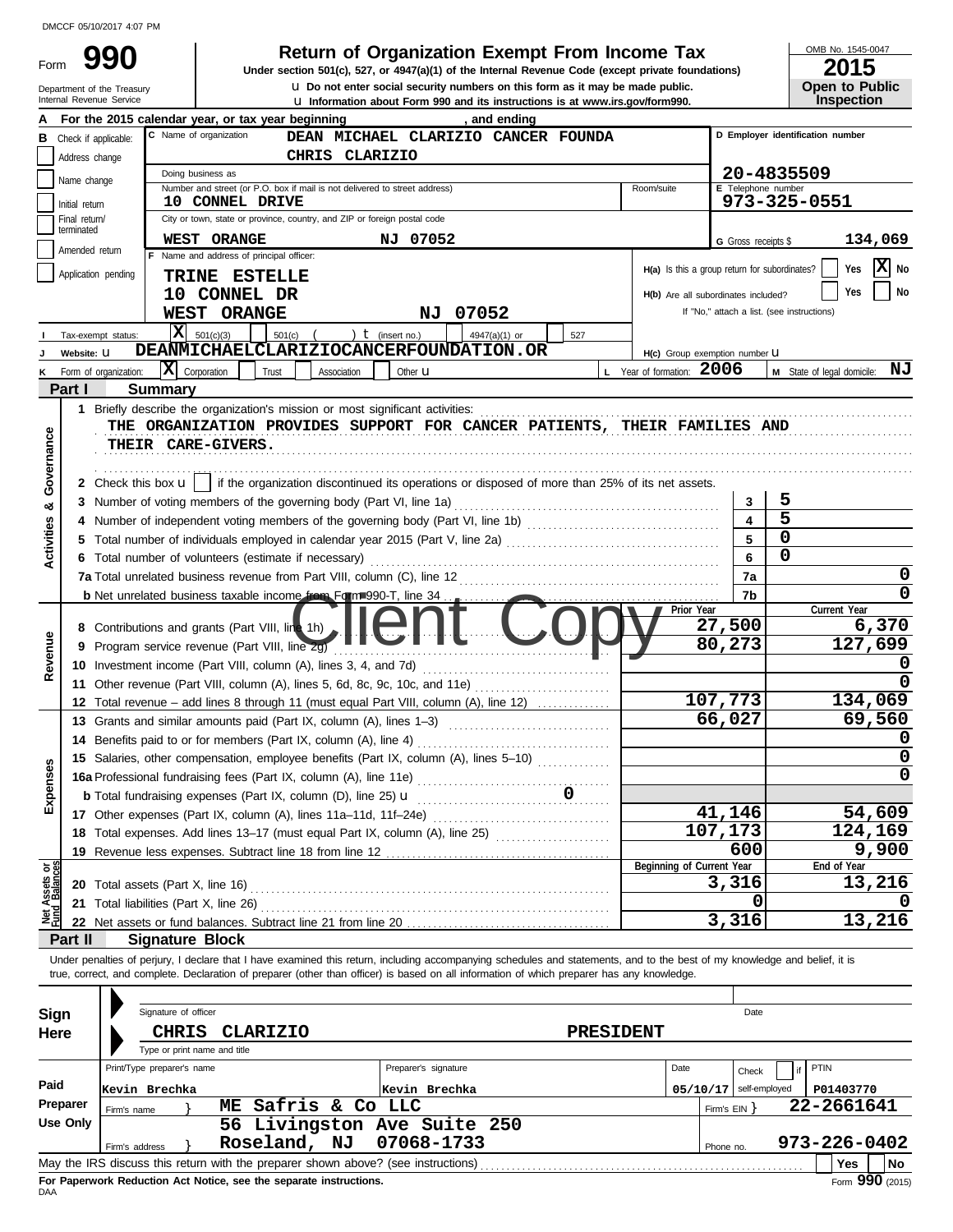|              | Form 990 (2015) DEAN MICHAEL CLARIZIO CANCER FOUNDA 20-4835509                                                                 |                        |                       | Page 2                                            |
|--------------|--------------------------------------------------------------------------------------------------------------------------------|------------------------|-----------------------|---------------------------------------------------|
|              | <b>Statement of Program Service Accomplishments</b><br>Part III                                                                |                        |                       | X                                                 |
| 1            | Briefly describe the organization's mission:                                                                                   |                        |                       |                                                   |
|              | See Schedule O                                                                                                                 |                        |                       |                                                   |
|              |                                                                                                                                |                        |                       |                                                   |
|              |                                                                                                                                |                        |                       |                                                   |
|              |                                                                                                                                |                        |                       |                                                   |
| $\mathbf{z}$ | Did the organization undertake any significant program services during the year which were not listed on the                   |                        |                       |                                                   |
|              |                                                                                                                                |                        |                       | Yes $\overline{X}$ No<br>$\mathbf{I}$             |
|              | If "Yes," describe these new services on Schedule O.                                                                           |                        |                       |                                                   |
| 3            | Did the organization cease conducting, or make significant changes in how it conducts, any program                             |                        |                       |                                                   |
|              | services?<br>If "Yes," describe these changes on Schedule O.                                                                   |                        |                       | $\boxed{\phantom{1}}$ Yes $\boxed{\textbf{X}}$ No |
|              | Describe the organization's program service accomplishments for each of its three largest program services, as measured by     |                        |                       |                                                   |
|              | expenses. Section 501(c)(3) and 501(c)(4) organizations are required to report the amount of grants and allocations to others, |                        |                       |                                                   |
|              | the total expenses, and revenue, if any, for each program service reported.                                                    |                        |                       |                                                   |
|              |                                                                                                                                |                        |                       |                                                   |
|              | 4a (Code:  ) (Expenses \$                                                                                                      | including grants of \$ |                       |                                                   |
|              | PROVIDED SUPPORT TO CANCER PATIENTS, THEIR FAMILIES AND CARE-GIVERS.                                                           |                        |                       |                                                   |
|              |                                                                                                                                |                        |                       |                                                   |
|              |                                                                                                                                |                        |                       |                                                   |
|              |                                                                                                                                |                        |                       |                                                   |
|              |                                                                                                                                |                        |                       |                                                   |
|              |                                                                                                                                |                        |                       |                                                   |
|              |                                                                                                                                |                        |                       |                                                   |
|              |                                                                                                                                |                        |                       |                                                   |
|              |                                                                                                                                |                        |                       |                                                   |
|              |                                                                                                                                |                        |                       |                                                   |
|              |                                                                                                                                |                        |                       |                                                   |
|              |                                                                                                                                |                        |                       |                                                   |
|              |                                                                                                                                |                        |                       |                                                   |
|              |                                                                                                                                |                        |                       |                                                   |
|              |                                                                                                                                |                        |                       |                                                   |
|              |                                                                                                                                |                        |                       |                                                   |
|              |                                                                                                                                |                        |                       |                                                   |
|              |                                                                                                                                |                        |                       |                                                   |
|              |                                                                                                                                |                        |                       |                                                   |
|              |                                                                                                                                |                        |                       |                                                   |
|              |                                                                                                                                |                        |                       |                                                   |
|              |                                                                                                                                |                        |                       |                                                   |
|              |                                                                                                                                |                        |                       |                                                   |
|              | 4c (Code:<br>) (Expenses \$                                                                                                    |                        |                       | ) (Revenue \$                                     |
|              |                                                                                                                                |                        |                       |                                                   |
|              |                                                                                                                                |                        |                       |                                                   |
|              |                                                                                                                                |                        |                       |                                                   |
|              |                                                                                                                                |                        |                       |                                                   |
|              |                                                                                                                                |                        |                       |                                                   |
|              |                                                                                                                                |                        |                       |                                                   |
|              |                                                                                                                                |                        |                       |                                                   |
|              |                                                                                                                                |                        |                       |                                                   |
|              |                                                                                                                                |                        |                       |                                                   |
|              |                                                                                                                                |                        |                       |                                                   |
|              |                                                                                                                                |                        |                       |                                                   |
|              | 4d Other program services (Describe in Schedule O.)                                                                            |                        |                       |                                                   |
|              | 122, 284 including grants of \$<br>(Expenses \$                                                                                |                        | 69,560<br>(Revenue \$ |                                                   |
|              | 4e Total program service expenses u                                                                                            | 122,284                |                       |                                                   |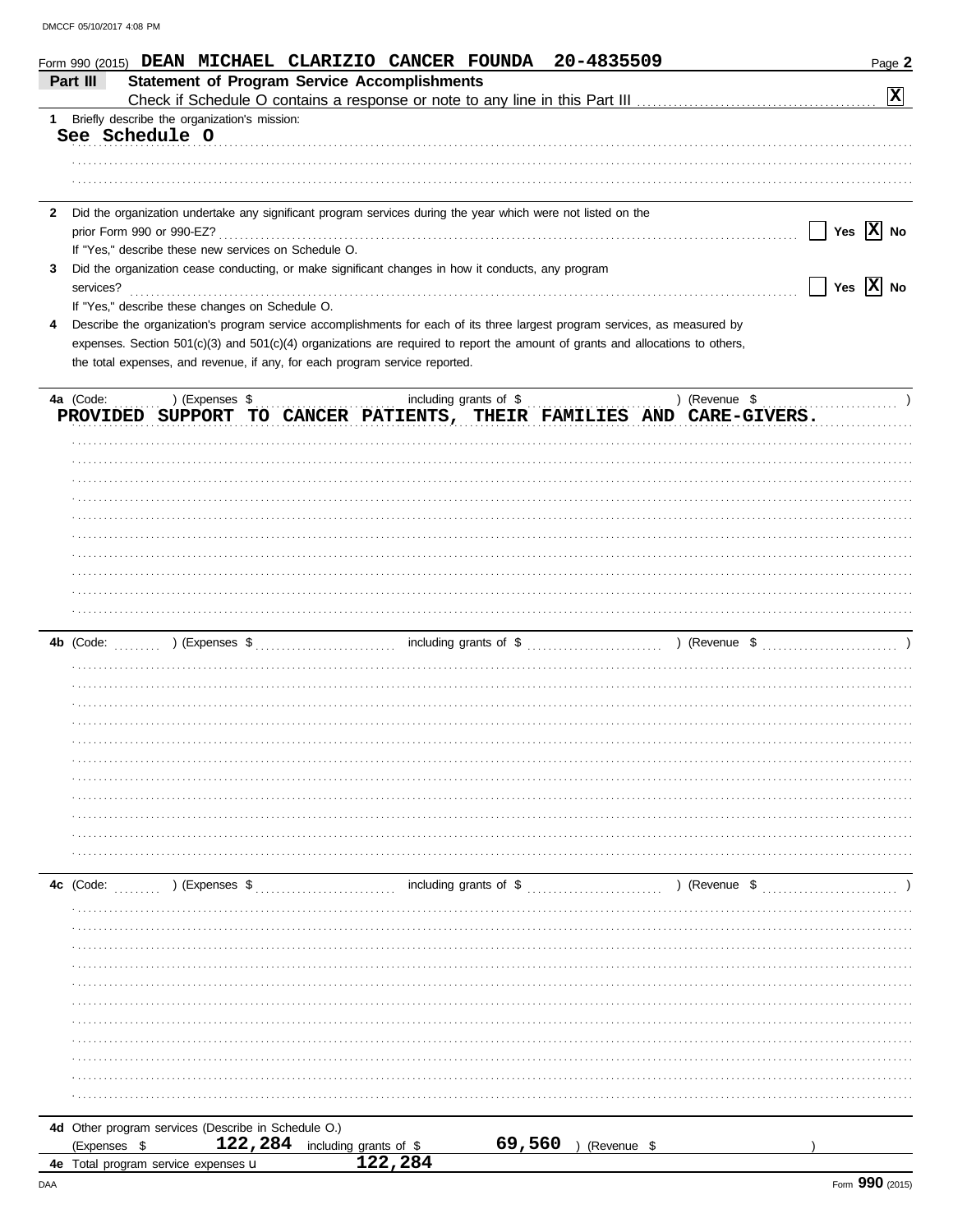### Form 990 (2015) Page **3 DEAN MICHAEL CLARIZIO CANCER FOUNDA 20-4835509**

|     | Part IV<br><b>Checklist of Required Schedules</b>                                                                                                                                                                              |                 |     |    |
|-----|--------------------------------------------------------------------------------------------------------------------------------------------------------------------------------------------------------------------------------|-----------------|-----|----|
|     |                                                                                                                                                                                                                                |                 | Yes | No |
| 1.  | Is the organization described in section $501(c)(3)$ or $4947(a)(1)$ (other than a private foundation)? If "Yes,"                                                                                                              |                 |     |    |
|     | complete Schedule A <b>complete</b> Schedule A <b>complete</b> Schedule A <b>complete</b> Schedule A <b>complete</b> Schedule A                                                                                                | $\mathbf{1}$    | X   |    |
| 2   |                                                                                                                                                                                                                                | $\overline{2}$  |     | X  |
| 3   | Did the organization engage in direct or indirect political campaign activities on behalf of or in opposition to                                                                                                               |                 |     |    |
|     |                                                                                                                                                                                                                                | 3               |     | X  |
| 4   | Section 501(c)(3) organizations. Did the organization engage in lobbying activities, or have a section 501(h)                                                                                                                  |                 |     |    |
|     |                                                                                                                                                                                                                                | 4               |     | X  |
| 5   | Is the organization a section $501(c)(4)$ , $501(c)(5)$ , or $501(c)(6)$ organization that receives membership dues,                                                                                                           |                 |     |    |
|     | assessments, or similar amounts as defined in Revenue Procedure 98-19? If "Yes," complete Schedule C,                                                                                                                          |                 |     |    |
|     |                                                                                                                                                                                                                                | 5               |     | X  |
| 6   | Did the organization maintain any donor advised funds or any similar funds or accounts for which donors                                                                                                                        |                 |     |    |
|     | have the right to provide advice on the distribution or investment of amounts in such funds or accounts? If                                                                                                                    |                 |     |    |
|     | "Yes," complete Schedule D, Part I contains a construction of the Schedule D, Part I contains a complete schedule D, Part I contains a contained by the Schedule D, Part I contains a contained by the Schedule D, Part I cont | 6               |     | X  |
| 7   | Did the organization receive or hold a conservation easement, including easements to preserve open space,                                                                                                                      |                 |     |    |
|     |                                                                                                                                                                                                                                | 7               |     | X  |
| 8   | Did the organization maintain collections of works of art, historical treasures, or other similar assets? If "Yes,"                                                                                                            |                 |     |    |
|     | complete Schedule D, Part III <b>Marting Complete Schedule D, Part III Marting Complete Schedule D</b> , Part III                                                                                                              | 8               |     | X  |
| 9   | Did the organization report an amount in Part X, line 21, for escrow or custodial account liability, serve as a                                                                                                                |                 |     |    |
|     | custodian for amounts not listed in Part X; or provide credit counseling, debt management, credit repair, or                                                                                                                   |                 |     |    |
|     |                                                                                                                                                                                                                                | 9               |     | x  |
| 10  | Did the organization, directly or through a related organization, hold assets in temporarily restricted                                                                                                                        |                 |     |    |
|     | endowments, permanent endowments, or quasi-endowments? If "Yes," complete Schedule D, Part V                                                                                                                                   | 10              |     | X  |
| 11  | If the organization's answer to any of the following questions is "Yes," then complete Schedule D, Parts VI,                                                                                                                   |                 |     |    |
|     | VII, VIII, IX, or X as applicable.                                                                                                                                                                                             |                 |     |    |
|     | a Did the organization report an amount for land, buildings, and equipment in Part X, line 10? If "Yes,"                                                                                                                       |                 |     |    |
|     |                                                                                                                                                                                                                                | 11a             |     | X  |
|     | <b>b</b> Did the organization report an amount for investments—other securities in Part X, line 12 that is 5% or more                                                                                                          |                 |     | X  |
|     |                                                                                                                                                                                                                                | 11 <sub>b</sub> |     |    |
|     | c Did the organization report an amount for investments—program related in Part X, line 13 that is 5% or more                                                                                                                  |                 |     | X  |
|     |                                                                                                                                                                                                                                | 11c             |     |    |
|     | d Did the organization report an amount for other assets in Part X, line 15 that is 5% or more of its total assets                                                                                                             |                 |     | X  |
|     |                                                                                                                                                                                                                                | 11d<br>11e      |     | X  |
| f   | Did the organization's separate or consolidated financial statements for the tax year include a footnote that addresses                                                                                                        |                 |     |    |
|     |                                                                                                                                                                                                                                | 11f             |     | X  |
|     | 12a Did the organization obtain separate, independent audited financial statements for the tax year? If "Yes," complete                                                                                                        |                 |     |    |
|     |                                                                                                                                                                                                                                | 12a             |     | X  |
| b   | Was the organization included in consolidated, independent audited financial statements for the tax year? If                                                                                                                   |                 |     |    |
|     |                                                                                                                                                                                                                                | 12 <sub>b</sub> |     | X  |
| 13  |                                                                                                                                                                                                                                | 13              |     | X  |
| 14a |                                                                                                                                                                                                                                | 14a             |     | X  |
| b   | Did the organization have aggregate revenues or expenses of more than \$10,000 from grantmaking,                                                                                                                               |                 |     |    |
|     | fundraising, business, investment, and program service activities outside the United States, or aggregate                                                                                                                      |                 |     |    |
|     | foreign investments valued at \$100,000 or more? If "Yes," complete Schedule F, Parts I and IV [[[[[[[[[[[[[[[[                                                                                                                | 14b             |     | X  |
| 15  | Did the organization report on Part IX, column (A), line 3, more than \$5,000 of grants or other assistance to or                                                                                                              |                 |     |    |
|     |                                                                                                                                                                                                                                | 15              |     | X  |
| 16  | Did the organization report on Part IX, column (A), line 3, more than \$5,000 of aggregate grants or other                                                                                                                     |                 |     |    |
|     |                                                                                                                                                                                                                                | 16              |     | X  |
| 17  | Did the organization report a total of more than \$15,000 of expenses for professional fundraising services on                                                                                                                 |                 |     |    |
|     |                                                                                                                                                                                                                                | 17              |     | X  |
| 18  | Did the organization report more than \$15,000 total of fundraising event gross income and contributions on                                                                                                                    |                 |     |    |
|     |                                                                                                                                                                                                                                | 18              |     | X  |
| 19  | Did the organization report more than \$15,000 of gross income from gaming activities on Part VIII, line 9a?                                                                                                                   |                 |     |    |
|     |                                                                                                                                                                                                                                | 19              |     | X  |

Form **990** (2015)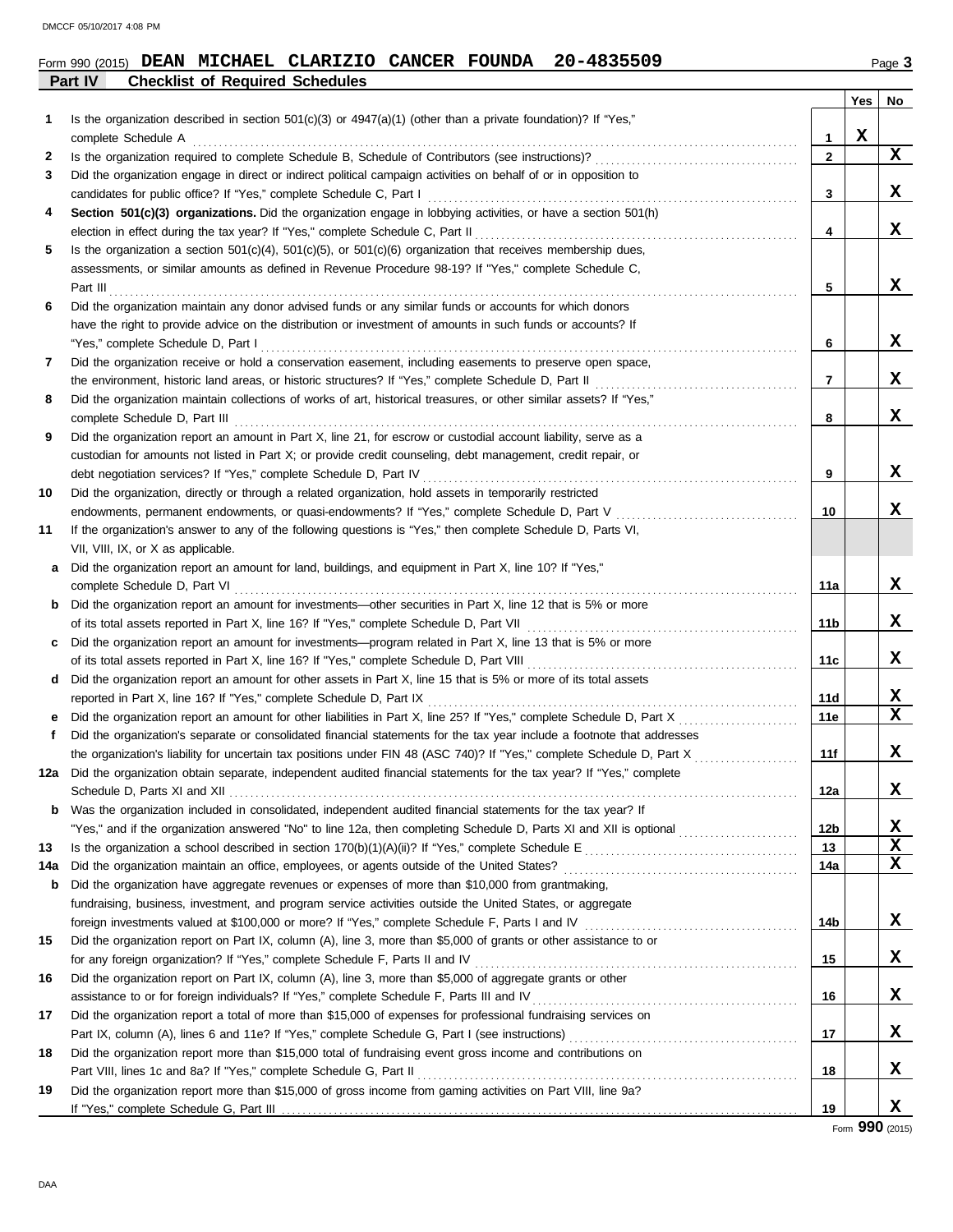|     | 20-4835509<br>Form 990 (2015) DEAN MICHAEL CLARIZIO CANCER FOUNDA                                                |     |     | Page 4 |
|-----|------------------------------------------------------------------------------------------------------------------|-----|-----|--------|
|     | Part IV<br><b>Checklist of Required Schedules (continued)</b>                                                    |     |     |        |
|     |                                                                                                                  |     | Yes | No     |
| 20a | Did the organization operate one or more hospital facilities? If "Yes," complete Schedule H                      | 20a |     | X      |
| b   | If "Yes" to line 20a, did the organization attach a copy of its audited financial statements to this return?     | 20b |     |        |
| 21  | Did the organization report more than \$5,000 of grants or other assistance to any domestic organization or      |     |     |        |
|     | domestic government on Part IX, column (A), line 1? If "Yes," complete Schedule I, Parts I and II                | 21  |     | X      |
| 22  | Did the organization report more than \$5,000 of grants or other assistance to or for domestic individuals on    |     |     |        |
|     | Part IX, column (A), line 2? If "Yes," complete Schedule I, Parts I and III                                      | 22  | X   |        |
| 23  | Did the organization answer "Yes" to Part VII, Section A, line 3, 4, or 5 about compensation of the              |     |     |        |
|     | organization's current and former officers, directors, trustees, key employees, and highest compensated          |     |     |        |
|     | employees? If "Yes," complete Schedule J                                                                         | 23  |     | x      |
| 24a | Did the organization have a tax-exempt bond issue with an outstanding principal amount of more than              |     |     |        |
|     | \$100,000 as of the last day of the year, that was issued after December 31, 2002? If "Yes," answer lines 24b    |     |     |        |
|     | through 24d and complete Schedule K. If "No," go to line 25a                                                     | 24a |     | X      |
| b   | Did the organization invest any proceeds of tax-exempt bonds beyond a temporary period exception?                | 24b |     |        |
| С   | Did the organization maintain an escrow account other than a refunding escrow at any time during the year        |     |     |        |
|     | to defease any tax-exempt bonds?                                                                                 | 24c |     |        |
| d   | Did the organization act as an "on behalf of" issuer for bonds outstanding at any time during the year?<br>.     | 24d |     |        |
| 25a | Section 501(c)(3), 501(c)(4), and 501(c)(29) organizations. Did the organization engage in an excess benefit     |     |     |        |
|     | transaction with a disqualified person during the year? If "Yes," complete Schedule L, Part I                    | 25a |     | x      |
| b   | Is the organization aware that it engaged in an excess benefit transaction with a disqualified person in a prior |     |     |        |
|     | year, and that the transaction has not been reported on any of the organization's prior Forms 990 or 990-EZ?     |     |     |        |
|     | If "Yes," complete Schedule L, Part I                                                                            | 25b |     | X      |
| 26  | Did the organization report any amount on Part X, line 5, 6, or 22 for receivables from or payables to any       |     |     |        |
|     | current or former officers, directors, trustees, key employees, highest compensated employees, or                |     |     |        |
|     | disqualified persons? If "Yes," complete Schedule L, Part II                                                     | 26  |     | X      |
| 27  | Did the organization provide a grant or other assistance to an officer, director, trustee, key employee,         |     |     |        |
|     | substantial contributor or employee thereof, a grant selection committee member, or to a 35% controlled          |     |     |        |
|     | entity or family member of any of these persons? If "Yes," complete Schedule L, Part III                         | 27  |     | X      |
| 28  | Was the organization a party to a business transaction with one of the following parties (see Schedule L,        |     |     |        |
|     | Part IV instructions for applicable filing thresholds, conditions, and exceptions):                              |     |     |        |
| a   | A current or former officer, director, trustee, or key employee? If "Yes," complete Schedule L, Part IV          | 28a |     | X      |
| b   | A family member of a current or former officer, director, trustee, or key employee? If "Yes," complete           |     |     |        |
|     | Schedule L, Part IV                                                                                              | 28b |     | x      |
| С   | An entity of which a current or former officer, director, trustee, or key employee (or a family member thereof)  |     |     |        |
|     | was an officer, director, trustee, or direct or indirect owner? If "Yes," complete Schedule L, Part IV           | 28c |     | X      |
| 29  | Did the organization receive more than \$25,000 in non-cash contributions? If "Yes," complete Schedule M         | 29  |     | X      |
| 30  | Did the organization receive contributions of art, historical treasures, or other similar assets, or qualified   |     |     |        |
|     |                                                                                                                  | 30  |     | X      |
| 31  | Did the organization liquidate, terminate, or dissolve and cease operations? If "Yes," complete Schedule N,      |     |     |        |
|     | Part I                                                                                                           | 31  |     | X      |
| 32  | Did the organization sell, exchange, dispose of, or transfer more than 25% of its net assets? If "Yes,"          |     |     |        |
|     |                                                                                                                  | 32  |     | X      |
| 33  | Did the organization own 100% of an entity disregarded as separate from the organization under Regulations       |     |     |        |
|     |                                                                                                                  | 33  |     | X      |
| 34  | Was the organization related to any tax-exempt or taxable entity? If "Yes," complete Schedule R, Parts II, III,  |     |     |        |
|     | or IV, and Part V, line 1                                                                                        | 34  |     | X      |
| 35a |                                                                                                                  | 35a |     | X      |
| b   | If "Yes" to line 35a, did the organization receive any payment from or engage in any transaction with a          |     |     |        |
|     |                                                                                                                  | 35b |     |        |
| 36  | Section 501(c)(3) organizations. Did the organization make any transfers to an exempt non-charitable             |     |     |        |
|     | related organization? If "Yes," complete Schedule R, Part V, line 2                                              | 36  |     | X      |
| 37  | Did the organization conduct more than 5% of its activities through an entity that is not a related organization |     |     |        |
|     | and that is treated as a partnership for federal income tax purposes? If "Yes," complete Schedule R,             |     |     |        |
|     | Part VI                                                                                                          | 37  |     | X      |
| 38  | Did the organization complete Schedule O and provide explanations in Schedule O for Part VI, lines 11b and       |     |     |        |
|     | 19? Note. All Form 990 filers are required to complete Schedule O.                                               | 38  |     | X      |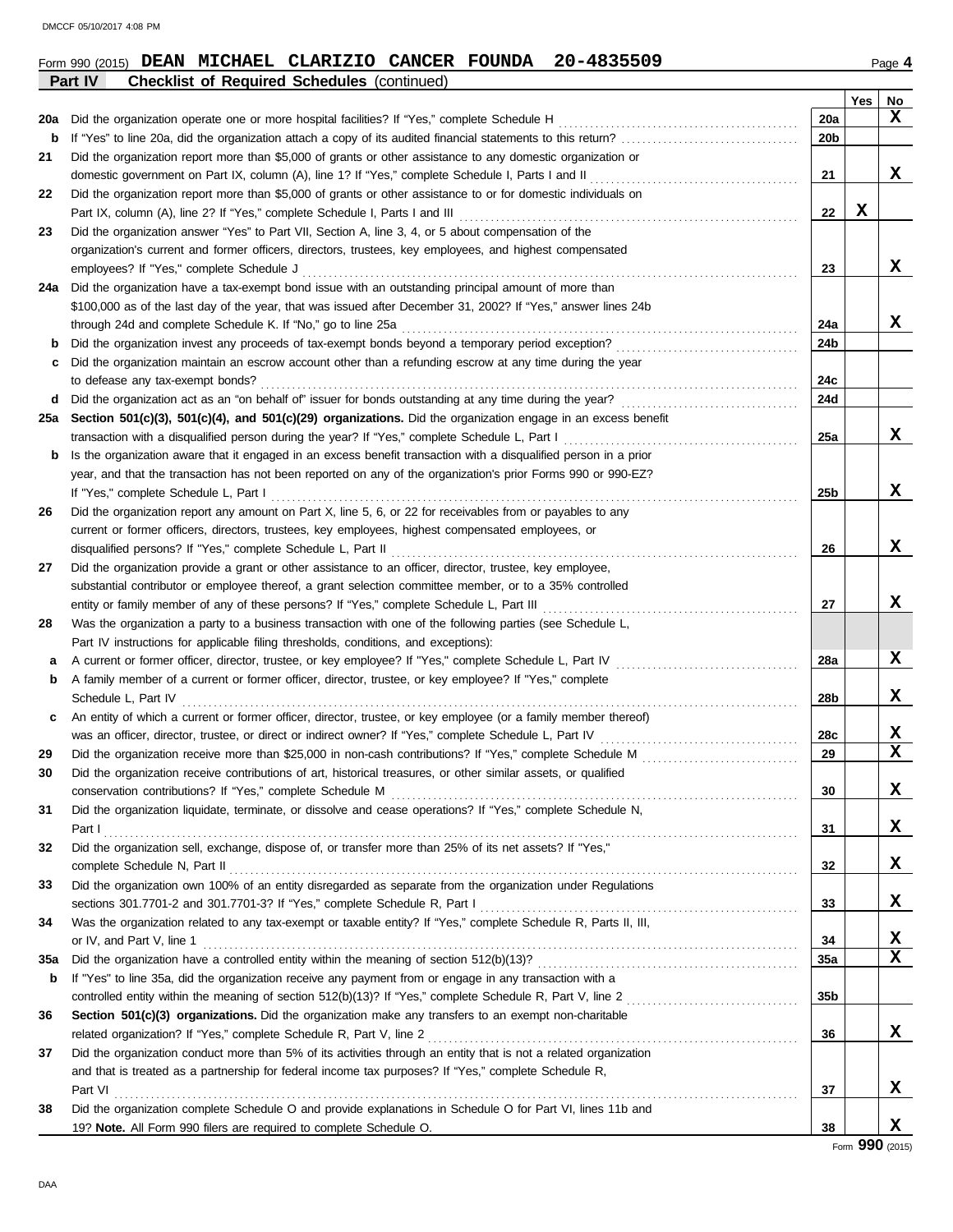|             | Statements Regarding Other IRS Filings and Tax Compliance<br>Part V<br>Check if Schedule O contains a response or note to any line in this Part V                                                                                                                      |                 |             |                |                 |              |
|-------------|------------------------------------------------------------------------------------------------------------------------------------------------------------------------------------------------------------------------------------------------------------------------|-----------------|-------------|----------------|-----------------|--------------|
|             |                                                                                                                                                                                                                                                                        |                 |             |                | Yes             | No           |
| 1a          | Enter the number reported in Box 3 of Form 1096. Enter -0- if not applicable                                                                                                                                                                                           | 1a              | $\mathbf 0$ |                |                 |              |
| b           | Enter the number of Forms W-2G included in line 1a. Enter -0- if not applicable                                                                                                                                                                                        | 1 <sub>b</sub>  | $\mathbf 0$ |                |                 |              |
| c           | Did the organization comply with backup withholding rules for reportable payments to vendors and                                                                                                                                                                       |                 |             |                |                 |              |
|             | reportable gaming (gambling) winnings to prize winners?                                                                                                                                                                                                                |                 |             | 1c             |                 |              |
| 2a          | Enter the number of employees reported on Form W-3, Transmittal of Wage and Tax                                                                                                                                                                                        |                 |             |                |                 |              |
|             | Statements, filed for the calendar year ending with or within the year covered by this return                                                                                                                                                                          | 2a              | $\mathbf 0$ |                |                 |              |
| b           | If at least one is reported on line 2a, did the organization file all required federal employment tax returns?                                                                                                                                                         |                 |             | 2 <sub>b</sub> |                 |              |
|             | Note. If the sum of lines 1a and 2a is greater than 250, you may be required to e-file (see instructions)                                                                                                                                                              |                 |             |                |                 |              |
| За          | Did the organization have unrelated business gross income of \$1,000 or more during the year?                                                                                                                                                                          |                 |             | За             |                 | x            |
| b           | If "Yes," has it filed a Form 990-T for this year? If "No" to line 3b, provide an explanation in Schedule O                                                                                                                                                            |                 |             | 3b             |                 |              |
| 4a          | At any time during the calendar year, did the organization have an interest in, or a signature or other authority                                                                                                                                                      |                 |             |                |                 |              |
|             | over, a financial account in a foreign country (such as a bank account, securities account, or other financial                                                                                                                                                         |                 |             |                |                 | x            |
| b           | account)?<br>If "Yes," enter the name of the foreign country: <b>u</b>                                                                                                                                                                                                 |                 |             | 4a             |                 |              |
|             | See instructions for filing requirements for FinCEN Form 114, Report of Foreign Bank and Financial Accounts                                                                                                                                                            |                 |             |                |                 |              |
|             | (FBAR).                                                                                                                                                                                                                                                                |                 |             |                |                 |              |
| 5a          | Was the organization a party to a prohibited tax shelter transaction at any time during the tax year?                                                                                                                                                                  |                 |             | 5a             |                 | X            |
| b           |                                                                                                                                                                                                                                                                        |                 |             | 5 <sub>b</sub> |                 | $\mathbf{x}$ |
| c           | If "Yes" to line 5a or 5b, did the organization file Form 8886-T?                                                                                                                                                                                                      |                 |             | 5c             |                 |              |
| 6а          | Does the organization have annual gross receipts that are normally greater than \$100,000, and did the                                                                                                                                                                 |                 |             |                |                 |              |
|             | organization solicit any contributions that were not tax deductible as charitable contributions?                                                                                                                                                                       |                 |             | 6a             |                 | x            |
| b           | If "Yes," did the organization include with every solicitation an express statement that such contributions or                                                                                                                                                         |                 |             |                |                 |              |
|             | gifts were not tax deductible?                                                                                                                                                                                                                                         |                 |             | 6b             |                 |              |
| 7           | Organizations that may receive deductible contributions under section 170(c).                                                                                                                                                                                          |                 |             |                |                 |              |
| а           | Did the organization receive a payment in excess of \$75 made partly as a contribution and partly for goods                                                                                                                                                            |                 |             |                |                 |              |
|             | and services provided to the payor?                                                                                                                                                                                                                                    |                 |             | 7a             |                 |              |
| b           |                                                                                                                                                                                                                                                                        |                 |             | 7b             |                 |              |
| c           | Did the organization sell, exchange, or otherwise dispose of tangible personal property for which it was                                                                                                                                                               |                 |             |                |                 |              |
|             |                                                                                                                                                                                                                                                                        |                 |             | 7c             |                 |              |
| d           |                                                                                                                                                                                                                                                                        | 7d              |             |                |                 |              |
| е           |                                                                                                                                                                                                                                                                        |                 |             | 7e             |                 |              |
| f           | Did the organization, during the year, pay premiums, directly or indirectly, on a personal benefit contract?                                                                                                                                                           |                 |             | 7f             |                 |              |
| g           | If the organization received a contribution of qualified intellectual property, did the organization file Form 8899 as required?<br>If the organization received a contribution of cars, boats, airplanes, or other vehicles, did the organization file a Form 1098-C? |                 |             | 7g<br>7h       |                 |              |
| h           | Sponsoring organizations maintaining donor advised funds. Did a donor advised fund maintained by the                                                                                                                                                                   |                 |             |                |                 |              |
|             |                                                                                                                                                                                                                                                                        |                 |             | 8              |                 |              |
| 9           | Sponsoring organizations maintaining donor advised funds.                                                                                                                                                                                                              |                 |             |                |                 |              |
| a           |                                                                                                                                                                                                                                                                        |                 |             | 9a             |                 |              |
| b           |                                                                                                                                                                                                                                                                        |                 |             | 9b             |                 |              |
| 10          | Section 501(c)(7) organizations. Enter:                                                                                                                                                                                                                                |                 |             |                |                 |              |
| а           |                                                                                                                                                                                                                                                                        | 10a             |             |                |                 |              |
| $\mathbf b$ | Gross receipts, included on Form 990, Part VIII, line 12, for public use of club facilities                                                                                                                                                                            | 10 <sub>b</sub> |             |                |                 |              |
| 11          | Section 501(c)(12) organizations. Enter:                                                                                                                                                                                                                               |                 |             |                |                 |              |
| а           | Gross income from members or shareholders                                                                                                                                                                                                                              | 11a             |             |                |                 |              |
| b           | Gross income from other sources (Do not net amounts due or paid to other sources                                                                                                                                                                                       |                 |             |                |                 |              |
|             |                                                                                                                                                                                                                                                                        | 11 <sub>b</sub> |             |                |                 |              |
| 12a         | Section 4947(a)(1) non-exempt charitable trusts. Is the organization filing Form 990 in lieu of Form 1041?                                                                                                                                                             |                 |             | 12a            |                 |              |
| b           |                                                                                                                                                                                                                                                                        |                 |             |                |                 |              |
| 13          | Section 501(c)(29) qualified nonprofit health insurance issuers.                                                                                                                                                                                                       |                 |             |                |                 |              |
| а           | Is the organization licensed to issue qualified health plans in more than one state?                                                                                                                                                                                   |                 |             | 13а            |                 |              |
|             | Note. See the instructions for additional information the organization must report on Schedule O.                                                                                                                                                                      |                 |             |                |                 |              |
| b           | Enter the amount of reserves the organization is required to maintain by the states in which                                                                                                                                                                           |                 |             |                |                 |              |
|             |                                                                                                                                                                                                                                                                        | 13 <sub>b</sub> |             |                |                 |              |
| c           | Enter the amount of reserves on hand                                                                                                                                                                                                                                   | 13 <sub>c</sub> |             |                |                 |              |
| 14a         | Did the organization receive any payments for indoor tanning services during the tax year?                                                                                                                                                                             |                 |             | 14a            |                 | X            |
| b           |                                                                                                                                                                                                                                                                        |                 |             | 14b            |                 |              |
| DAA         |                                                                                                                                                                                                                                                                        |                 |             |                | Form 990 (2015) |              |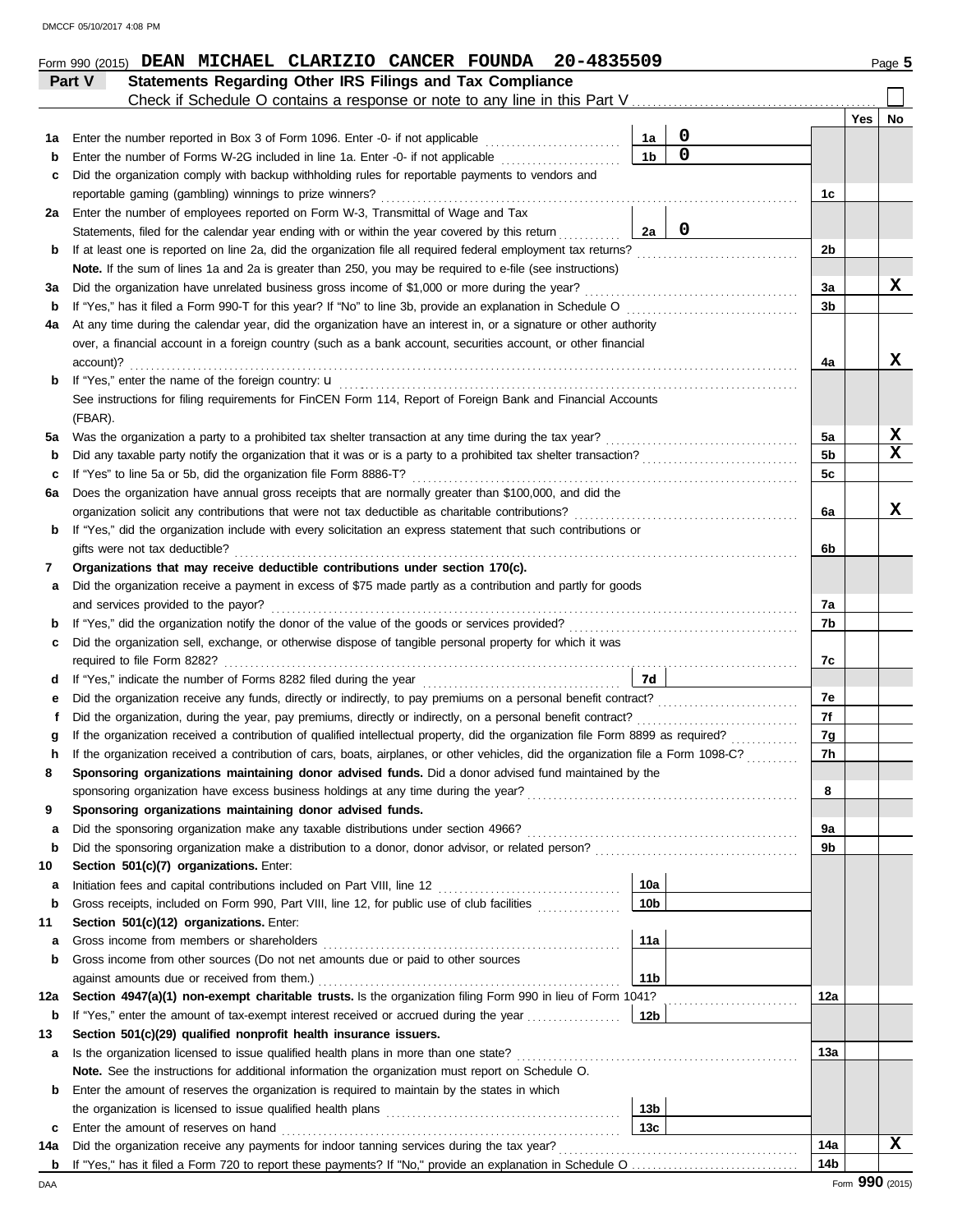|     | Part VI<br>Governance, Management, and Disclosure For each "Yes" response to lines 2 through 7b below, and for a "No"                      |                         |     |          |
|-----|--------------------------------------------------------------------------------------------------------------------------------------------|-------------------------|-----|----------|
|     | response to line 8a, 8b, or 10b below, describe the circumstances, processes, or changes in Schedule O. See instructions.                  |                         |     |          |
|     |                                                                                                                                            |                         |     | <b>x</b> |
|     | <b>Section A. Governing Body and Management</b>                                                                                            |                         |     |          |
|     |                                                                                                                                            |                         | Yes | No       |
|     | 5<br>1a<br>1a Enter the number of voting members of the governing body at the end of the tax year [[[[[[[[[[[[[[[[[[[[[[[                  |                         |     |          |
|     | If there are material differences in voting rights among members of the governing body, or                                                 |                         |     |          |
|     | if the governing body delegated broad authority to an executive committee or similar                                                       |                         |     |          |
|     | committee, explain in Schedule O.                                                                                                          |                         |     |          |
| b   | 5<br>Enter the number of voting members included in line 1a, above, who are independent<br>1b                                              |                         |     |          |
| 2   | Did any officer, director, trustee, or key employee have a family relationship or a business relationship with                             |                         |     |          |
|     |                                                                                                                                            | 2                       |     | x        |
| 3   | Did the organization delegate control over management duties customarily performed by or under the direct                                  |                         |     |          |
|     | supervision of officers, directors, or trustees, or key employees to a management company or other person?                                 | 3                       |     | X        |
| 4   |                                                                                                                                            | $\overline{\mathbf{4}}$ |     | X        |
| 5   |                                                                                                                                            | 5                       |     | X        |
| 6   |                                                                                                                                            | 6                       |     | x        |
| 7a  | Did the organization have members, stockholders, or other persons who had the power to elect or appoint                                    |                         |     |          |
|     |                                                                                                                                            | 7a                      |     | x        |
| b   | Are any governance decisions of the organization reserved to (or subject to approval by) members,                                          |                         |     |          |
|     |                                                                                                                                            | 7b                      |     | x        |
| 8   | Did the organization contemporaneously document the meetings held or written actions undertaken during the year by the following:          |                         |     |          |
| а   | The governing body?                                                                                                                        | 8a                      | X   |          |
| b   |                                                                                                                                            | 8b                      | X   |          |
| 9   | Is there any officer, director, trustee, or key employee listed in Part VII, Section A, who cannot be reached at                           |                         |     |          |
|     |                                                                                                                                            | 9                       |     | x        |
|     | Section B. Policies (This Section B requests information about policies not required by the Internal Revenue Code.)                        |                         |     |          |
|     |                                                                                                                                            |                         | Yes | No       |
| 10a |                                                                                                                                            | 10a                     |     | x        |
| b   | If "Yes," did the organization have written policies and procedures governing the activities of such chapters,                             |                         |     |          |
|     |                                                                                                                                            | 10b                     |     |          |
|     | 11a Has the organization provided a complete copy of this Form 990 to all members of its governing body before filing the form?            | 11a                     |     | x        |
| b   | Describe in Schedule O the process, if any, used by the organization to review this Form 990.                                              |                         |     |          |
| 12a |                                                                                                                                            | 12a                     |     | x        |
| b   | Were officers, directors, or trustees, and key employees required to disclose annually interests that could give rise to conflicts?        | 12 <sub>b</sub>         |     |          |
| c   | Did the organization regularly and consistently monitor and enforce compliance with the policy? If "Yes,"                                  |                         |     |          |
|     |                                                                                                                                            | 12c                     |     |          |
| 13  | Did the organization have a written whistleblower policy?                                                                                  | 13                      |     | X<br>X   |
| 14  |                                                                                                                                            | 14                      |     |          |
| 15  | Did the process for determining compensation of the following persons include a review and approval by                                     |                         |     |          |
|     | independent persons, comparability data, and contemporaneous substantiation of the deliberation and decision?                              |                         |     |          |
| а   |                                                                                                                                            | 15a                     |     | X<br>x   |
| b   | Other officers or key employees of the organization<br>If "Yes" to line 15a or 15b, describe the process in Schedule O (see instructions). | 15b                     |     |          |
| 16a | Did the organization invest in, contribute assets to, or participate in a joint venture or similar arrangement                             |                         |     |          |
|     | with a taxable entity during the year?                                                                                                     | 16a                     |     | x        |
| b   | If "Yes," did the organization follow a written policy or procedure requiring the organization to evaluate its                             |                         |     |          |
|     | participation in joint venture arrangements under applicable federal tax law, and take steps to safeguard the                              |                         |     |          |
|     |                                                                                                                                            | 16b                     |     |          |
|     | <b>Section C. Disclosure</b>                                                                                                               |                         |     |          |
| 17  | List the states with which a copy of this Form 990 is required to be filed $\mathbf u$<br>None                                             |                         |     |          |
| 18  | Section 6104 requires an organization to make its Forms 1023 (or 1024 if applicable), 990, and 990-T (Section 501(c)(3)s only)             |                         |     |          |
|     | available for public inspection. Indicate how you made these available. Check all that apply.                                              |                         |     |          |
|     | Another's website<br>Own website<br>Upon request<br>Other (explain in Schedule O)                                                          |                         |     |          |
| 19  | Describe in Schedule O whether (and if so, how) the organization made its governing documents, conflict of interest policy, and            |                         |     |          |
|     | financial statements available to the public during the tax year.                                                                          |                         |     |          |
| 20  | State the name, address, and telephone number of the person who possesses the organization's books and records: <b>u</b>                   |                         |     |          |
|     | CHRIS CLARIZIO<br><b>10 CONNEL DRIVE</b>                                                                                                   |                         |     |          |
|     | 07052<br>ΝJ<br><b>WEST ORANGE</b>                                                                                                          | $973 - 464 - 2742$      |     |          |
|     |                                                                                                                                            |                         |     |          |

DAA Form **990** (2015)

**Form 990 (2015) DEAN MICHAEL CLARIZIO CANCER FOUNDA 20-4835509 Deane 10 12496 6**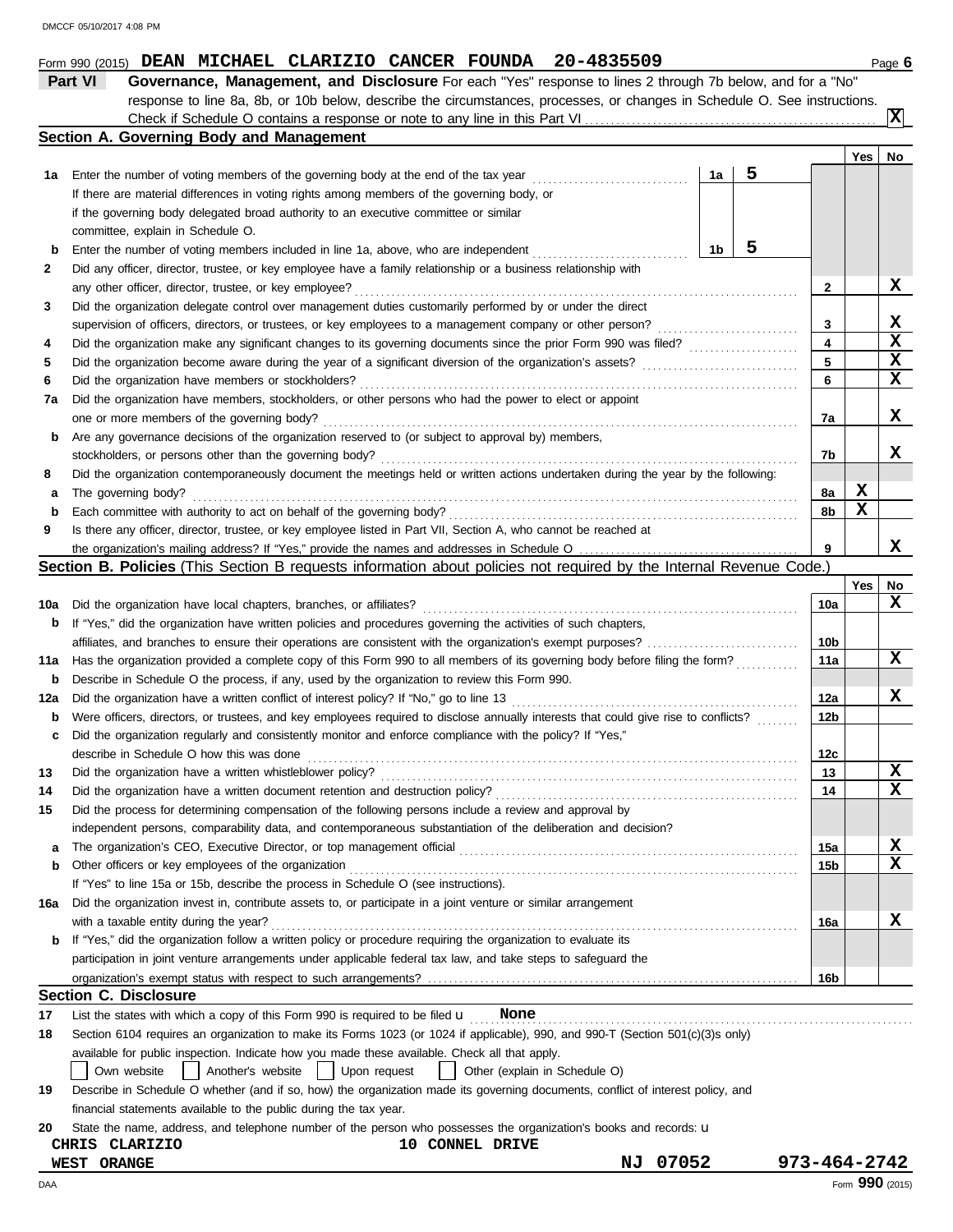### **Section A. Independent Contractors Part VII Compensation of Officers, Directors, Trustees, Key Employees, Highest Compensated Employees, and Form 990 (2015) DEAN MICHAEL CLARIZIO CANCER FOUNDA** 20-4835509 Page 7 **Officers, Directors, Trustees, Key Employees, and Highest Compensated Employees 1a** Complete this table for all persons required to be listed. Report compensation for the calendar year ending with or within the organization's tax year. Check if Schedule O contains a response or note to any line in this Part VII

■ List all of the organization's **current** officers, directors, trustees (whether individuals or organizations), regardless of amount of compensation. Enter -0- in columns (D), (E), and (F) if no compensation was paid.

● List all of the organization's **current** key employees, if any. See instructions for definition of "key employee."

who received reportable compensation (Box 5 of Form W-2 and/or Box 7 of Form 1099-MISC) of more than \$100,000 from the organization and any related organizations. ■ List the organization's five **current** highest compensated employees (other than an officer, director, trustee, or key employee)<br> **•** Pregiund reportable compensation (Box 5 of Ferm W 2 and/or Box 7 of Ferm 1000 MISC) o

■ List all of the organization's **former** officers, key employees, and highest compensated employees who received more than<br> **•** 00.000 of reportable compensation from the examization and any related erganizations \$100,000 of reportable compensation from the organization and any related organizations.

■ List all of the organization's **former directors or trustees** that received, in the capacity as a former director or trustee of the practization more than \$10,000 of reportable compensation from the organization and any organization, more than \$10,000 of reportable compensation from the organization and any related organizations. List persons in the following order: individual trustees or directors; institutional trustees; officers; key employees; highest compensated employees; and former such persons.

Check this box if neither the organization nor any related organization compensated any current officer, director, or trustee. **X**

| (A)<br>Name and Title | (B)<br>Average<br>hours per<br>week<br>(list any<br>hours for |                                   |                       |                | (C)<br>Position | (do not check more than one<br>box, unless person is both an<br>officer and a director/trustee) |        | (D)<br>Reportable<br>compensation<br>from<br>the<br>organization | (E)<br>Reportable<br>compensation from<br>related<br>organizations<br>(W-2/1099-MISC) | (F)<br>Estimated<br>amount of<br>other<br>compensation<br>from the |
|-----------------------|---------------------------------------------------------------|-----------------------------------|-----------------------|----------------|-----------------|-------------------------------------------------------------------------------------------------|--------|------------------------------------------------------------------|---------------------------------------------------------------------------------------|--------------------------------------------------------------------|
|                       | related<br>organizations<br>below dotted<br>line)             | Individual trustee<br>or director | Institutional trustee | <b>Officer</b> | Key employee    | Highest compensated<br>employee                                                                 | Former | (W-2/1099-MISC)                                                  |                                                                                       | organization<br>and related<br>organizations                       |
| (1) CHRIS CLARIZIO    | 10.00                                                         |                                   |                       |                |                 |                                                                                                 |        |                                                                  |                                                                                       |                                                                    |
| PRESIDENT             | 0.00                                                          | $\mathbf x$                       |                       | $\mathbf x$    |                 |                                                                                                 |        | 0                                                                | 0                                                                                     | $\pmb{0}$                                                          |
| (2) JOE CLARIZIO JR.  |                                                               |                                   |                       |                |                 |                                                                                                 |        |                                                                  |                                                                                       |                                                                    |
| VICE PRESIDENT        | 5.00<br>0.00                                                  | $\mathbf x$                       |                       |                |                 |                                                                                                 |        | 0                                                                | 0                                                                                     | $\mathbf 0$                                                        |
| (3) JOSEPH CLARIZIO   |                                                               |                                   |                       |                |                 |                                                                                                 |        |                                                                  |                                                                                       |                                                                    |
|                       | 10.00                                                         |                                   |                       |                |                 |                                                                                                 |        |                                                                  |                                                                                       |                                                                    |
| VICE PRESIDENT        | 0.00                                                          | $\mathbf x$                       |                       |                |                 |                                                                                                 |        | 0                                                                | 0                                                                                     | $\pmb{0}$                                                          |
| (4) MARIA CLARIZIO    | 15.00                                                         |                                   |                       |                |                 |                                                                                                 |        |                                                                  |                                                                                       |                                                                    |
| <b>TREASURER</b>      | 0.00                                                          | $\mathbf x$                       |                       |                |                 |                                                                                                 |        | 0                                                                | 0                                                                                     | $\pmb{0}$                                                          |
| (5) TRINE ESTELLE     |                                                               |                                   |                       |                |                 |                                                                                                 |        |                                                                  |                                                                                       |                                                                    |
|                       | 2.00                                                          |                                   |                       |                |                 |                                                                                                 |        |                                                                  |                                                                                       |                                                                    |
| <b>SECRETARY</b>      | 0.00                                                          | $\mathbf x$                       |                       |                |                 |                                                                                                 |        | 0                                                                | 0                                                                                     | $\pmb{0}$                                                          |
| (6)                   |                                                               |                                   |                       |                |                 |                                                                                                 |        |                                                                  |                                                                                       |                                                                    |
|                       |                                                               |                                   |                       |                |                 |                                                                                                 |        |                                                                  |                                                                                       |                                                                    |
| (7)                   |                                                               |                                   |                       |                |                 |                                                                                                 |        |                                                                  |                                                                                       |                                                                    |
|                       |                                                               |                                   |                       |                |                 |                                                                                                 |        |                                                                  |                                                                                       |                                                                    |
| (8)                   |                                                               |                                   |                       |                |                 |                                                                                                 |        |                                                                  |                                                                                       |                                                                    |
| (9)                   |                                                               |                                   |                       |                |                 |                                                                                                 |        |                                                                  |                                                                                       |                                                                    |
|                       |                                                               |                                   |                       |                |                 |                                                                                                 |        |                                                                  |                                                                                       |                                                                    |
| (10)                  |                                                               |                                   |                       |                |                 |                                                                                                 |        |                                                                  |                                                                                       |                                                                    |
|                       |                                                               |                                   |                       |                |                 |                                                                                                 |        |                                                                  |                                                                                       |                                                                    |
| (11)                  |                                                               |                                   |                       |                |                 |                                                                                                 |        |                                                                  |                                                                                       |                                                                    |
|                       |                                                               |                                   |                       |                |                 |                                                                                                 |        |                                                                  |                                                                                       |                                                                    |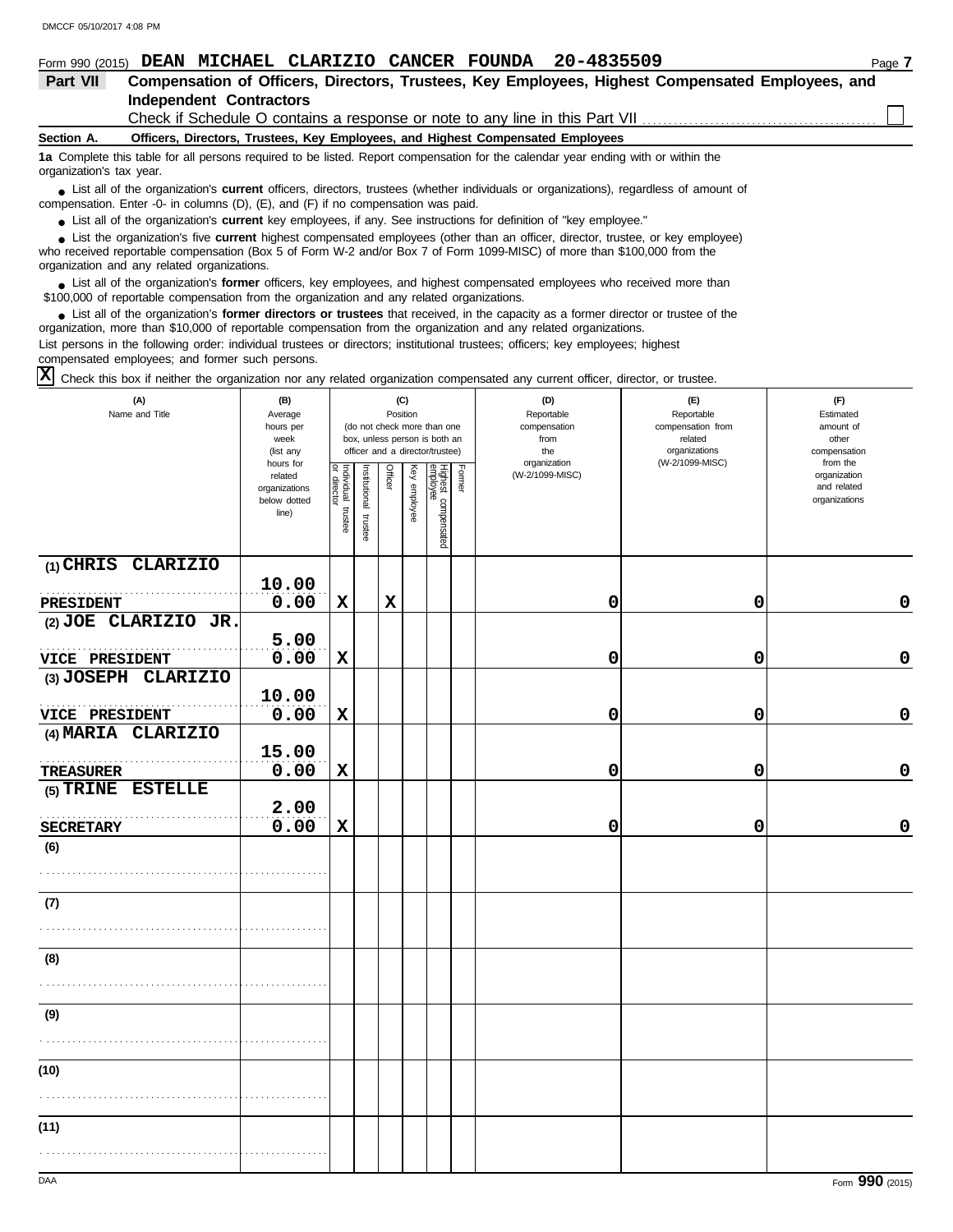| Part VII                           |                                                                        |                                                                                                                    |                          |         |              |                                 |        | Form 990 (2015) DEAN MICHAEL CLARIZIO CANCER FOUNDA 20-4835509<br>Section A. Officers, Directors, Trustees, Key Employees, and Highest Compensated Employees (continued)                                                                               |                                                                                                                                                                                                                                     |   |                                                                    | Page 8 |  |
|------------------------------------|------------------------------------------------------------------------|--------------------------------------------------------------------------------------------------------------------|--------------------------|---------|--------------|---------------------------------|--------|--------------------------------------------------------------------------------------------------------------------------------------------------------------------------------------------------------------------------------------------------------|-------------------------------------------------------------------------------------------------------------------------------------------------------------------------------------------------------------------------------------|---|--------------------------------------------------------------------|--------|--|
| (A)<br>Name and title              | (B)<br>Average<br>hours per<br>week<br>(list any                       | (C)<br>Position<br>(do not check more than one<br>box, unless person is both an<br>officer and a director/trustee) |                          |         |              |                                 |        | (D)<br>Reportable<br>compensation<br>from<br>the<br>organization                                                                                                                                                                                       | (E)<br>Reportable<br>compensation from<br>related<br>organizations<br>(W-2/1099-MISC)                                                                                                                                               |   | (F)<br>Estimated<br>amount of<br>other<br>compensation<br>from the |        |  |
|                                    | hours for<br>related<br>organizations<br>below dotted<br>line)         | Individual 1<br>trustee                                                                                            | Institutional<br>trustee | Officer | Key employee | Highest compensated<br>employee | Former | (W-2/1099-MISC)                                                                                                                                                                                                                                        |                                                                                                                                                                                                                                     |   | organization<br>and related<br>organizations                       |        |  |
|                                    |                                                                        |                                                                                                                    |                          |         |              |                                 |        |                                                                                                                                                                                                                                                        |                                                                                                                                                                                                                                     |   |                                                                    |        |  |
|                                    |                                                                        |                                                                                                                    |                          |         |              |                                 |        |                                                                                                                                                                                                                                                        |                                                                                                                                                                                                                                     |   |                                                                    |        |  |
|                                    |                                                                        |                                                                                                                    |                          |         |              |                                 |        |                                                                                                                                                                                                                                                        |                                                                                                                                                                                                                                     |   |                                                                    |        |  |
|                                    |                                                                        |                                                                                                                    |                          |         |              |                                 |        |                                                                                                                                                                                                                                                        |                                                                                                                                                                                                                                     |   |                                                                    |        |  |
|                                    |                                                                        |                                                                                                                    |                          |         |              |                                 |        |                                                                                                                                                                                                                                                        |                                                                                                                                                                                                                                     |   |                                                                    |        |  |
|                                    |                                                                        |                                                                                                                    |                          |         |              |                                 |        |                                                                                                                                                                                                                                                        |                                                                                                                                                                                                                                     |   |                                                                    |        |  |
|                                    |                                                                        |                                                                                                                    |                          |         |              |                                 |        |                                                                                                                                                                                                                                                        |                                                                                                                                                                                                                                     |   |                                                                    |        |  |
|                                    |                                                                        |                                                                                                                    |                          |         |              |                                 |        |                                                                                                                                                                                                                                                        |                                                                                                                                                                                                                                     |   |                                                                    |        |  |
|                                    | Total from continuation sheets to Part VII, Section A                  |                                                                                                                    |                          |         |              |                                 | u<br>u |                                                                                                                                                                                                                                                        |                                                                                                                                                                                                                                     |   |                                                                    |        |  |
| d                                  |                                                                        |                                                                                                                    |                          |         |              |                                 |        |                                                                                                                                                                                                                                                        |                                                                                                                                                                                                                                     |   |                                                                    |        |  |
| $\mathbf{2}$                       | reportable compensation from the organization u                        |                                                                                                                    | 0                        |         |              |                                 |        | Total number of individuals (including but not limited to those listed above) who received more than \$100,000 of                                                                                                                                      |                                                                                                                                                                                                                                     |   |                                                                    |        |  |
|                                    |                                                                        |                                                                                                                    |                          |         |              |                                 |        |                                                                                                                                                                                                                                                        |                                                                                                                                                                                                                                     |   | Yes                                                                | No     |  |
| 3                                  | employee on line 1a? If "Yes," complete Schedule J for such individual |                                                                                                                    |                          |         |              |                                 |        | Did the organization list any former officer, director, or trustee, key employee, or highest compensated                                                                                                                                               |                                                                                                                                                                                                                                     | 3 |                                                                    | x      |  |
| 4                                  |                                                                        |                                                                                                                    |                          |         |              |                                 |        | For any individual listed on line 1a, is the sum of reportable compensation and other compensation from the<br>organization and related organizations greater than \$150,000? If "Yes," complete Schedule J for such                                   |                                                                                                                                                                                                                                     |   |                                                                    |        |  |
|                                    |                                                                        |                                                                                                                    |                          |         |              |                                 |        |                                                                                                                                                                                                                                                        | individual <b>construction and the construction of the construction</b> of the construction of the construction of the construction of the construction of the construction of the construction of the construction of the construc | 4 |                                                                    | x      |  |
| 5                                  |                                                                        |                                                                                                                    |                          |         |              |                                 |        | Did any person listed on line 1a receive or accrue compensation from any unrelated organization or individual                                                                                                                                          |                                                                                                                                                                                                                                     | 5 |                                                                    | x      |  |
| Section B. Independent Contractors |                                                                        |                                                                                                                    |                          |         |              |                                 |        |                                                                                                                                                                                                                                                        |                                                                                                                                                                                                                                     |   |                                                                    |        |  |
| 1                                  |                                                                        |                                                                                                                    |                          |         |              |                                 |        | Complete this table for your five highest compensated independent contractors that received more than \$100,000 of<br>compensation from the organization. Report compensation for the calendar year ending with or within the organization's tax year. |                                                                                                                                                                                                                                     |   |                                                                    |        |  |
|                                    | (A)<br>Name and business address                                       |                                                                                                                    |                          |         |              |                                 |        |                                                                                                                                                                                                                                                        | (B)<br>Description of services                                                                                                                                                                                                      |   | (C)<br>Compensation                                                |        |  |
|                                    |                                                                        |                                                                                                                    |                          |         |              |                                 |        |                                                                                                                                                                                                                                                        |                                                                                                                                                                                                                                     |   |                                                                    |        |  |
|                                    |                                                                        |                                                                                                                    |                          |         |              |                                 |        |                                                                                                                                                                                                                                                        |                                                                                                                                                                                                                                     |   |                                                                    |        |  |
|                                    |                                                                        |                                                                                                                    |                          |         |              |                                 |        |                                                                                                                                                                                                                                                        |                                                                                                                                                                                                                                     |   |                                                                    |        |  |
|                                    |                                                                        |                                                                                                                    |                          |         |              |                                 |        |                                                                                                                                                                                                                                                        |                                                                                                                                                                                                                                     |   |                                                                    |        |  |
| $\mathbf{2}$                       |                                                                        |                                                                                                                    |                          |         |              |                                 |        | Total number of independent contractors (including but not limited to those listed above) who                                                                                                                                                          |                                                                                                                                                                                                                                     |   |                                                                    |        |  |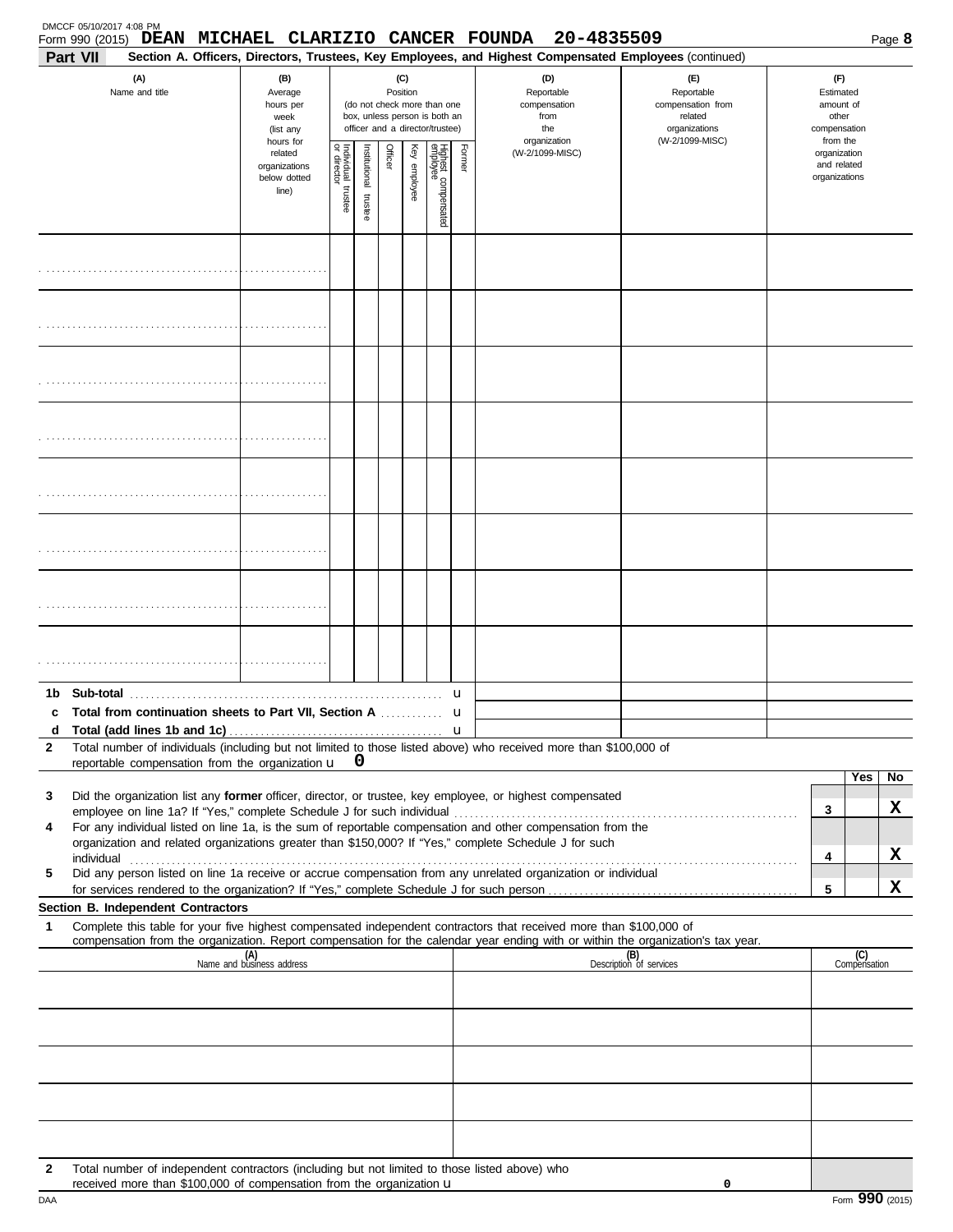### Form 990 (2015) Page **9 DEAN MICHAEL CLARIZIO CANCER FOUNDA 20-4835509**

# **Part VIII Statement of Revenue**

|                              |    |                                                                                     |                                                             |                |  |               | (A)<br>Total revenue | (B)<br>Related or<br>exempt<br>function | (C)<br>Unrelated<br>business<br>revenue | (D)<br>Revenue<br>excluded from tax<br>under sections |
|------------------------------|----|-------------------------------------------------------------------------------------|-------------------------------------------------------------|----------------|--|---------------|----------------------|-----------------------------------------|-----------------------------------------|-------------------------------------------------------|
|                              |    | 1a Federated campaigns                                                              |                                                             | 1a             |  |               |                      | revenue                                 |                                         | 512-514                                               |
|                              |    |                                                                                     |                                                             | 1b             |  |               |                      |                                         |                                         |                                                       |
|                              |    | <b>b</b> Membership dues                                                            |                                                             |                |  |               |                      |                                         |                                         |                                                       |
|                              |    | c Fundraising events                                                                |                                                             | 1 <sub>c</sub> |  |               |                      |                                         |                                         |                                                       |
|                              |    | d Related organizations                                                             |                                                             | 1 <sub>d</sub> |  |               |                      |                                         |                                         |                                                       |
|                              |    | <b>e</b> Government grants (contributions)                                          |                                                             | 1e             |  |               |                      |                                         |                                         |                                                       |
|                              |    | f All other contributions, gifts, grants,<br>and similar amounts not included above |                                                             |                |  |               |                      |                                         |                                         |                                                       |
|                              |    |                                                                                     |                                                             | 1f             |  | 6,370         |                      |                                         |                                         |                                                       |
| Contributions, Gifts, Grants |    |                                                                                     | g Noncash contributions included in lines 1a-1f:            |                |  | $\frac{1}{2}$ |                      |                                         |                                         |                                                       |
|                              |    |                                                                                     |                                                             |                |  | $\mathbf{u}$  | 6,370                |                                         |                                         |                                                       |
| Program Service Revenue      |    |                                                                                     |                                                             |                |  | Busn. Code    |                      |                                         |                                         |                                                       |
|                              | 2a | EVENT REVENUES                                                                      |                                                             |                |  |               | 127,699              | 127,699                                 |                                         |                                                       |
|                              | b  |                                                                                     |                                                             |                |  |               |                      |                                         |                                         |                                                       |
|                              | c  |                                                                                     |                                                             |                |  |               |                      |                                         |                                         |                                                       |
|                              | d  |                                                                                     |                                                             |                |  |               |                      |                                         |                                         |                                                       |
|                              |    |                                                                                     |                                                             |                |  |               |                      |                                         |                                         |                                                       |
|                              |    |                                                                                     | f All other program service revenue                         |                |  |               |                      |                                         |                                         |                                                       |
|                              |    |                                                                                     |                                                             |                |  | $\mathbf{u}$  | 127,699              |                                         |                                         |                                                       |
|                              | 3  |                                                                                     | Investment income (including dividends, interest,           |                |  |               |                      |                                         |                                         |                                                       |
|                              |    |                                                                                     |                                                             |                |  | u             |                      |                                         |                                         |                                                       |
|                              | 4  |                                                                                     | Income from investment of tax-exempt bond proceeds <b>u</b> |                |  |               |                      |                                         |                                         |                                                       |
|                              | 5  |                                                                                     |                                                             |                |  | $\mathbf u$   |                      |                                         |                                         |                                                       |
|                              |    |                                                                                     | (i) Real<br>(ii) Personal                                   |                |  |               |                      |                                         |                                         |                                                       |
|                              |    | 6a Gross rents                                                                      |                                                             |                |  |               |                      |                                         |                                         |                                                       |
|                              |    | <b>b</b> Less: rental exps.                                                         |                                                             |                |  |               |                      |                                         |                                         |                                                       |
|                              |    | C Rental inc. or (loss)                                                             |                                                             |                |  |               |                      |                                         |                                         |                                                       |
|                              |    | $\mathbf{u}$<br><b>7a</b> Gross amount from                                         |                                                             |                |  |               |                      |                                         |                                         |                                                       |
|                              |    | sales of assets                                                                     | (i) Securities                                              |                |  | (ii) Other    |                      |                                         |                                         |                                                       |
|                              |    | other than inventory                                                                |                                                             |                |  |               |                      |                                         |                                         |                                                       |
|                              |    | <b>b</b> Less: cost or other                                                        |                                                             |                |  |               |                      |                                         |                                         |                                                       |
|                              |    | basis & sales exps.                                                                 |                                                             |                |  |               |                      |                                         |                                         |                                                       |
|                              |    | c Gain or (loss)                                                                    |                                                             |                |  |               |                      |                                         |                                         |                                                       |
|                              |    |                                                                                     |                                                             |                |  | $\mathbf u$   |                      |                                         |                                         |                                                       |
| $\mathbf{\omega}$            |    |                                                                                     | 8a Gross income from fundraising events                     |                |  |               |                      |                                         |                                         |                                                       |
|                              |    | (not including \$                                                                   |                                                             |                |  |               |                      |                                         |                                         |                                                       |
|                              |    |                                                                                     | of contributions reported on line 1c).                      |                |  |               |                      |                                         |                                         |                                                       |
|                              |    |                                                                                     | See Part IV, line $18$                                      | a              |  |               |                      |                                         |                                         |                                                       |
| Other Revenu                 |    |                                                                                     | <b>b</b> Less: direct expenses                              | b              |  |               |                      |                                         |                                         |                                                       |
|                              |    |                                                                                     | c Net income or (loss) from fundraising events  u           |                |  |               |                      |                                         |                                         |                                                       |
|                              |    |                                                                                     | 9a Gross income from gaming activities.                     |                |  |               |                      |                                         |                                         |                                                       |
|                              |    |                                                                                     | See Part IV, line $19$                                      | a              |  |               |                      |                                         |                                         |                                                       |
|                              |    |                                                                                     | <b>b</b> Less: direct expenses <i>minimals</i>              | b              |  |               |                      |                                         |                                         |                                                       |
|                              |    |                                                                                     | c Net income or (loss) from gaming activities  u            |                |  |               |                      |                                         |                                         |                                                       |
|                              |    | 10a Gross sales of inventory, less                                                  |                                                             |                |  |               |                      |                                         |                                         |                                                       |
|                              |    |                                                                                     | returns and allowances                                      | a              |  |               |                      |                                         |                                         |                                                       |
|                              |    |                                                                                     | <b>b</b> Less: cost of goods sold                           | $\mathbf{b}$   |  |               |                      |                                         |                                         |                                                       |
|                              |    |                                                                                     | c Net income or (loss) from sales of inventory  u           |                |  |               |                      |                                         |                                         |                                                       |
|                              |    |                                                                                     | Miscellaneous Revenue                                       |                |  | Busn, Code    |                      |                                         |                                         |                                                       |
|                              |    |                                                                                     |                                                             |                |  |               |                      |                                         |                                         |                                                       |
|                              | b  |                                                                                     |                                                             |                |  |               |                      |                                         |                                         |                                                       |
|                              | c  |                                                                                     |                                                             |                |  |               |                      |                                         |                                         |                                                       |
|                              |    |                                                                                     |                                                             |                |  |               |                      |                                         |                                         |                                                       |

**134,069 127,699 0 0**

**e Total.** Add lines 11a–11d . . . . . . . . . . . . . . . . . . . . . . . . . . . . . u **Total revenue.** See instructions. . . . . . . . . . . . . . . . . . . . . . **12**

u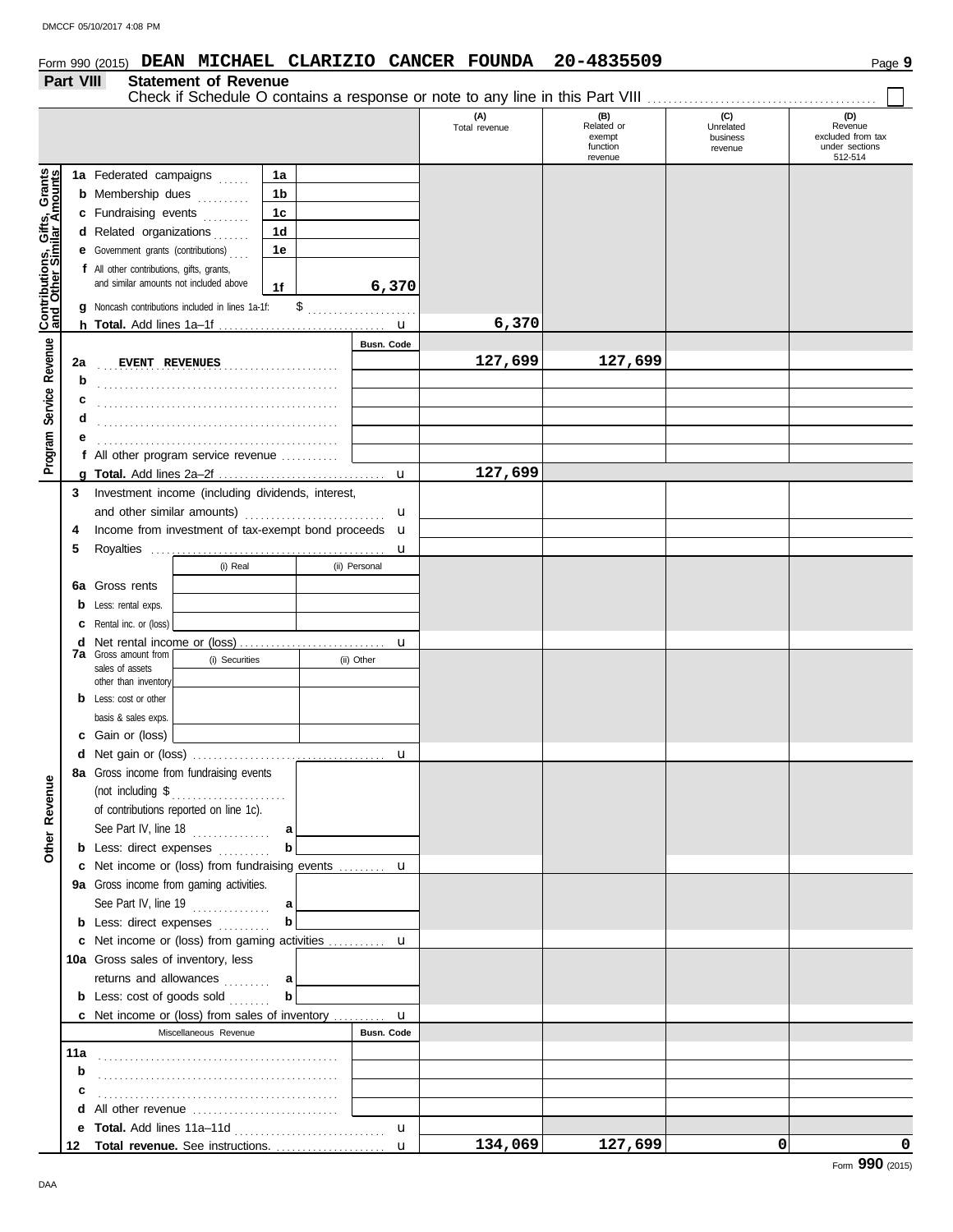### Form 990 (2015) Page **10 DEAN MICHAEL CLARIZIO CANCER FOUNDA 20-4835509**

### **Part IX Statement of Functional Expenses** Section 501(c)(3) and 501(c)(4) organizations must complete all columns. All other organizations must complete column (A). **Do not include amounts reported on lines 6b, 7b, 8b, 9b, and 10b of Part VIII. 1 2 3 4 5 6 7 8 9 10 11 a** Management . . . . . . . . . . . . . . . . . . . . . . . . . . . . . . . . . **b** Legal . . . . . . . . . . . . . . . . . . . . . . . . . . . . . . . . . . . . . . . . . **c** Accounting . . . . . . . . . . . . . . . . . . . . . . . . . . . . . . . . . . . **d e** Professional fundraising services. See Part IV, line 17 **f g** Other. (If line 11g amount exceeds 10% of line 25, column **12** Advertising and promotion . . . . . . . . . . . . . . . . . . . **13 14 15 16 17 18 19 20 21 22 23 24 a b c d e** All other expenses . . . . . . . . . . . . . . . . . . . . . . . . . . . **25 26** Grants and other assistance to domestic organizations and domestic governments. See Part IV, line 21 ............ Grants and other assistance to domestic individuals. See Part IV, line 22 . . . . . . . . . . . . . . Grants and other assistance to foreign organizations, foreign governments, and foreign individuals. See Part IV, lines 15 and 16 Benefits paid to or for members . . . . . . . . . . . . . . . . Compensation of current officers, directors, trustees, and key employees . . . . . . . . . . . . . . . . . Compensation not included above, to disqualified persons (as defined under section 4958(f)(1)) and persons described in section 4958(c)(3)(B) . . . . . . . . Other salaries and wages . . . . . . . . . . . . . . . . . . . . Pension plan accruals and contributions (include section 401(k) and 403(b) employer contributions) Other employee benefits ..................... Payroll taxes . . . . . . . . . . . . . . . . . . . . . . . . . . . . . . . . . Fees for services (non-employees): Lobbying . . . . . . . . . . . . . . . . . . . . . . . . . . . . . . . . . . . . . Investment management fees ................ Office expenses . . . . . . . . . . . . . . . . . . . . . . . . . . . . . . Information technology . . . . . . . . . . . . . . . . . . . . . . . Royalties . . . . . . . . . . . . . . . . . . . . . . . . . . . . . . . . . . . . . Occupancy . . . . . . . . . . . . . . . . . . . . . . . . . . . . . . . . . . . Travel . . . . . . . . . . . . . . . . . . . . . . . . . . . . . . . . . . . . . . . . Payments of travel or entertainment expenses for any federal, state, or local public officials Conferences, conventions, and meetings Interest . . . . . . . . . . . . . . . . . . . . . . . . . . . . . . . . . . . . . . Payments to affiliates . . . . . . . . . . . . . . . . . . . . . . . . Depreciation, depletion, and amortization Insurance . . . . . . . . . . . . . . . . . . . . . . . . . . . . . . . . . . . . Other expenses. Itemize expenses not covered above (List miscellaneous expenses in line 24e. If line 24e amount exceeds 10% of line 25, column (A) amount, list line 24e expenses on Schedule O.) Total functional expenses. Add lines 1 through 24e . fundraising solicitation. Check here  $\mathbf{u}$  | if organization reported in column (B) joint costs from a combined educational campaign and following SOP 98-2 (ASC 958-720) **(A) (B) (C) (D)** Nanagement and expenses and general expenses (D)<br>Fundraising expenses . . . . . . . . . . . . . . . . . . . . . . . . . . . . . . . . . . . . . . . . . . . . . . . . . . . . . . . . . . . . . . . . . . . . . . . . . . . . . . . . . . . . . . . . . . . . . . . . . . . . . . . . . . . . . . . . . . . . . . . . . . . . . . . . . . . . . . . . . . . . . Check if Schedule O contains a response or note to any line in this Part IX **Joint costs.** Complete this line only if the (A) amount, list line 11g expenses on Schedule O.) . . . . . . . . . **69,560 69,560 1,945 60 1,885 52,664 52,664 124,169 122,284 1,885 0**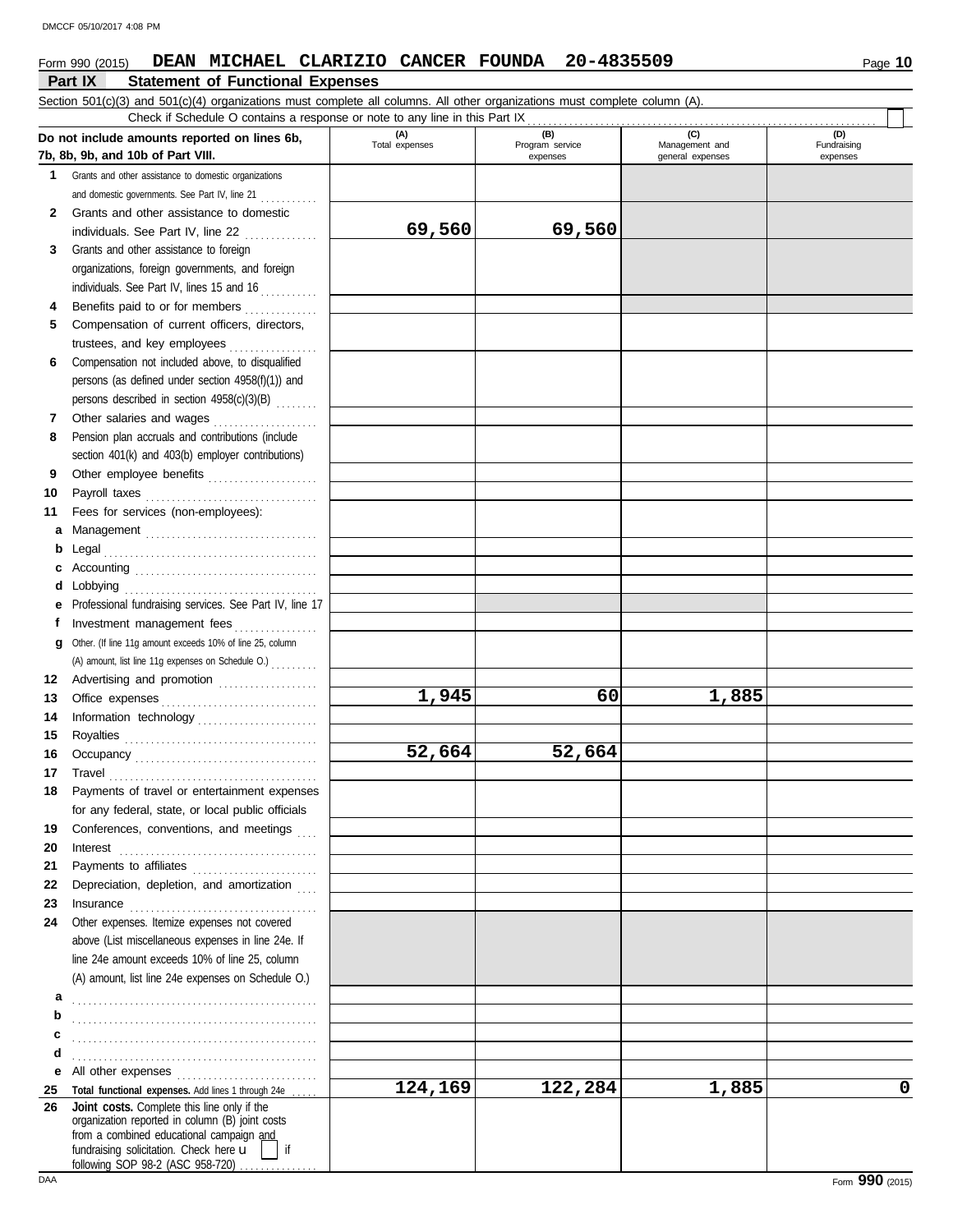### Form 990 (2015) **DEAN MICHAEL CLARIZIO CANCER FOUNDA** 20-4835509 Page 11 **DEAN MICHAEL CLARIZIO CANCER FOUNDA 20-4835509**

|                 | Part X | <b>Balance Sheet</b>                                                                                                                                                                                                                |                 |     |                   |                |             |
|-----------------|--------|-------------------------------------------------------------------------------------------------------------------------------------------------------------------------------------------------------------------------------------|-----------------|-----|-------------------|----------------|-------------|
|                 |        |                                                                                                                                                                                                                                     |                 |     |                   |                |             |
|                 |        |                                                                                                                                                                                                                                     |                 |     | (A)               |                | (B)         |
|                 |        |                                                                                                                                                                                                                                     |                 |     | Beginning of year |                | End of year |
|                 | 1      |                                                                                                                                                                                                                                     |                 |     | 3,316             | $\mathbf{1}$   | 13,216      |
|                 | 2      |                                                                                                                                                                                                                                     |                 |     |                   | $\mathbf{2}$   |             |
|                 | 3      |                                                                                                                                                                                                                                     |                 |     |                   | 3              |             |
|                 | 4      | Accounts receivable, net                                                                                                                                                                                                            |                 |     |                   | 4              |             |
|                 | 5      | Loans and other receivables from current and former officers, directors,                                                                                                                                                            |                 |     |                   |                |             |
|                 |        | trustees, key employees, and highest compensated employees.                                                                                                                                                                         |                 |     |                   |                |             |
|                 |        | Complete Part II of Schedule L                                                                                                                                                                                                      |                 |     |                   | 5              |             |
|                 | 6      | Loans and other receivables from other disqualified persons (as defined under section                                                                                                                                               |                 |     |                   |                |             |
|                 |        | $4958(f)(1)$ , persons described in section $4958(c)(3)(B)$ , and contributing employers and                                                                                                                                        |                 |     |                   |                |             |
|                 |        | sponsoring organizations of section 501(c)(9) voluntary employees' beneficiary                                                                                                                                                      |                 |     |                   |                |             |
|                 |        |                                                                                                                                                                                                                                     |                 | 6   |                   |                |             |
| Assets          | 7      |                                                                                                                                                                                                                                     |                 |     |                   | $\overline{7}$ |             |
|                 | 8      | Inventories for sale or use <i>communication</i> and the contract of the contract of the contract of the contract of the contract of the contract of the contract of the contract of the contract of the contract of the contract o |                 |     |                   | 8              |             |
|                 | 9      |                                                                                                                                                                                                                                     |                 |     |                   | 9              |             |
|                 | 10a    | Land, buildings, and equipment: cost or                                                                                                                                                                                             |                 |     |                   |                |             |
|                 |        | other basis. Complete Part VI of Schedule D [102]                                                                                                                                                                                   |                 |     |                   |                |             |
|                 | b      | Less: accumulated depreciation                                                                                                                                                                                                      | 10 <sub>b</sub> |     |                   | 10c            |             |
|                 | 11     |                                                                                                                                                                                                                                     |                 |     |                   | 11             |             |
|                 | 12     |                                                                                                                                                                                                                                     |                 |     |                   | 12             |             |
|                 | 13     |                                                                                                                                                                                                                                     |                 |     |                   | 13             |             |
|                 | 14     | Intangible assets                                                                                                                                                                                                                   |                 | 14  |                   |                |             |
|                 | 15     |                                                                                                                                                                                                                                     |                 | 15  |                   |                |             |
|                 | 16     |                                                                                                                                                                                                                                     |                 |     | 3,316             | 16             | 13,216      |
|                 | 17     |                                                                                                                                                                                                                                     |                 | 17  |                   |                |             |
|                 | 18     | Grants payable                                                                                                                                                                                                                      |                 | 18  |                   |                |             |
|                 | 19     | Deferred revenue contains and all the container and all the container and all the container and all the containing of the containing of the containing of the containing of the containing of the containing of the containing      |                 |     |                   | 19             |             |
|                 | 20     |                                                                                                                                                                                                                                     |                 |     |                   | 20             |             |
|                 | 21     | Escrow or custodial account liability. Complete Part IV of Schedule D                                                                                                                                                               |                 |     |                   | 21             |             |
|                 | 22     | Loans and other payables to current and former officers, directors,                                                                                                                                                                 |                 |     |                   |                |             |
| Liabilities     |        | trustees, key employees, highest compensated employees, and                                                                                                                                                                         |                 |     |                   |                |             |
|                 |        | disqualified persons. Complete Part II of Schedule L                                                                                                                                                                                |                 |     |                   | 22             |             |
|                 | 23     | Secured mortgages and notes payable to unrelated third parties [[[[[[[[[[[[[[[[[[[[[[[[]]]]]]]]]]                                                                                                                                   |                 |     |                   | 23             |             |
|                 | 24     |                                                                                                                                                                                                                                     |                 |     |                   | 24             |             |
|                 | 25     | Other liabilities (including federal income tax, payables to related third                                                                                                                                                          |                 |     |                   |                |             |
|                 |        | parties, and other liabilities not included on lines 17-24). Complete Part X                                                                                                                                                        |                 |     |                   |                |             |
|                 |        | of Schedule D                                                                                                                                                                                                                       |                 |     |                   | 25             |             |
|                 | 26     |                                                                                                                                                                                                                                     |                 |     | 0                 | 26             | 0           |
|                 |        | Organizations that follow SFAS 117 (ASC 958), check here u                                                                                                                                                                          |                 | and |                   |                |             |
|                 |        | complete lines 27 through 29, and lines 33 and 34.                                                                                                                                                                                  |                 |     |                   |                |             |
| <b>Balances</b> | 27     | Unrestricted net assets                                                                                                                                                                                                             |                 |     |                   | 27             |             |
|                 | 28     |                                                                                                                                                                                                                                     |                 |     |                   | 28             |             |
| Fund            | 29     | Permanently restricted net assets                                                                                                                                                                                                   |                 |     |                   | 29             |             |
|                 |        | Organizations that do not follow SFAS 117 (ASC 958), check here u                                                                                                                                                                   | 図<br>and        |     |                   |                |             |
| Assets or       |        | complete lines 30 through 34.                                                                                                                                                                                                       |                 |     |                   |                |             |
|                 | 30     | Capital stock or trust principal, or current funds                                                                                                                                                                                  |                 | 30  |                   |                |             |
|                 | 31     |                                                                                                                                                                                                                                     |                 |     |                   | 31             |             |
| <b>Net</b>      | 32     | Retained earnings, endowment, accumulated income, or other funds                                                                                                                                                                    |                 |     | 3,316             | 32             | 13,216      |
|                 | 33     | Total net assets or fund balances                                                                                                                                                                                                   |                 |     | 3,316             | 33             | 13,216      |
|                 | 34     |                                                                                                                                                                                                                                     |                 |     | 3,316             | 34             | 13,216      |

Form **990** (2015)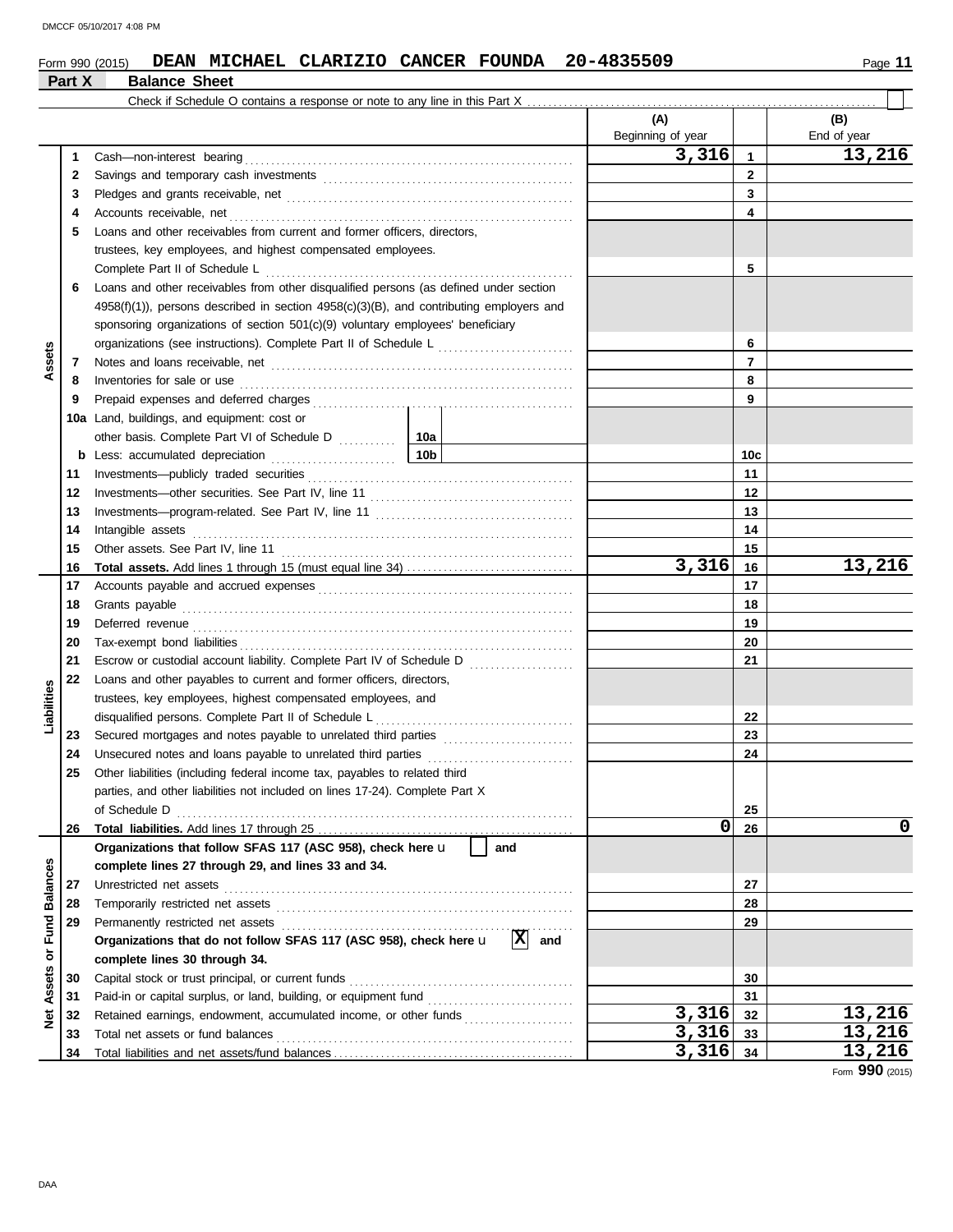DMCCF 05/10/2017 4:08 PM

|              | 20-4835509<br>Form 990 (2015) DEAN MICHAEL CLARIZIO CANCER FOUNDA                                                     |                |            | Page 12         |
|--------------|-----------------------------------------------------------------------------------------------------------------------|----------------|------------|-----------------|
|              | Part XI<br><b>Reconciliation of Net Assets</b>                                                                        |                |            |                 |
|              |                                                                                                                       |                |            |                 |
| 1            |                                                                                                                       |                |            | 134,069         |
| $\mathbf{2}$ | $\mathbf{2}$                                                                                                          |                |            | 124,169         |
| 3            | 3<br>Revenue less expenses. Subtract line 2 from line 1                                                               |                |            | 9,900           |
| 4            | $\overline{\mathbf{4}}$                                                                                               |                |            | 3,316           |
| 5            | 5                                                                                                                     |                |            |                 |
| 6            | Donated services and use of facilities <b>constants and interview of the service of facilities</b><br>6               |                |            |                 |
| 7            | $\overline{7}$<br>Investment expenses                                                                                 |                |            |                 |
| 8            | 8<br>Prior period adjustments                                                                                         |                |            |                 |
| 9            | 9                                                                                                                     |                |            |                 |
| 10           | Net assets or fund balances at end of year. Combine lines 3 through 9 (must equal Part X, line                        |                |            |                 |
|              | 10<br>33, column (B))                                                                                                 |                |            | 13,216          |
|              | <b>Financial Statements and Reporting</b><br>Part XII                                                                 |                |            |                 |
|              |                                                                                                                       |                |            |                 |
|              |                                                                                                                       |                | <b>Yes</b> | No              |
| 1            | $ {\bf x} $<br>Accounting method used to prepare the Form 990:<br>Cash<br>Other<br>Accrual                            |                |            |                 |
|              | If the organization changed its method of accounting from a prior year or checked "Other," explain in                 |                |            |                 |
|              | Schedule O.                                                                                                           |                |            |                 |
|              | 2a Were the organization's financial statements compiled or reviewed by an independent accountant?                    | 2a             |            | x               |
|              | If "Yes," check a box below to indicate whether the financial statements for the year were compiled or                |                |            |                 |
|              | reviewed on a separate basis, consolidated basis, or both:                                                            |                |            |                 |
|              | Separate basis<br>Consolidated basis<br>Both consolidated and separate basis                                          |                |            |                 |
|              | <b>b</b> Were the organization's financial statements audited by an independent accountant?                           | 2b             |            | X               |
|              | If "Yes," check a box below to indicate whether the financial statements for the year were audited on a               |                |            |                 |
|              | separate basis, consolidated basis, or both:                                                                          |                |            |                 |
|              | Consolidated basis<br>Both consolidated and separate basis<br>Separate basis                                          |                |            |                 |
|              | c If "Yes" to line 2a or 2b, does the organization have a committee that assumes responsibility for oversight         |                |            |                 |
|              | of the audit, review, or compilation of its financial statements and selection of an independent accountant?          | 2c             |            |                 |
|              | If the organization changed either its oversight process or selection process during the tax year, explain in         |                |            |                 |
|              | Schedule O.                                                                                                           |                |            |                 |
|              | 3a As a result of a federal award, was the organization required to undergo an audit or audits as set forth in        |                |            |                 |
|              | the Single Audit Act and OMB Circular A-133?                                                                          | 3a             |            |                 |
|              | <b>b</b> If "Yes," did the organization undergo the required audit or audits? If the organization did not undergo the |                |            |                 |
|              | required audit or audits, explain why in Schedule O and describe any steps taken to undergo such audits.              | 3 <sub>b</sub> |            |                 |
|              |                                                                                                                       |                |            | Form 990 (2015) |

DAA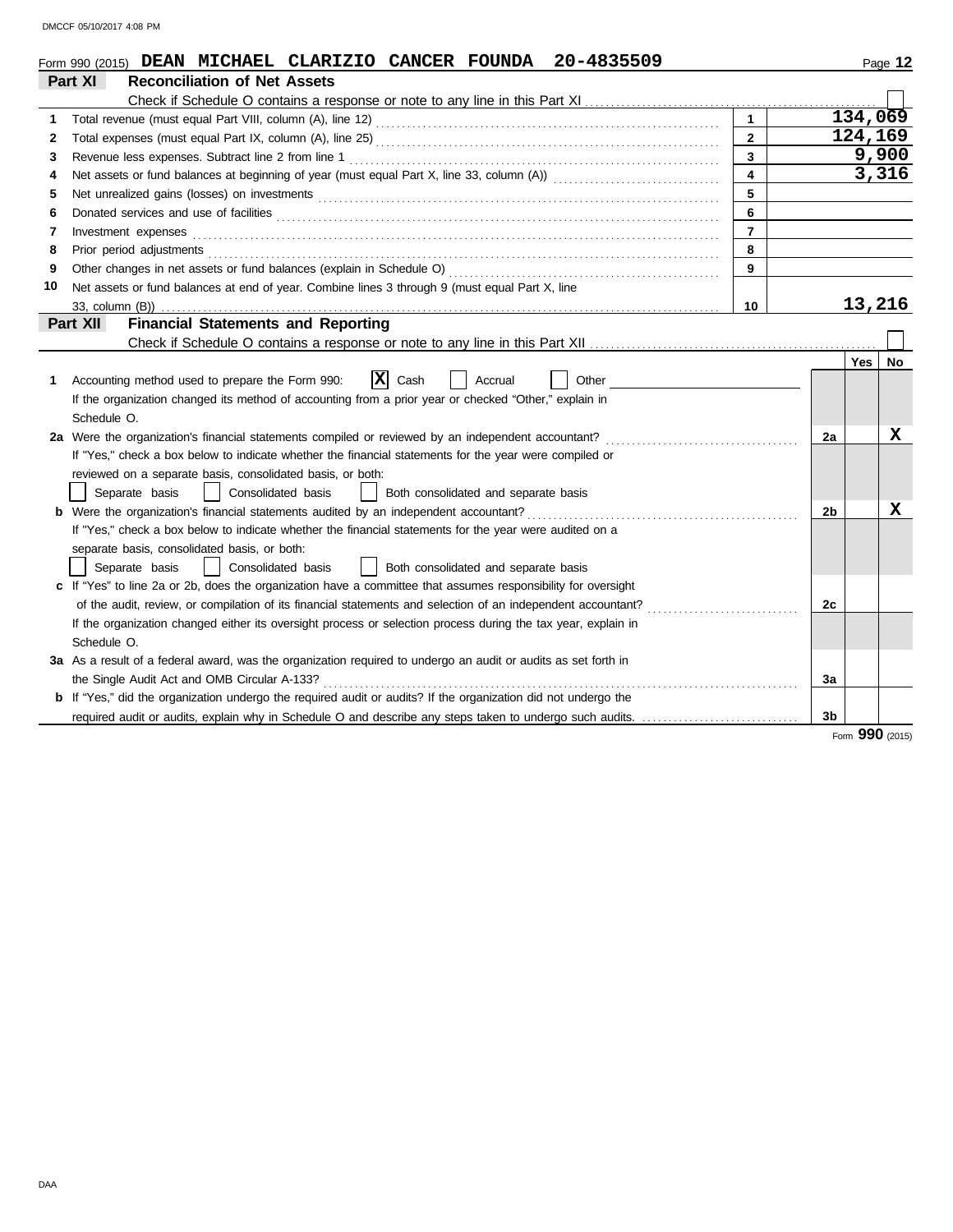DMCCF 05/10/2017 4:08 PM

| <b>SCHEDULE A</b>                                      |                                                                        | <b>Public Charity Status and Public Support</b>                                                                                                                                                                                                             |                                       |    |                                              | OMB No. 1545-0047                   |
|--------------------------------------------------------|------------------------------------------------------------------------|-------------------------------------------------------------------------------------------------------------------------------------------------------------------------------------------------------------------------------------------------------------|---------------------------------------|----|----------------------------------------------|-------------------------------------|
| (Form 990 or 990-EZ)                                   |                                                                        | Complete if the organization is a section $501(c)(3)$ organization or a section                                                                                                                                                                             |                                       |    |                                              | <b>2015</b>                         |
|                                                        |                                                                        | 4947(a)(1) nonexempt charitable trust.<br>La Attach to Form 990 or Form 990-EZ.                                                                                                                                                                             |                                       |    |                                              | Open to Public                      |
| Department of the Treasury<br>Internal Revenue Service |                                                                        | <b>u</b> Information about Schedule A (Form 990 or 990-EZ) and its instructions is at www.irs.gov/form990.                                                                                                                                                  |                                       |    |                                              | <b>Inspection</b>                   |
| Name of the organization                               | CHRIS CLARIZIO                                                         | DEAN MICHAEL CLARIZIO CANCER FOUNDA                                                                                                                                                                                                                         |                                       |    | Employer identification number<br>20-4835509 |                                     |
| Part I                                                 |                                                                        | <b>Reason for Public Charity Status (All organizations must complete this part.) See instructions.</b>                                                                                                                                                      |                                       |    |                                              |                                     |
|                                                        |                                                                        | The organization is not a private foundation because it is: (For lines 1 through 11, check only one box.)                                                                                                                                                   |                                       |    |                                              |                                     |
| 1                                                      |                                                                        | A church, convention of churches, or association of churches described in <b>section 170(b)(1)(A)(i).</b>                                                                                                                                                   |                                       |    |                                              |                                     |
| 2                                                      |                                                                        | A school described in section 170(b)(1)(A)(ii). (Attach Schedule E (Form 990 or 990-EZ).)                                                                                                                                                                   |                                       |    |                                              |                                     |
| 3<br>4                                                 |                                                                        | A hospital or a cooperative hospital service organization described in <b>section 170(b)(1)(A)(iii).</b><br>A medical research organization operated in conjunction with a hospital described in section 170(b)(1)(A)(iii). Enter the hospital's name,      |                                       |    |                                              |                                     |
| city, and state:                                       |                                                                        |                                                                                                                                                                                                                                                             |                                       |    |                                              |                                     |
| 5                                                      | section $170(b)(1)(A)(iv)$ . (Complete Part II.)                       | An organization operated for the benefit of a college or university owned or operated by a governmental unit described in                                                                                                                                   |                                       |    |                                              |                                     |
| 6                                                      |                                                                        | A federal, state, or local government or governmental unit described in <b>section 170(b)(1)(A)(v).</b>                                                                                                                                                     |                                       |    |                                              |                                     |
| 7                                                      |                                                                        | An organization that normally receives a substantial part of its support from a governmental unit or from the general public                                                                                                                                |                                       |    |                                              |                                     |
|                                                        | described in section 170(b)(1)(A)(vi). (Complete Part II.)             |                                                                                                                                                                                                                                                             |                                       |    |                                              |                                     |
| 8<br> X<br>9                                           |                                                                        | A community trust described in section 170(b)(1)(A)(vi). (Complete Part II.)<br>An organization that normally receives: (1) more than 33 1/3% of its support from contributions, membership fees, and gross                                                 |                                       |    |                                              |                                     |
|                                                        |                                                                        | receipts from activities related to its exempt functions—subject to certain exceptions, and (2) no more than 33 1/3% of its                                                                                                                                 |                                       |    |                                              |                                     |
|                                                        |                                                                        | support from gross investment income and unrelated business taxable income (less section 511 tax) from businesses                                                                                                                                           |                                       |    |                                              |                                     |
|                                                        |                                                                        | acquired by the organization after June 30, 1975. See section 509(a)(2). (Complete Part III.)                                                                                                                                                               |                                       |    |                                              |                                     |
| 10                                                     |                                                                        | An organization organized and operated exclusively to test for public safety. See section 509(a)(4).                                                                                                                                                        |                                       |    |                                              |                                     |
| 11                                                     |                                                                        | An organization organized and operated exclusively for the benefit of, to perform the functions of, or to carry out the purposes of                                                                                                                         |                                       |    |                                              |                                     |
|                                                        |                                                                        | one or more publicly supported organizations described in section 509(a)(1) or section 509(a)(2). See section 509(a)(3). Check<br>the box in lines 11a through 11d that describes the type of supporting organization and complete lines 11e, 11f, and 11g. |                                       |    |                                              |                                     |
| а                                                      |                                                                        | Type I. A supporting organization operated, supervised, or controlled by its supported organization(s), typically by giving                                                                                                                                 |                                       |    |                                              |                                     |
|                                                        |                                                                        | the supported organization(s) the power to regularly appoint or elect a majority of the directors or trustees of the supporting                                                                                                                             |                                       |    |                                              |                                     |
|                                                        | organization. You must complete Part IV, Sections A and B.             |                                                                                                                                                                                                                                                             |                                       |    |                                              |                                     |
| b                                                      |                                                                        | <b>Type II.</b> A supporting organization supervised or controlled in connection with its supported organization(s), by having                                                                                                                              |                                       |    |                                              |                                     |
|                                                        |                                                                        | control or management of the supporting organization vested in the same persons that control or manage the supported                                                                                                                                        |                                       |    |                                              |                                     |
| c                                                      | organization(s). You must complete Part IV, Sections A and C.          | <b>Type III functionally integrated.</b> A supporting organization operated in connection with, and functionally integrated with,                                                                                                                           |                                       |    |                                              |                                     |
|                                                        |                                                                        | its supported organization(s) (see instructions). You must complete Part IV, Sections A, D, and E.                                                                                                                                                          |                                       |    |                                              |                                     |
| a                                                      |                                                                        | Type III non-functionally integrated. A supporting organization operated in connection with its supported organization(s)                                                                                                                                   |                                       |    |                                              |                                     |
|                                                        |                                                                        | that is not functionally integrated. The organization generally must satisfy a distribution requirement and an attentiveness                                                                                                                                |                                       |    |                                              |                                     |
|                                                        |                                                                        | requirement (see instructions). You must complete Part IV, Sections A and D, and Part V.                                                                                                                                                                    |                                       |    |                                              |                                     |
| е                                                      |                                                                        | Check this box if the organization received a written determination from the IRS that it is a Type I, Type II, Type III                                                                                                                                     |                                       |    |                                              |                                     |
| f                                                      | Enter the number of supported organizations                            | functionally integrated, or Type III non-functionally integrated supporting organization.                                                                                                                                                                   |                                       |    |                                              |                                     |
| g                                                      | Provide the following information about the supported organization(s). |                                                                                                                                                                                                                                                             |                                       |    |                                              |                                     |
| (i) Name of supported                                  | (ii) EIN                                                               | (iii) Type of organization                                                                                                                                                                                                                                  | (iv) Is the organization              |    | (v) Amount of monetary                       | (vi) Amount of                      |
| organization                                           |                                                                        | (described on lines 1-9<br>above (see instructions))                                                                                                                                                                                                        | listed in your governing<br>document? |    | support (see<br>instructions)                | other support (see<br>instructions) |
|                                                        |                                                                        |                                                                                                                                                                                                                                                             |                                       |    |                                              |                                     |
| (A)                                                    |                                                                        |                                                                                                                                                                                                                                                             | Yes                                   | No |                                              |                                     |
|                                                        |                                                                        |                                                                                                                                                                                                                                                             |                                       |    |                                              |                                     |
| (B)                                                    |                                                                        |                                                                                                                                                                                                                                                             |                                       |    |                                              |                                     |
| (C)                                                    |                                                                        |                                                                                                                                                                                                                                                             |                                       |    |                                              |                                     |
| (D)                                                    |                                                                        |                                                                                                                                                                                                                                                             |                                       |    |                                              |                                     |
| (E)                                                    |                                                                        |                                                                                                                                                                                                                                                             |                                       |    |                                              |                                     |
|                                                        |                                                                        |                                                                                                                                                                                                                                                             |                                       |    |                                              |                                     |
| Total                                                  |                                                                        |                                                                                                                                                                                                                                                             |                                       |    |                                              |                                     |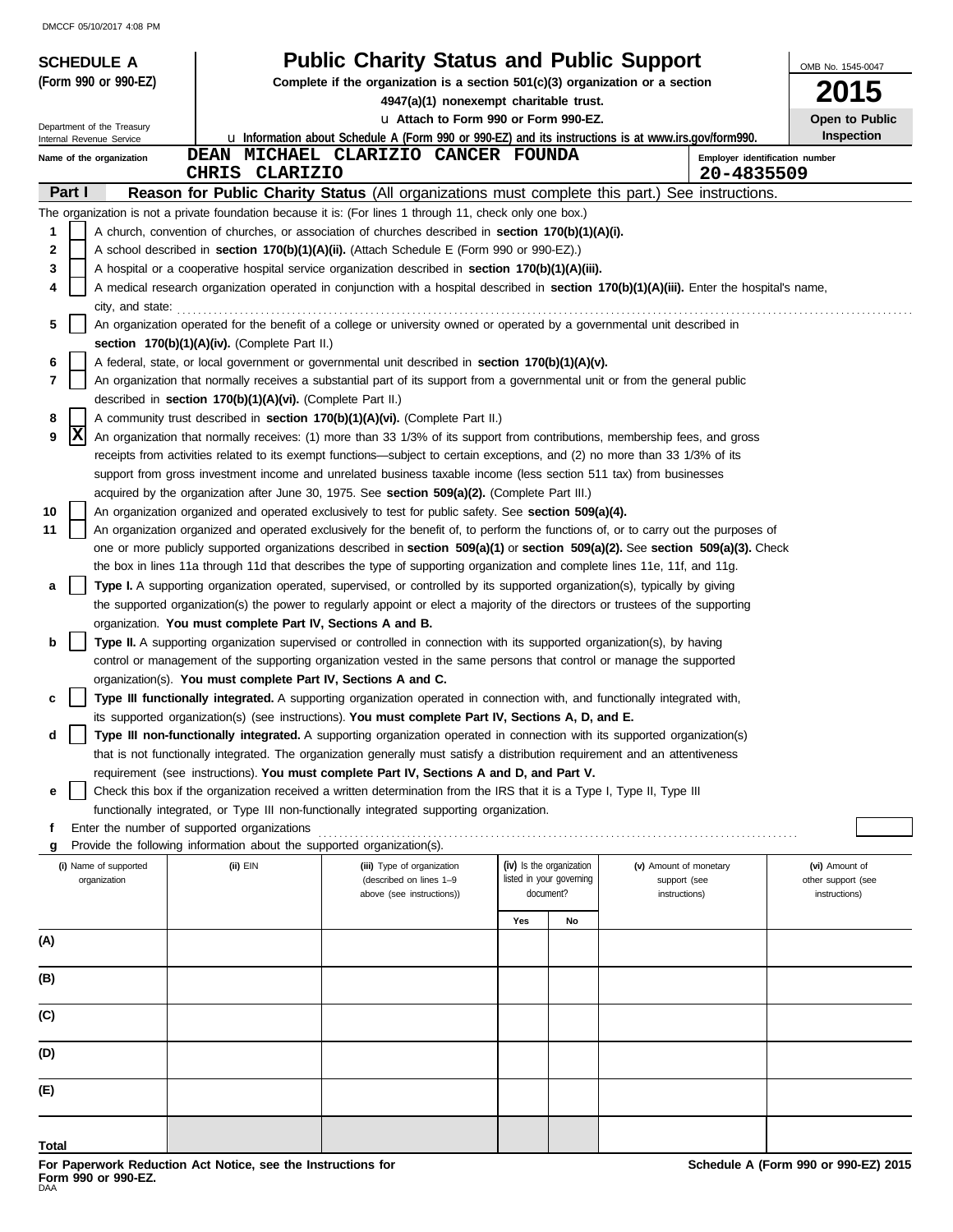### Schedule A (Form 990 or 990-EZ) 2015 **DEAN MICHAEL CLARIZIO CANCER FOUNDA** 20-4835509 Page 2

(Complete only if you checked the box on line 5, 7, or 8 of Part I or if the organization failed to qualify under **Part II Support Schedule for Organizations Described in Sections 170(b)(1)(A)(iv) and 170(b)(1)(A)(vi)** Part III. If the organization fails to qualify under the tests listed below, please complete Part III.)

|             | <b>Section A. Public Support</b>                                                                                                                                                                                                                   |            |          |            |            |            |           |
|-------------|----------------------------------------------------------------------------------------------------------------------------------------------------------------------------------------------------------------------------------------------------|------------|----------|------------|------------|------------|-----------|
|             | Calendar year (or fiscal year beginning in) u                                                                                                                                                                                                      | (a) 2011   | (b) 2012 | $(c)$ 2013 | $(d)$ 2014 | (e) 2015   | (f) Total |
| $\mathbf 1$ | Gifts, grants, contributions, and<br>membership fees received. (Do not<br>include any "unusual grants.")                                                                                                                                           |            |          |            |            |            |           |
| 2           | Tax revenues levied for the<br>organization's benefit and either paid<br>to or expended on its behalf                                                                                                                                              |            |          |            |            |            |           |
| 3           | The value of services or facilities<br>furnished by a governmental unit to the<br>organization without charge                                                                                                                                      |            |          |            |            |            |           |
| 4<br>5      | Total. Add lines 1 through 3<br>The portion of total contributions by<br>each person (other than a<br>governmental unit or publicly<br>supported organization) included on<br>line 1 that exceeds 2% of the amount<br>shown on line 11, column (f) |            |          |            |            |            |           |
| 6           | Public support. Subtract line 5 from line 4.                                                                                                                                                                                                       |            |          |            |            |            |           |
|             | <b>Section B. Total Support</b>                                                                                                                                                                                                                    |            |          |            |            |            |           |
|             | Calendar year (or fiscal year beginning in) u                                                                                                                                                                                                      | (a) $2011$ | (b) 2012 | $(c)$ 2013 | $(d)$ 2014 | (e) $2015$ | (f) Total |
| 7           | Amounts from line 4                                                                                                                                                                                                                                |            |          |            |            |            |           |
| 8           | Gross income from interest, dividends,<br>payments received on securities loans,<br>rents, royalties and income from similar                                                                                                                       |            |          |            |            |            |           |
| 9           | Net income from unrelated business<br>activities, whether or not the business<br>is regularly carried on                                                                                                                                           |            |          |            |            |            |           |
| 10          | Other income. Do not include gain or<br>loss from the sale of capital assets<br>(Explain in Part VI.)                                                                                                                                              |            |          |            |            |            |           |
| 11          | Total support. Add lines 7 through 10                                                                                                                                                                                                              |            |          |            |            |            |           |
| 12          | Gross receipts from related activities, etc. (see instructions)                                                                                                                                                                                    |            |          |            |            | 12         |           |
| 13          | First five years. If the Form 990 is for the organization's first, second, third, fourth, or fifth tax year as a section $501(c)(3)$                                                                                                               |            |          |            |            |            |           |
|             | organization, check this box and stop here                                                                                                                                                                                                         |            |          |            |            |            |           |
|             | Section C. Computation of Public Support Percentage                                                                                                                                                                                                |            |          |            |            |            |           |
| 14          | Public support percentage for 2015 (line 6, column (f) divided by line 11, column (f)) [[[[[[[[[[[[[[[[[[[[[[                                                                                                                                      |            |          |            |            | 14         | %         |
| 15          | Public support percentage from 2014 Schedule A, Part II, line 14                                                                                                                                                                                   |            |          |            |            | 15         | %         |
|             | 16a 33 1/3% support test-2015. If the organization did not check the box on line 13, and line 14 is 33 1/3% or more, check this                                                                                                                    |            |          |            |            |            |           |
|             | box and stop here. The organization qualifies as a publicly supported organization                                                                                                                                                                 |            |          |            |            |            |           |
| b           | 33 1/3% support test-2014. If the organization did not check a box on line 13 or 16a, and line 15 is 33 1/3% or more,                                                                                                                              |            |          |            |            |            |           |
|             | check this box and stop here. The organization qualifies as a publicly supported organization                                                                                                                                                      |            |          |            |            |            |           |
| 17a         | 10%-facts-and-circumstances test-2015. If the organization did not check a box on line 13, 16a, or 16b, and line 14 is                                                                                                                             |            |          |            |            |            |           |
|             | 10% or more, and if the organization meets the "facts-and-circumstances" test, check this box and stop here. Explain in                                                                                                                            |            |          |            |            |            |           |
|             | Part VI how the organization meets the "facts-and-circumstances" test. The organization qualifies as a publicly supported                                                                                                                          |            |          |            |            |            |           |
|             | organization                                                                                                                                                                                                                                       |            |          |            |            |            |           |
| b           | 10%-facts-and-circumstances test-2014. If the organization did not check a box on line 13, 16a, 16b, or 17a, and line                                                                                                                              |            |          |            |            |            |           |
|             | 15 is 10% or more, and if the organization meets the "facts-and-circumstances" test, check this box and stop here.                                                                                                                                 |            |          |            |            |            |           |
|             | Explain in Part VI how the organization meets the "facts-and-circumstances" test. The organization qualifies as a publicly                                                                                                                         |            |          |            |            |            |           |
|             | supported organization                                                                                                                                                                                                                             |            |          |            |            |            |           |
| 18          | Private foundation. If the organization did not check a box on line 13, 16a, 16b, 17a, or 17b, check this box and see                                                                                                                              |            |          |            |            |            |           |
|             | instructions                                                                                                                                                                                                                                       |            |          |            |            |            |           |
|             |                                                                                                                                                                                                                                                    |            |          |            |            |            |           |

**Schedule A (Form 990 or 990-EZ) 2015**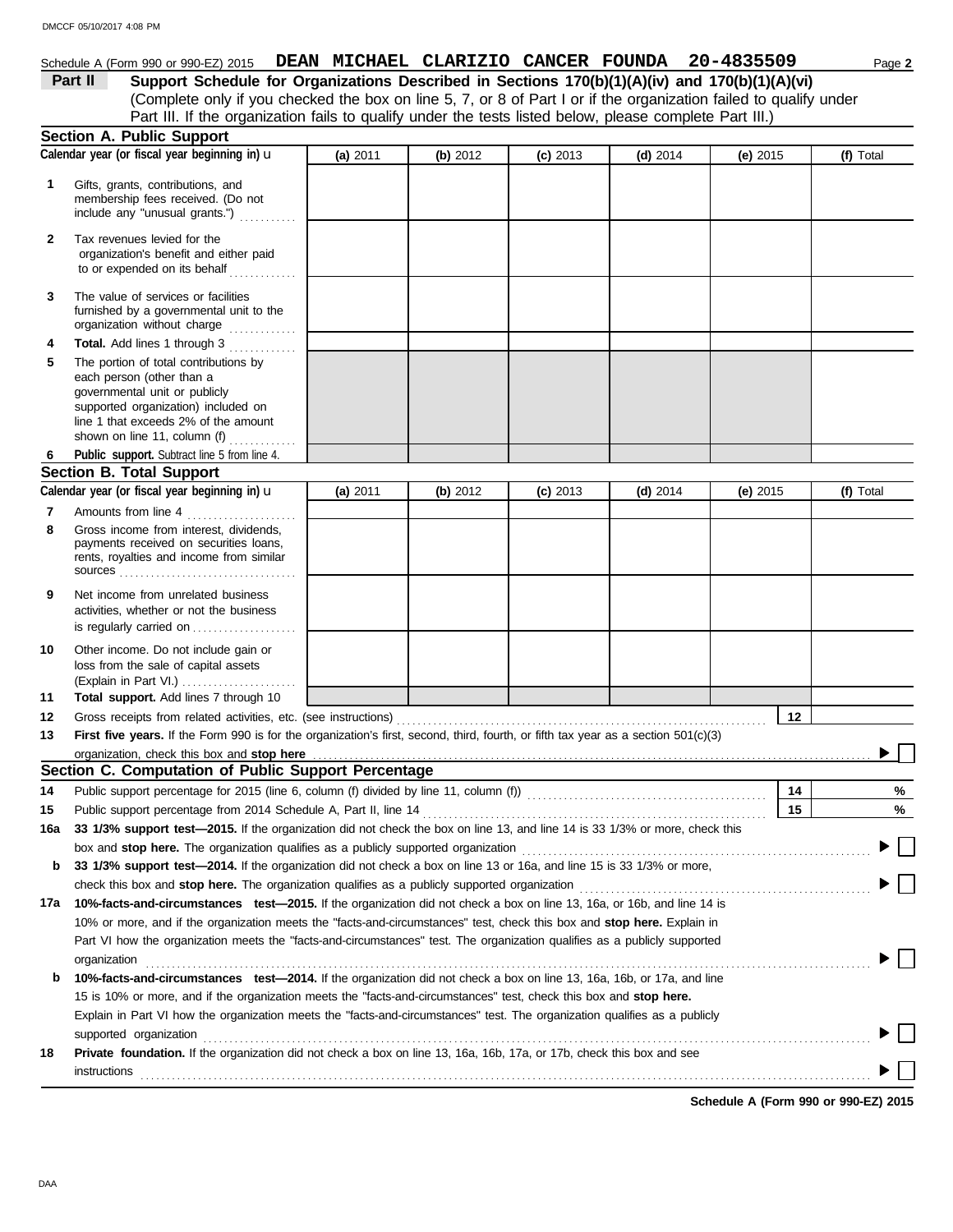### Schedule A (Form 990 or 990-EZ) 2015 **DEAN MICHAEL CLARIZIO CANCER FOUNDA** 20-4835509 Page 3

### **Part III Support Schedule for Organizations Described in Section 509(a)(2)**

(Complete only if you checked the box on line 9 of Part I or if the organization failed to qualify under Part II. If the organization fails to qualify under the tests listed below, please complete Part II.)

|              | <b>Section A. Public Support</b>                                                                                                                                                                                                                                |          |          |            |            |            |              |
|--------------|-----------------------------------------------------------------------------------------------------------------------------------------------------------------------------------------------------------------------------------------------------------------|----------|----------|------------|------------|------------|--------------|
|              | Calendar year (or fiscal year beginning in) u                                                                                                                                                                                                                   | (a) 2011 | (b) 2012 | $(c)$ 2013 | $(d)$ 2014 | $(e)$ 2015 | (f) Total    |
| $\mathbf 1$  | Gifts, grants, contributions, and membership<br>fees received. (Do not include any "unusual<br>grants.") $\ldots \ldots \ldots \ldots \ldots \ldots \ldots \ldots \ldots \ldots \ldots \ldots$                                                                  |          |          |            | 27,500     | 6,370      | 33,870       |
| $\mathbf{2}$ | Gross receipts from admissions, merchandise<br>sold or services performed, or facilities<br>furnished in any activity that is related to the<br>organization's tax-exempt purpose                                                                               |          |          |            | 80,273     | 127,699    | 207,972      |
| 3            | Gross receipts from activities that are not an<br>unrelated trade or business under section 513                                                                                                                                                                 |          |          |            |            |            |              |
| 4            | Tax revenues levied for the<br>organization's benefit and either paid<br>to or expended on its behalf                                                                                                                                                           |          |          |            |            |            |              |
| 5            | The value of services or facilities<br>furnished by a governmental unit to the<br>organization without charge                                                                                                                                                   |          |          |            |            |            |              |
| 6            | Total. Add lines 1 through 5<br><u>.</u>                                                                                                                                                                                                                        |          |          |            | 107,773    | 134,069    | 241,842      |
| 7a           | Amounts included on lines 1, 2, and 3<br>received from disqualified persons<br>a a a a a                                                                                                                                                                        |          |          |            |            |            |              |
| b            | Amounts included on lines 2 and 3<br>received from other than disqualified<br>persons that exceed the greater of \$5,000<br>or 1% of the amount on line 13 for the year $\ldots$                                                                                |          |          |            |            |            |              |
| c            | Add lines 7a and 7b                                                                                                                                                                                                                                             |          |          |            |            |            |              |
| 8            | Public support. (Subtract line 7c from<br>line $6.$ )                                                                                                                                                                                                           |          |          |            |            |            |              |
|              | <b>Section B. Total Support</b>                                                                                                                                                                                                                                 |          |          |            |            |            | 241,842      |
|              | Calendar year (or fiscal year beginning in) $\mathbf u$                                                                                                                                                                                                         | (a) 2011 | (b) 2012 | $(c)$ 2013 | $(d)$ 2014 | (e) $2015$ | (f) Total    |
| 9            | Amounts from line 6                                                                                                                                                                                                                                             |          |          |            | 107,773    | 134,069    | 241,842      |
| 10a          | Gross income from interest, dividends,<br>payments received on securities loans, rents,<br>royalties and income from similar sources                                                                                                                            |          |          |            |            |            |              |
| b            | Unrelated business taxable income (less<br>section 511 taxes) from businesses<br>acquired after June 30, 1975                                                                                                                                                   |          |          |            |            |            |              |
| C            | Add lines 10a and 10b                                                                                                                                                                                                                                           |          |          |            |            |            |              |
| 11           | Net income from unrelated business<br>activities not included in line 10b, whether<br>or not the business is regularly carried on                                                                                                                               |          |          |            |            |            |              |
| 12           | Other income. Do not include gain or<br>loss from the sale of capital assets<br>(Explain in Part VI.)                                                                                                                                                           |          |          |            |            |            |              |
| 13           | Total support. (Add lines 9, 10c, 11,<br>and $12.$ )                                                                                                                                                                                                            |          |          |            | 107,773    | 134,069    | 241,842      |
| 14           | First five years. If the Form 990 is for the organization's first, second, third, fourth, or fifth tax year as a section 501(c)(3)                                                                                                                              |          |          |            |            |            |              |
|              |                                                                                                                                                                                                                                                                 |          |          |            |            |            |              |
|              | Section C. Computation of Public Support Percentage                                                                                                                                                                                                             |          |          |            |            |            |              |
| 15           |                                                                                                                                                                                                                                                                 |          |          |            |            | 15         | $100.00\,\%$ |
| 16           |                                                                                                                                                                                                                                                                 |          |          |            |            | 16         | $100.00\,\%$ |
|              | Section D. Computation of Investment Income Percentage                                                                                                                                                                                                          |          |          |            |            |            |              |
| 17           |                                                                                                                                                                                                                                                                 |          |          |            |            | 17         | %            |
| 18           |                                                                                                                                                                                                                                                                 |          |          |            |            | 18         | %            |
| 19a          | 33 1/3% support tests-2015. If the organization did not check the box on line 14, and line 15 is more than 33 1/3%, and line                                                                                                                                    |          |          |            |            |            | $\mathbf{x}$ |
| b            | 17 is not more than 33 1/3%, check this box and stop here. The organization qualifies as a publicly supported organization<br>33 1/3% support tests—2014. If the organization did not check a box on line 14 or line 19a, and line 16 is more than 33 1/3%, and |          |          |            |            |            |              |
|              | line 18 is not more than 33 1/3%, check this box and stop here. The organization qualifies as a publicly supported organization                                                                                                                                 |          |          |            |            |            |              |
| 20           | Private foundation. If the organization did not check a box on line 14, 19a, or 19b, check this box and see instructions                                                                                                                                        |          |          |            |            |            |              |
|              |                                                                                                                                                                                                                                                                 |          |          |            |            |            |              |

**Schedule A (Form 990 or 990-EZ) 2015**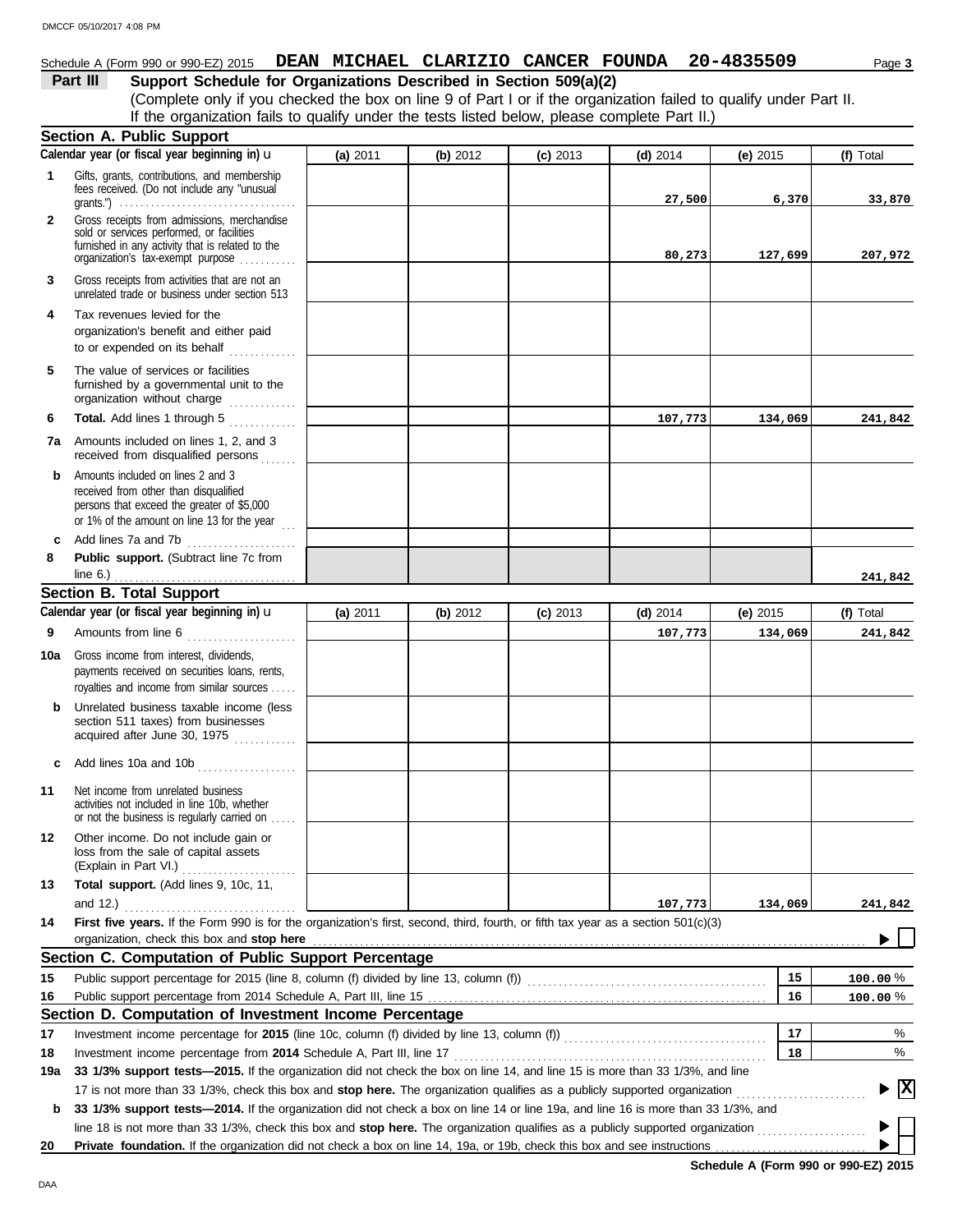|     | MICHAEL CLARIZIO CANCER FOUNDA<br>20-4835509<br><b>DEAN</b><br>Schedule A (Form 990 or 990-EZ) 2015                        |     |     | Page 4 |
|-----|----------------------------------------------------------------------------------------------------------------------------|-----|-----|--------|
|     | Part IV<br><b>Supporting Organizations</b>                                                                                 |     |     |        |
|     | (Complete only if you checked a box in line 11 on Part I. If you checked 11a of Part I, complete Sections A                |     |     |        |
|     | and B. If you checked 11b of Part I, complete Sections A and C. If you checked 11c of Part I, complete                     |     |     |        |
|     | Sections A, D, and E. If you checked 11d of Part I, complete Sections A and D, and complete Part V.)                       |     |     |        |
|     | Section A. All Supporting Organizations                                                                                    |     |     |        |
|     |                                                                                                                            |     | Yes | No     |
| 1   | Are all of the organization's supported organizations listed by name in the organization's governing                       |     |     |        |
|     | documents? If "No," describe in Part VI how the supported organizations are designated. If designated by                   |     |     |        |
|     | class or purpose, describe the designation. If historic and continuing relationship, explain.                              | 1   |     |        |
| 2   | Did the organization have any supported organization that does not have an IRS determination of status                     |     |     |        |
|     | under section 509(a)(1) or (2)? If "Yes," explain in <b>Part VI</b> how the organization determined that the supported     |     |     |        |
|     | organization was described in section 509(a)(1) or (2).                                                                    | 2   |     |        |
| За  | Did the organization have a supported organization described in section $501(c)(4)$ , (5), or (6)? If "Yes," answer        |     |     |        |
|     | (b) and (c) below.                                                                                                         | За  |     |        |
| b   | Did the organization confirm that each supported organization qualified under section $501(c)(4)$ , $(5)$ , or $(6)$ and   |     |     |        |
|     | satisfied the public support tests under section $509(a)(2)$ ? If "Yes," describe in <b>Part VI</b> when and how the       |     |     |        |
|     | organization made the determination.                                                                                       | 3b  |     |        |
| c   | Did the organization ensure that all support to such organizations was used exclusively for section $170(c)(2)(B)$         |     |     |        |
|     | purposes? If "Yes," explain in Part VI what controls the organization put in place to ensure such use.                     | 3c  |     |        |
| 4a  | Was any supported organization not organized in the United States ("foreign supported organization")? If                   |     |     |        |
|     | "Yes," and if you checked 11a or 11b in Part I, answer (b) and (c) below.                                                  | 4a  |     |        |
| b   | Did the organization have ultimate control and discretion in deciding whether to make grants to the foreign                |     |     |        |
|     | supported organization? If "Yes," describe in Part VI how the organization had such control and discretion                 |     |     |        |
|     | despite being controlled or supervised by or in connection with its supported organizations.                               | 4b  |     |        |
| c   | Did the organization support any foreign supported organization that does not have an IRS determination                    |     |     |        |
|     | under sections $501(c)(3)$ and $509(a)(1)$ or (2)? If "Yes," explain in <b>Part VI</b> what controls the organization used |     |     |        |
|     | to ensure that all support to the foreign supported organization was used exclusively for section $170(c)(2)(B)$           |     |     |        |
|     | purposes.                                                                                                                  | 4c  |     |        |
| 5a  | Did the organization add, substitute, or remove any supported organizations during the tax year? If "Yes,"                 |     |     |        |
|     | answer (b) and (c) below (if applicable). Also, provide detail in <b>Part VI</b> , including (i) the names and EIN         |     |     |        |
|     | numbers of the supported organizations added, substituted, or removed; (ii) the reasons for each such action;              |     |     |        |
|     | (iii) the authority under the organization's organizing document authorizing such action; and (iv) how the action          |     |     |        |
|     | was accomplished (such as by amendment to the organizing document).                                                        | 5a  |     |        |
| b   | Type I or Type II only. Was any added or substituted supported organization part of a class already                        |     |     |        |
|     | designated in the organization's organizing document?                                                                      | 5b  |     |        |
| c   | <b>Substitutions only.</b> Was the substitution the result of an event beyond the organization's control?                  | 5c  |     |        |
| 6   | Did the organization provide support (whether in the form of grants or the provision of services or facilities) to         |     |     |        |
|     | anyone other than (i) its supported organizations, (ii) individuals that are part of the charitable class benefited        |     |     |        |
|     | by one or more of its supported organizations, or (iii) other supporting organizations that also support or                |     |     |        |
|     | benefit one or more of the filing organization's supported organizations? If "Yes," provide detail in Part VI.             | 6   |     |        |
| 7   | Did the organization provide a grant, loan, compensation, or other similar payment to a substantial contributor            |     |     |        |
|     | (defined in section 4958(c)(3)(C)), a family member of a substantial contributor, or a 35% controlled entity with          |     |     |        |
|     | regard to a substantial contributor? If "Yes," complete Part I of Schedule L (Form 990 or 990-EZ).                         | 7   |     |        |
| 8   | Did the organization make a loan to a disqualified person (as defined in section 4958) not described in line 7?            |     |     |        |
|     | If "Yes," complete Part I of Schedule L (Form 990 or 990-EZ).                                                              | 8   |     |        |
| 9a  | Was the organization controlled directly or indirectly at any time during the tax year by one or more                      |     |     |        |
|     | disqualified persons as defined in section 4946 (other than foundation managers and organizations described                |     |     |        |
|     | in section $509(a)(1)$ or $(2)$ ? If "Yes," provide detail in <b>Part VI.</b>                                              | 9а  |     |        |
| b   | Did one or more disqualified persons (as defined in line 9a) hold a controlling interest in any entity in which            |     |     |        |
|     | the supporting organization had an interest? If "Yes," provide detail in Part VI.                                          | 9b  |     |        |
| c   | Did a disqualified person (as defined in line 9a) have an ownership interest in, or derive any personal benefit            |     |     |        |
|     | from, assets in which the supporting organization also had an interest? If "Yes," provide detail in Part VI.               | 9с  |     |        |
| 10a | Was the organization subject to the excess business holdings rules of section 4943 because of section                      |     |     |        |
|     | 4943(f) (regarding certain Type II supporting organizations, and all Type III non-functionally integrated                  |     |     |        |
|     | supporting organizations)? If "Yes," answer 10b below.                                                                     | 10a |     |        |

**b** Did the organization have any excess business holdings in the tax year? (Use Schedule C, Form 4720, to determine whether the organization had excess business holdings.)

**Schedule A (Form 990 or 990-EZ) 2015 10b**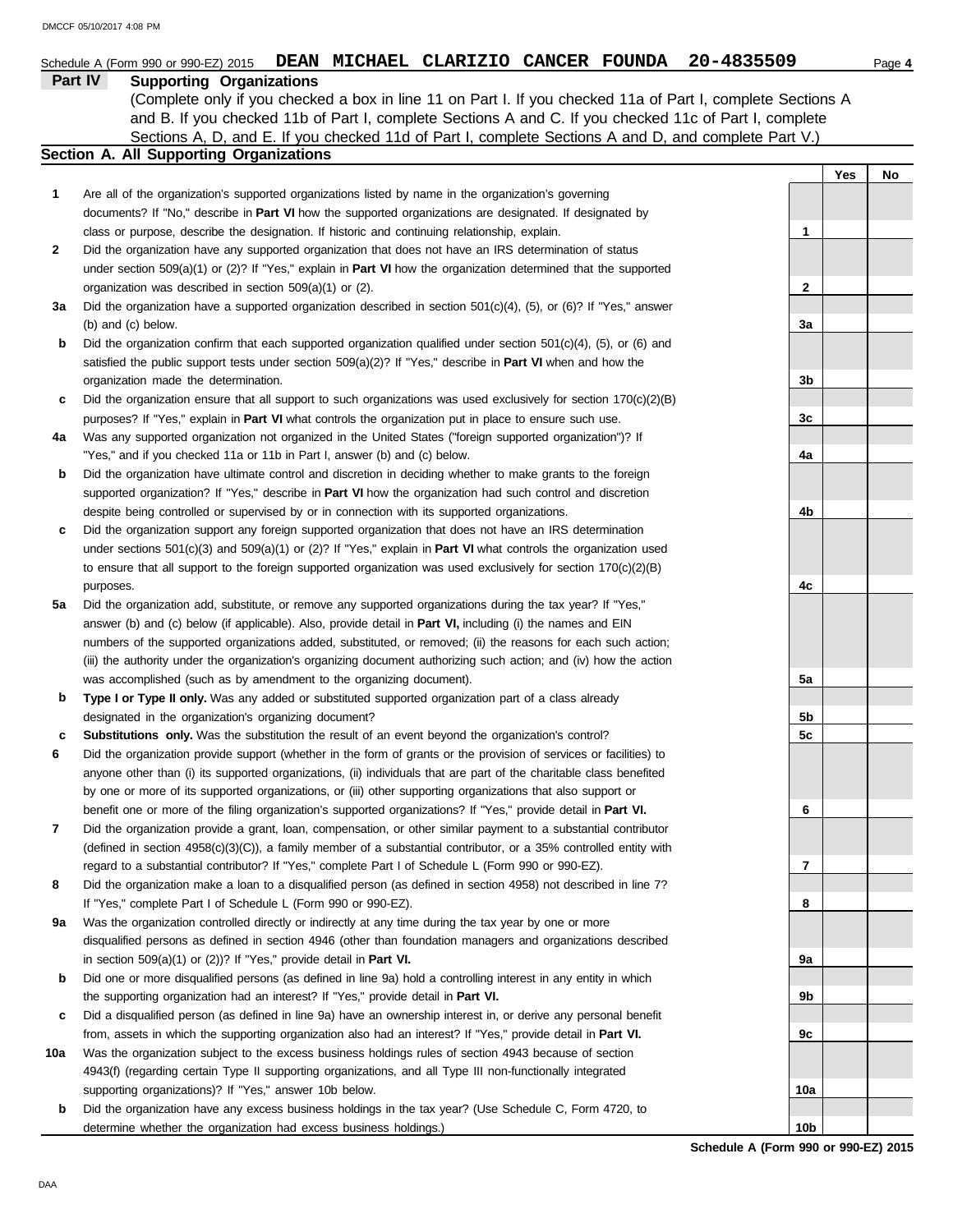|         | 20-4835509<br>Schedule A (Form 990 or 990-EZ) 2015 DEAN MICHAEL CLARIZIO CANCER FOUNDA                                                                                                                                    |                 |            | Page 5 |
|---------|---------------------------------------------------------------------------------------------------------------------------------------------------------------------------------------------------------------------------|-----------------|------------|--------|
| Part IV | <b>Supporting Organizations (continued)</b>                                                                                                                                                                               |                 |            |        |
|         |                                                                                                                                                                                                                           |                 | <b>Yes</b> | No     |
| 11      | Has the organization accepted a gift or contribution from any of the following persons?                                                                                                                                   |                 |            |        |
| а       | A person who directly or indirectly controls, either alone or together with persons described in (b) and (c)                                                                                                              |                 |            |        |
|         | below, the governing body of a supported organization?                                                                                                                                                                    | 11a             |            |        |
|         | <b>b</b> A family member of a person described in (a) above?                                                                                                                                                              | 11 <sub>b</sub> |            |        |
| c       | A 35% controlled entity of a person described in (a) or (b) above? If "Yes" to a, b, or c, provide detail in Part VI.                                                                                                     | 11c             |            |        |
|         | <b>Section B. Type I Supporting Organizations</b>                                                                                                                                                                         |                 |            |        |
| 1       |                                                                                                                                                                                                                           |                 | Yes        | No     |
|         | Did the directors, trustees, or membership of one or more supported organizations have the power to<br>regularly appoint or elect at least a majority of the organization's directors or trustees at all times during the |                 |            |        |
|         | tax year? If "No," describe in Part VI how the supported organization(s) effectively operated, supervised, or                                                                                                             |                 |            |        |
|         | controlled the organization's activities. If the organization had more than one supported organization,                                                                                                                   |                 |            |        |
|         | describe how the powers to appoint and/or remove directors or trustees were allocated among the supported                                                                                                                 |                 |            |        |
|         | organizations and what conditions or restrictions, if any, applied to such powers during the tax year.                                                                                                                    | 1               |            |        |
| 2       | Did the organization operate for the benefit of any supported organization other than the supported                                                                                                                       |                 |            |        |
|         | organization(s) that operated, supervised, or controlled the supporting organization? If "Yes," explain in Part                                                                                                           |                 |            |        |
|         | VI how providing such benefit carried out the purposes of the supported organization(s) that operated,                                                                                                                    |                 |            |        |
|         | supervised, or controlled the supporting organization.                                                                                                                                                                    | $\mathbf{2}$    |            |        |
|         | Section C. Type II Supporting Organizations                                                                                                                                                                               |                 |            |        |
|         |                                                                                                                                                                                                                           |                 | Yes        | No     |
| 1       | Were a majority of the organization's directors or trustees during the tax year also a majority of the directors                                                                                                          |                 |            |        |
|         | or trustees of each of the organization's supported organization(s)? If "No," describe in <b>Part VI</b> how control                                                                                                      |                 |            |        |
|         | or management of the supporting organization was vested in the same persons that controlled or managed                                                                                                                    |                 |            |        |
|         | the supported organization(s).                                                                                                                                                                                            | 1               |            |        |
|         | Section D. All Type III Supporting Organizations                                                                                                                                                                          |                 |            |        |
|         |                                                                                                                                                                                                                           |                 | Yes        | No     |
| 1       | Did the organization provide to each of its supported organizations, by the last day of the fifth month of the                                                                                                            |                 |            |        |
|         | organization's tax year, (i) a written notice describing the type and amount of support provided during the prior tax                                                                                                     |                 |            |        |
|         | year, (ii) a copy of the Form 990 that was most recently filed as of the date of notification, and (iii) copies of the                                                                                                    |                 |            |        |
|         | organization's governing documents in effect on the date of notification, to the extent not previously provided?                                                                                                          | 1               |            |        |
| 2       | Were any of the organization's officers, directors, or trustees either (i) appointed or elected by the supported                                                                                                          |                 |            |        |
|         | organization(s) or (ii) serving on the governing body of a supported organization? If "No," explain in <b>Part VI</b> how                                                                                                 |                 |            |        |
|         | the organization maintained a close and continuous working relationship with the supported organization(s).                                                                                                               | $\mathbf{2}$    |            |        |
| 3       | By reason of the relationship described in (2), did the organization's supported organizations have a                                                                                                                     |                 |            |        |
|         | significant voice in the organization's investment policies and in directing the use of the organization's                                                                                                                |                 |            |        |
|         | income or assets at all times during the tax year? If "Yes," describe in Part VI the role the organization's                                                                                                              |                 |            |        |
|         | supported organizations played in this regard.<br>Section E. Type III Functionally-Integrated Supporting Organizations                                                                                                    | 3               |            |        |
| 1       | Check the box next to the method that the organization used to satisfy the Integral Part Test during the year (see instructions):                                                                                         |                 |            |        |
| a       | The organization satisfied the Activities Test. Complete line 2 below.                                                                                                                                                    |                 |            |        |
| b       | The organization is the parent of each of its supported organizations. Complete line 3 below.                                                                                                                             |                 |            |        |
| C       | The organization supported a governmental entity. Describe in Part VI how you supported a government entity (see instructions).                                                                                           |                 |            |        |
|         |                                                                                                                                                                                                                           |                 |            |        |
| 2       | Activities Test. Answer (a) and (b) below.                                                                                                                                                                                |                 | Yes        | No     |
| а       | Did substantially all of the organization's activities during the tax year directly further the exempt purposes of                                                                                                        |                 |            |        |
|         | the supported organization(s) to which the organization was responsive? If "Yes," then in Part VI identify                                                                                                                |                 |            |        |
|         | those supported organizations and explain how these activities directly furthered their exempt purposes,                                                                                                                  |                 |            |        |
|         | how the organization was responsive to those supported organizations, and how the organization determined                                                                                                                 |                 |            |        |
|         | that these activities constituted substantially all of its activities.                                                                                                                                                    | 2a              |            |        |
| b       | Did the activities described in (a) constitute activities that, but for the organization's involvement, one or more                                                                                                       |                 |            |        |
|         | of the organization's supported organization(s) would have been engaged in? If "Yes," explain in Part VI the                                                                                                              |                 |            |        |
|         | reasons for the organization's position that its supported organization(s) would have engaged in these                                                                                                                    |                 |            |        |
|         | activities but for the organization's involvement.                                                                                                                                                                        | 2b              |            |        |
| 3       | Parent of Supported Organizations. Answer (a) and (b) below.                                                                                                                                                              |                 |            |        |
| а       | Did the organization have the power to regularly appoint or elect a majority of the officers, directors, or                                                                                                               |                 |            |        |
|         | trustees of each of the supported organizations? Provide details in Part VI.                                                                                                                                              | За              |            |        |
| b       | Did the organization exercise a substantial degree of direction over the policies, programs, and activities of each                                                                                                       |                 |            |        |
|         | of its supported organizations? If "Yes," describe in Part VI the role played by the organization in this regard.                                                                                                         | 3b              |            |        |

DAA **Schedule A (Form 990 or 990-EZ) 2015**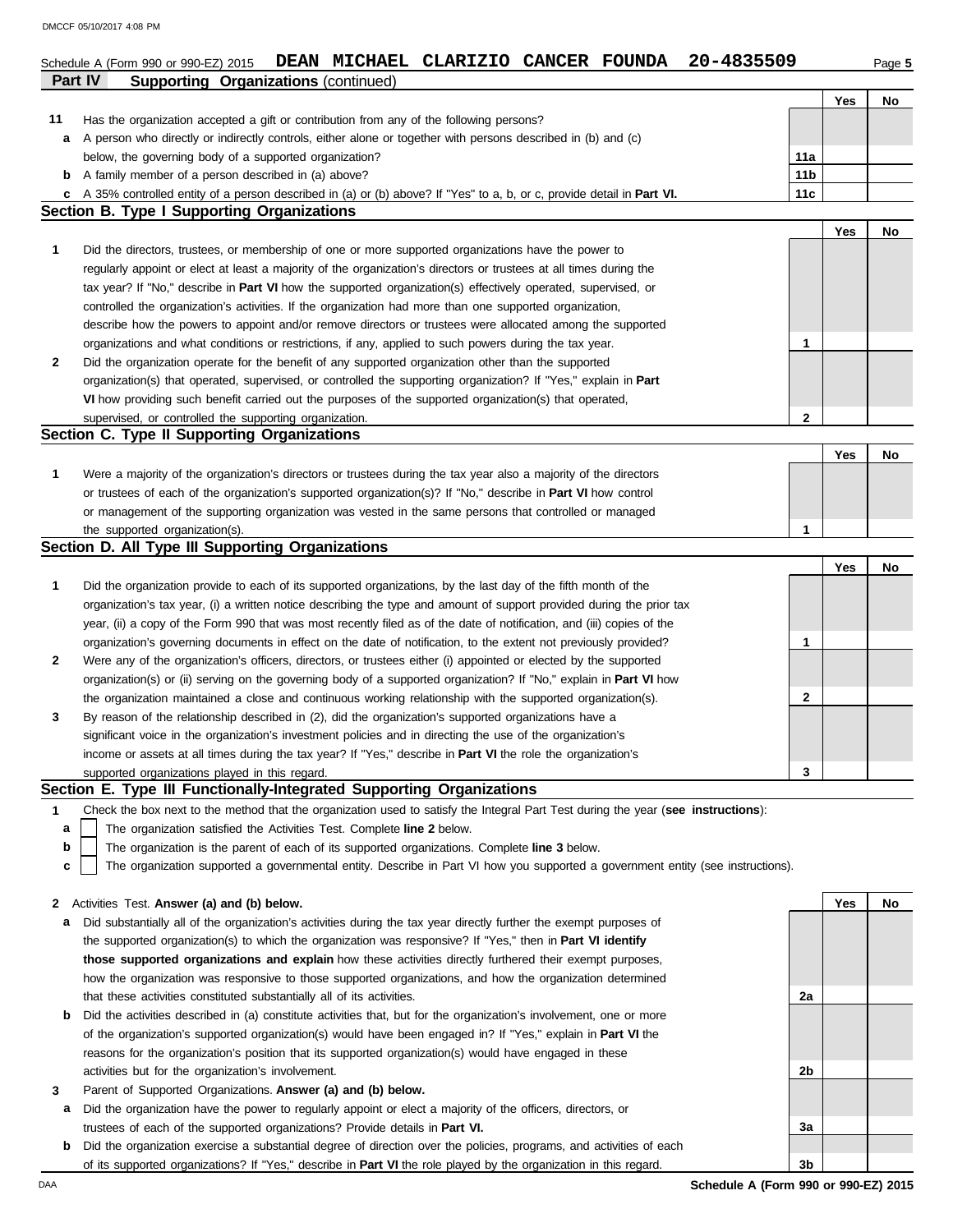| Schedule A (Form 990 or 990-EZ) 2015 DEAN MICHAEL CLARIZIO CANCER FOUNDA                                                           |                                    | 20-4835509     | Page 6                         |  |  |  |  |
|------------------------------------------------------------------------------------------------------------------------------------|------------------------------------|----------------|--------------------------------|--|--|--|--|
| Type III Non-Functionally Integrated 509(a)(3) Supporting Organizations<br><b>Part V</b>                                           |                                    |                |                                |  |  |  |  |
| Check here if the organization satisfied the Integral Part Test as a qualifying trust on Nov. 20, 1970. See instructions. All<br>1 |                                    |                |                                |  |  |  |  |
| other Type III non-functionally integrated supporting organizations must complete Sections A through E.                            |                                    |                |                                |  |  |  |  |
| Section A - Adjusted Net Income                                                                                                    | (B) Current Year<br>(A) Prior Year |                |                                |  |  |  |  |
|                                                                                                                                    |                                    |                | (optional)                     |  |  |  |  |
| 1<br>Net short-term capital gain                                                                                                   | 1                                  |                |                                |  |  |  |  |
| 2<br>Recoveries of prior-year distributions                                                                                        | $\mathbf{2}$                       |                |                                |  |  |  |  |
| 3<br>Other gross income (see instructions)                                                                                         | 3                                  |                |                                |  |  |  |  |
| 4<br>Add lines 1 through 3                                                                                                         | 4                                  |                |                                |  |  |  |  |
| 5<br>Depreciation and depletion                                                                                                    | 5                                  |                |                                |  |  |  |  |
| 6<br>Portion of operating expenses paid or incurred for production or                                                              |                                    |                |                                |  |  |  |  |
| collection of gross income or for management, conservation, or                                                                     |                                    |                |                                |  |  |  |  |
| maintenance of property held for production of income (see instructions)                                                           | 6                                  |                |                                |  |  |  |  |
| 7<br>Other expenses (see instructions)                                                                                             | $\overline{7}$                     |                |                                |  |  |  |  |
| 8<br><b>Adjusted Net Income</b> (subtract lines 5, 6 and 7 from line 4)                                                            | 8                                  |                |                                |  |  |  |  |
| Section B - Minimum Asset Amount                                                                                                   |                                    | (A) Prior Year | (B) Current Year<br>(optional) |  |  |  |  |
| Aggregate fair market value of all non-exempt-use assets (see<br>1                                                                 |                                    |                |                                |  |  |  |  |
| instructions for short tax year or assets held for part of year):                                                                  |                                    |                |                                |  |  |  |  |
| Average monthly value of securities<br>a                                                                                           | 1a                                 |                |                                |  |  |  |  |
| Average monthly cash balances<br>b                                                                                                 | 1b                                 |                |                                |  |  |  |  |
| Fair market value of other non-exempt-use assets<br>c.                                                                             | 1c                                 |                |                                |  |  |  |  |
| <b>Total</b> (add lines 1a, 1b, and 1c)<br>d                                                                                       | 1d                                 |                |                                |  |  |  |  |
| <b>Discount</b> claimed for blockage or other<br>е                                                                                 |                                    |                |                                |  |  |  |  |
| factors (explain in detail in Part VI):                                                                                            |                                    |                |                                |  |  |  |  |
| $\mathbf{2}$<br>Acquisition indebtedness applicable to non-exempt-use assets                                                       | $\mathbf{2}$                       |                |                                |  |  |  |  |
| Subtract line 2 from line 1d<br>3                                                                                                  | 3                                  |                |                                |  |  |  |  |
| Cash deemed held for exempt use. Enter 1-1/2% of line 3 (for greater amount,<br>4                                                  |                                    |                |                                |  |  |  |  |
| see instructions).                                                                                                                 | 4                                  |                |                                |  |  |  |  |
| 5<br>Net value of non-exempt-use assets (subtract line 4 from line 3)                                                              | 5                                  |                |                                |  |  |  |  |
| 6<br>Multiply line 5 by .035                                                                                                       | 6                                  |                |                                |  |  |  |  |
| $\overline{7}$<br>Recoveries of prior-year distributions                                                                           | $\overline{7}$                     |                |                                |  |  |  |  |
| 8<br>Minimum Asset Amount (add line 7 to line 6)                                                                                   | 8                                  |                |                                |  |  |  |  |
| Section C - Distributable Amount                                                                                                   |                                    |                | <b>Current Year</b>            |  |  |  |  |
| Adjusted net income for prior year (from Section A, line 8, Column A)<br>1                                                         | $\mathbf{1}$                       |                |                                |  |  |  |  |
| $\mathbf{2}$<br>Enter 85% of line 1                                                                                                | $\mathbf{2}$                       |                |                                |  |  |  |  |
| 3<br>Minimum asset amount for prior year (from Section B, line 8, Column A)                                                        | 3                                  |                |                                |  |  |  |  |
| 4<br>Enter greater of line 2 or line 3                                                                                             | 4                                  |                |                                |  |  |  |  |
| 5<br>Income tax imposed in prior year                                                                                              | 5                                  |                |                                |  |  |  |  |
| Distributable Amount. Subtract line 5 from line 4, unless subject to<br>6                                                          |                                    |                |                                |  |  |  |  |
| emergency temporary reduction (see instructions)                                                                                   | 6                                  |                |                                |  |  |  |  |

**7** instructions). Check here if the current year is the organization's first as a non-functionally-integrated Type III supporting organization (see

**Schedule A (Form 990 or 990-EZ) 2015**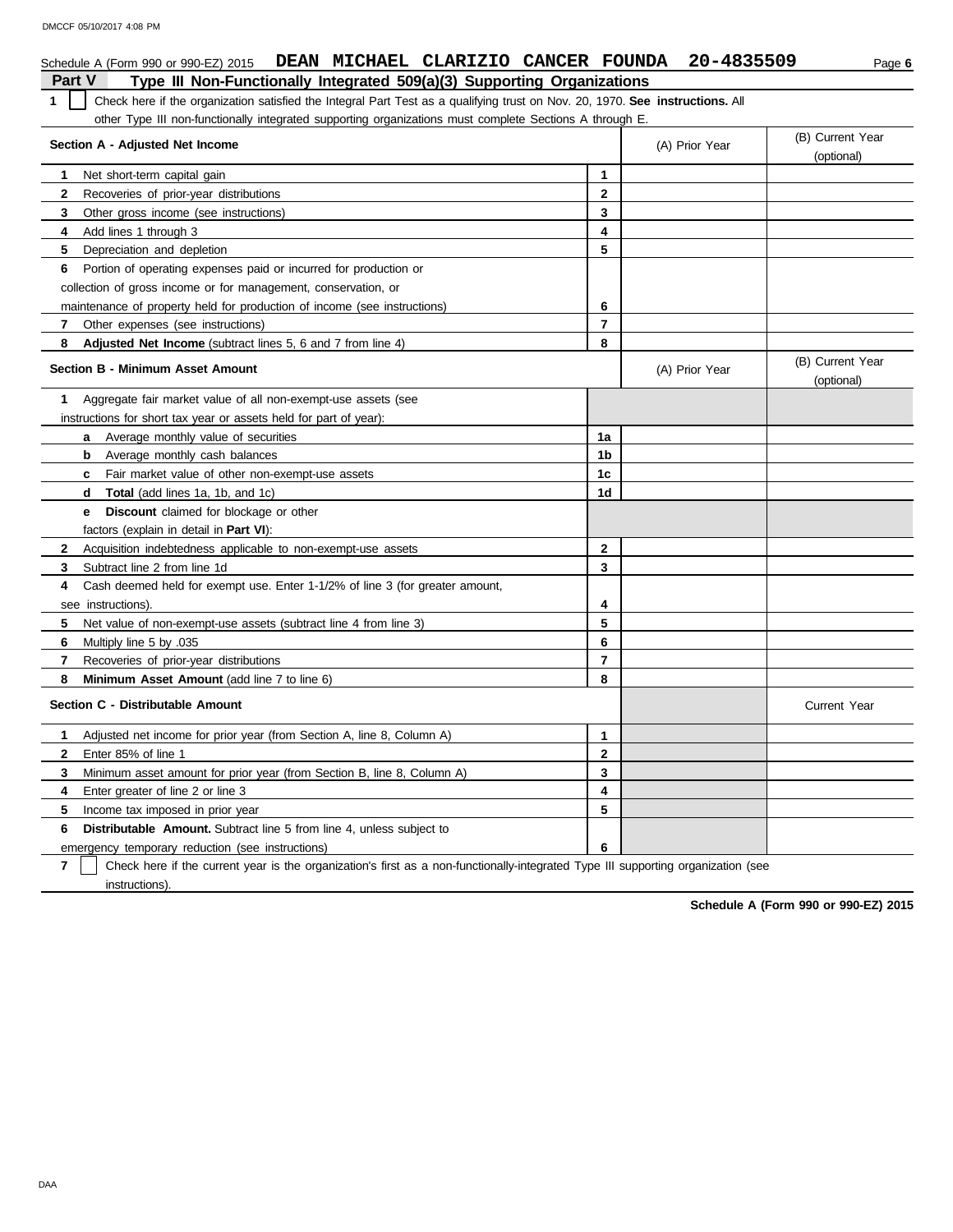DMCCF 05/10/2017 4:08 PM

## Schedule A (Form 990 or 990-EZ) 2015 **DEAN MICHAEL CLARIZIO CANCER FOUNDA** 20-4835509 Page 7 **Schedule A (Form 990 or 990-EZ) 2015 DEAN MICHAEL CLARI**<br>**Part V Type III Non-Functionally Integrated 500(a)(3) S**

| <b>Part V</b> | Type III Non-Functionally Integrated 509(a)(3) Supporting Organizations (continued)        |                                    |                                               |                                                  |
|---------------|--------------------------------------------------------------------------------------------|------------------------------------|-----------------------------------------------|--------------------------------------------------|
|               | <b>Section D - Distributions</b>                                                           | <b>Current Year</b>                |                                               |                                                  |
| 1.            | Amounts paid to supported organizations to accomplish exempt purposes                      |                                    |                                               |                                                  |
| 2             | Amounts paid to perform activity that directly furthers exempt purposes of supported       |                                    |                                               |                                                  |
|               | organizations, in excess of income from activity                                           |                                    |                                               |                                                  |
| 3             | Administrative expenses paid to accomplish exempt purposes of supported organizations      |                                    |                                               |                                                  |
| 4             | Amounts paid to acquire exempt-use assets                                                  |                                    |                                               |                                                  |
| 5             | Qualified set-aside amounts (prior IRS approval required)                                  |                                    |                                               |                                                  |
| 6             | Other distributions (describe in <b>Part VI</b> ). See instructions.                       |                                    |                                               |                                                  |
| 7             | Total annual distributions. Add lines 1 through 6.                                         |                                    |                                               |                                                  |
| 8             | Distributions to attentive supported organizations to which the organization is responsive |                                    |                                               |                                                  |
|               | (provide details in Part VI). See instructions.                                            |                                    |                                               |                                                  |
| 9             | Distributable amount for 2015 from Section C, line 6                                       |                                    |                                               |                                                  |
| 10            | Line 8 amount divided by Line 9 amount                                                     |                                    |                                               |                                                  |
|               | Section E - Distribution Allocations (see instructions)                                    | (i)<br><b>Excess Distributions</b> | (ii)<br><b>Underdistributions</b><br>Pre-2015 | (iii)<br><b>Distributable</b><br>Amount for 2015 |
| 1.            | Distributable amount for 2015 from Section C, line 6                                       |                                    |                                               |                                                  |
| $\mathbf{2}$  | Underdistributions, if any, for years prior to 2015                                        |                                    |                                               |                                                  |
|               | (reasonable cause required-see instructions)                                               |                                    |                                               |                                                  |
| 3             | Excess distributions carryover, if any, to 2015:                                           |                                    |                                               |                                                  |
| a             |                                                                                            |                                    |                                               |                                                  |
| b             |                                                                                            |                                    |                                               |                                                  |
| c             |                                                                                            |                                    |                                               |                                                  |
|               |                                                                                            |                                    |                                               |                                                  |
|               |                                                                                            |                                    |                                               |                                                  |
|               | f Total of lines 3a through e                                                              |                                    |                                               |                                                  |
|               | g Applied to underdistributions of prior years                                             |                                    |                                               |                                                  |
|               | h Applied to 2015 distributable amount                                                     |                                    |                                               |                                                  |
|               | <i>i</i> Carryover from 2010 not applied (see instructions)                                |                                    |                                               |                                                  |
|               | Remainder. Subtract lines 3g, 3h, and 3i from 3f.                                          |                                    |                                               |                                                  |
| 4             | Distributions for 2015 from Section                                                        |                                    |                                               |                                                  |
|               | D, line $7$ :<br>\$                                                                        |                                    |                                               |                                                  |
|               | <b>a</b> Applied to underdistributions of prior years                                      |                                    |                                               |                                                  |
|               | <b>b</b> Applied to 2015 distributable amount                                              |                                    |                                               |                                                  |
|               | <b>c</b> Remainder. Subtract lines 4a and 4b from 4.                                       |                                    |                                               |                                                  |
| 5             | Remaining underdistributions for years prior to 2015, if                                   |                                    |                                               |                                                  |
|               | any. Subtract lines 3g and 4a from line 2 (if amount                                       |                                    |                                               |                                                  |
|               | greater than zero, see instructions).                                                      |                                    |                                               |                                                  |
| 6             | Remaining underdistributions for 2015. Subtract lines 3h                                   |                                    |                                               |                                                  |
|               | and 4b from line 1 (if amount greater than zero, see                                       |                                    |                                               |                                                  |
|               | instructions).                                                                             |                                    |                                               |                                                  |
| $\mathbf{7}$  | Excess distributions carryover to 2016. Add lines 3j<br>and 4c.                            |                                    |                                               |                                                  |
| 8             | Breakdown of line 7:                                                                       |                                    |                                               |                                                  |
| a             |                                                                                            |                                    |                                               |                                                  |
| b             |                                                                                            |                                    |                                               |                                                  |
|               | c Excess from 2013                                                                         |                                    |                                               |                                                  |
|               | d Excess from 2014                                                                         |                                    |                                               |                                                  |
|               | e Excess from 2015                                                                         |                                    |                                               |                                                  |
|               |                                                                                            |                                    |                                               |                                                  |

**Schedule A (Form 990 or 990-EZ) 2015**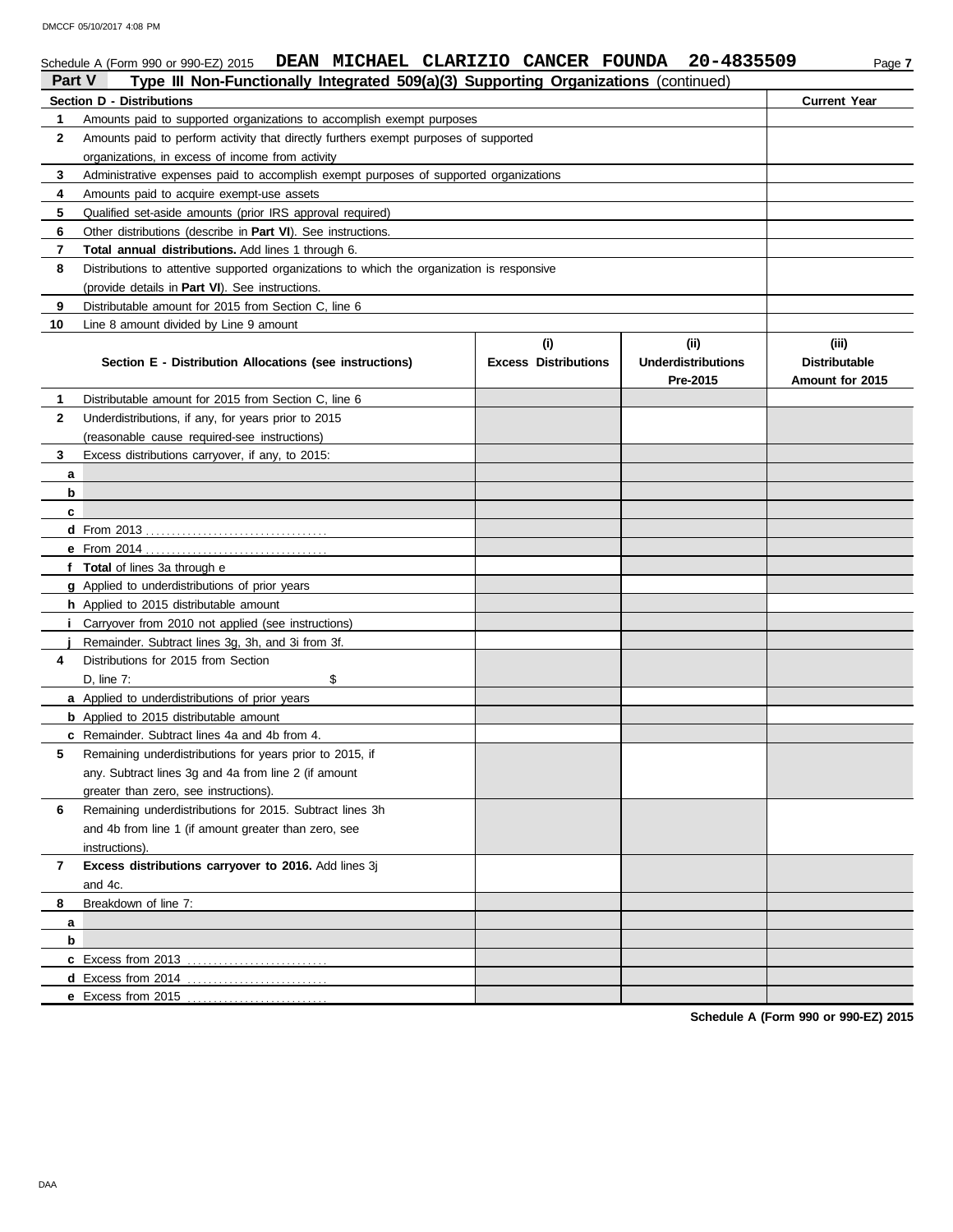| Part VI | DEAN MICHAEL CLARIZIO CANCER FOUNDA 20-4835509<br>Schedule A (Form 990 or 990-EZ) 2015<br>Page 8<br>Supplemental Information. Provide the explanations required by Part II, line 10; Part II, line 17a or 17b; Part<br>III, line 12; Part IV, Section A, lines 1, 2, 3b, 3c, 4b, 4c, 5a, 6, 9a, 9b, 9c, 11a, 11b, and 11c; Part IV, Section<br>B, lines 1 and 2; Part IV, Section C, line 1; Part IV, Section D, lines 2 and 3; Part IV, Section E, lines 1c, 2a, 2b,<br>3a and 3b; Part V, line 1; Part V, Section B, line 1e; Part V, Section D, lines 5, 6, and 8; and Part V, Section E, |
|---------|----------------------------------------------------------------------------------------------------------------------------------------------------------------------------------------------------------------------------------------------------------------------------------------------------------------------------------------------------------------------------------------------------------------------------------------------------------------------------------------------------------------------------------------------------------------------------------------------|
|         | lines 2, 5, and 6. Also complete this part for any additional information. (See instructions.)                                                                                                                                                                                                                                                                                                                                                                                                                                                                                               |
|         |                                                                                                                                                                                                                                                                                                                                                                                                                                                                                                                                                                                              |
|         |                                                                                                                                                                                                                                                                                                                                                                                                                                                                                                                                                                                              |
|         |                                                                                                                                                                                                                                                                                                                                                                                                                                                                                                                                                                                              |
|         |                                                                                                                                                                                                                                                                                                                                                                                                                                                                                                                                                                                              |
|         |                                                                                                                                                                                                                                                                                                                                                                                                                                                                                                                                                                                              |
|         |                                                                                                                                                                                                                                                                                                                                                                                                                                                                                                                                                                                              |
|         |                                                                                                                                                                                                                                                                                                                                                                                                                                                                                                                                                                                              |
|         |                                                                                                                                                                                                                                                                                                                                                                                                                                                                                                                                                                                              |
|         |                                                                                                                                                                                                                                                                                                                                                                                                                                                                                                                                                                                              |
|         |                                                                                                                                                                                                                                                                                                                                                                                                                                                                                                                                                                                              |
|         |                                                                                                                                                                                                                                                                                                                                                                                                                                                                                                                                                                                              |
|         |                                                                                                                                                                                                                                                                                                                                                                                                                                                                                                                                                                                              |
|         |                                                                                                                                                                                                                                                                                                                                                                                                                                                                                                                                                                                              |
|         |                                                                                                                                                                                                                                                                                                                                                                                                                                                                                                                                                                                              |
|         |                                                                                                                                                                                                                                                                                                                                                                                                                                                                                                                                                                                              |
|         |                                                                                                                                                                                                                                                                                                                                                                                                                                                                                                                                                                                              |
|         |                                                                                                                                                                                                                                                                                                                                                                                                                                                                                                                                                                                              |
|         |                                                                                                                                                                                                                                                                                                                                                                                                                                                                                                                                                                                              |
|         |                                                                                                                                                                                                                                                                                                                                                                                                                                                                                                                                                                                              |
|         |                                                                                                                                                                                                                                                                                                                                                                                                                                                                                                                                                                                              |
|         |                                                                                                                                                                                                                                                                                                                                                                                                                                                                                                                                                                                              |
|         |                                                                                                                                                                                                                                                                                                                                                                                                                                                                                                                                                                                              |
|         |                                                                                                                                                                                                                                                                                                                                                                                                                                                                                                                                                                                              |
|         |                                                                                                                                                                                                                                                                                                                                                                                                                                                                                                                                                                                              |
|         |                                                                                                                                                                                                                                                                                                                                                                                                                                                                                                                                                                                              |
|         |                                                                                                                                                                                                                                                                                                                                                                                                                                                                                                                                                                                              |
|         |                                                                                                                                                                                                                                                                                                                                                                                                                                                                                                                                                                                              |
|         |                                                                                                                                                                                                                                                                                                                                                                                                                                                                                                                                                                                              |
|         |                                                                                                                                                                                                                                                                                                                                                                                                                                                                                                                                                                                              |
|         |                                                                                                                                                                                                                                                                                                                                                                                                                                                                                                                                                                                              |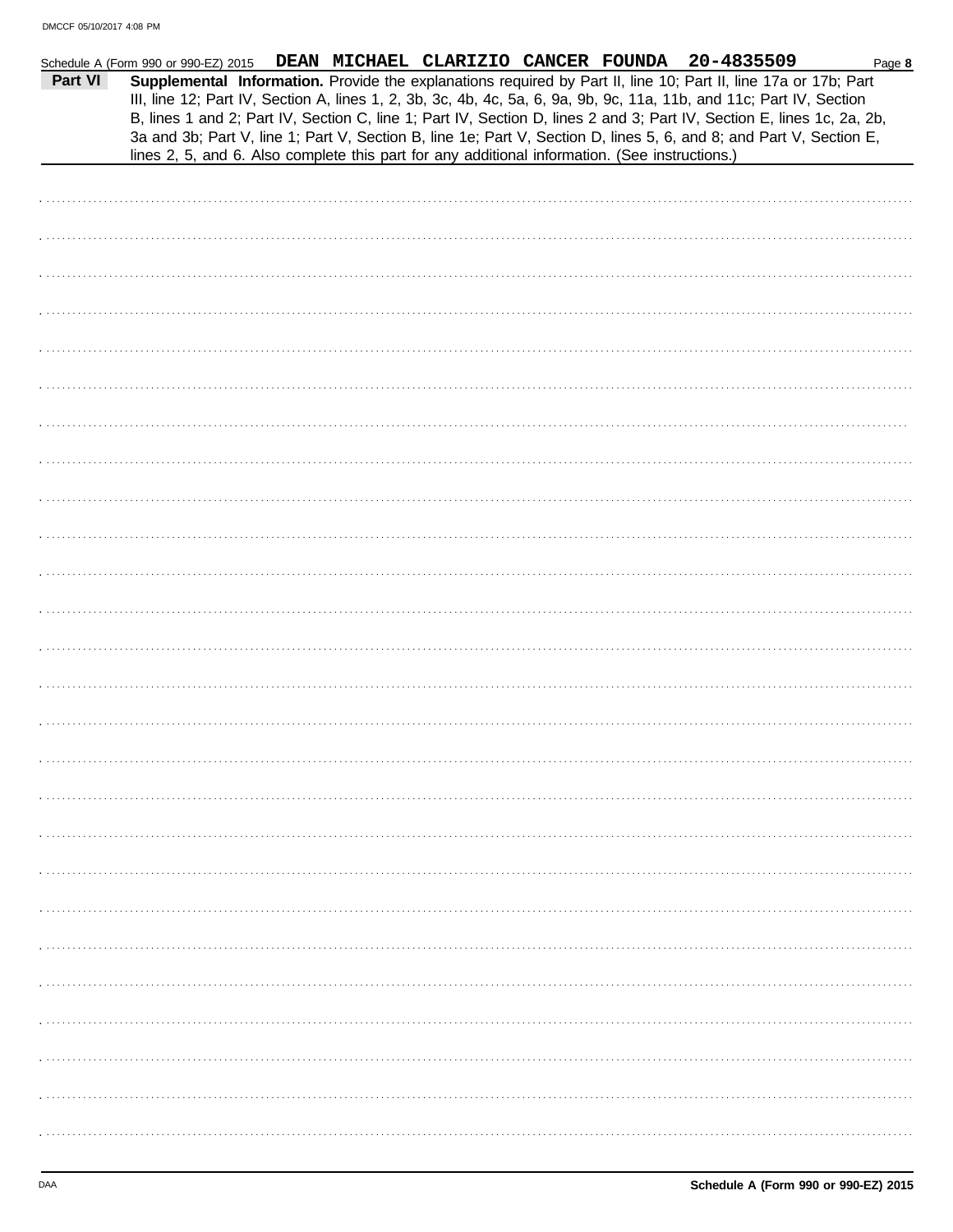| <b>SCHEDULE I</b><br>(Form 990)                                                                                                                                                          |                                                                                                                                                                                                                                                                               | Grants and Other Assistance to Organizations,<br>Governments, and Individuals in the United States<br>Complete if the organization answered "Yes" on Form 990, Part IV, line 21 or 22. | OMB No. 1545-0047                     |                             |                                       |                                                             |                                           |                                       |
|------------------------------------------------------------------------------------------------------------------------------------------------------------------------------------------|-------------------------------------------------------------------------------------------------------------------------------------------------------------------------------------------------------------------------------------------------------------------------------|----------------------------------------------------------------------------------------------------------------------------------------------------------------------------------------|---------------------------------------|-----------------------------|---------------------------------------|-------------------------------------------------------------|-------------------------------------------|---------------------------------------|
| Department of the Treasury                                                                                                                                                               |                                                                                                                                                                                                                                                                               |                                                                                                                                                                                        |                                       | u Attach to Form 990.       |                                       |                                                             |                                           | <b>Open to Public</b>                 |
| u Information about Schedule I (Form 990) and its instructions is at www.irs.gov/form990.<br>Internal Revenue Service<br>DEAN MICHAEL CLARIZIO CANCER FOUNDA<br>Name of the organization |                                                                                                                                                                                                                                                                               |                                                                                                                                                                                        |                                       |                             |                                       | <b>Inspection</b><br>Employer identification number         |                                           |                                       |
| Part I                                                                                                                                                                                   | CHRIS CLARIZIO<br><b>General Information on Grants and Assistance</b>                                                                                                                                                                                                         |                                                                                                                                                                                        |                                       |                             |                                       |                                                             |                                           | 20-4835509                            |
| $\mathbf 1$                                                                                                                                                                              | Does the organization maintain records to substantiate the amount of the grants or assistance, the grantees' eligibility for the grants or assistance, and<br>2 Describe in Part IV the organization's procedures for monitoring the use of grant funds in the United States. |                                                                                                                                                                                        |                                       |                             |                                       |                                                             |                                           | $ \mathbf{X} $ No<br>Yes              |
| Part II                                                                                                                                                                                  | Grants and Other Assistance to Domestic Organizations and Domestic Governments. Complete if the organization answered "Yes" on Form<br>990, Part IV, line 21, for any recipient that received more than \$5,000. Part II can be duplicated if additional space is needed.     |                                                                                                                                                                                        |                                       |                             |                                       |                                                             |                                           |                                       |
| -1                                                                                                                                                                                       | (a) Name and address of organization<br>or government                                                                                                                                                                                                                         | $(b)$ EIN                                                                                                                                                                              | $(c)$ IRC<br>section<br>if applicable | (d) Amount of cash<br>grant | (e) Amount of non-<br>cash assistance | (f) Method of valuation<br>(book, FMV, appraisal,<br>other) | (q) Description of<br>non-cash assistance | (h) Purpose of grant<br>or assistance |
| (1)                                                                                                                                                                                      |                                                                                                                                                                                                                                                                               |                                                                                                                                                                                        |                                       |                             |                                       |                                                             |                                           |                                       |
|                                                                                                                                                                                          |                                                                                                                                                                                                                                                                               |                                                                                                                                                                                        |                                       |                             |                                       |                                                             |                                           |                                       |
| (2)                                                                                                                                                                                      |                                                                                                                                                                                                                                                                               |                                                                                                                                                                                        |                                       |                             |                                       |                                                             |                                           |                                       |
|                                                                                                                                                                                          |                                                                                                                                                                                                                                                                               |                                                                                                                                                                                        |                                       |                             |                                       |                                                             |                                           |                                       |
| (3)                                                                                                                                                                                      |                                                                                                                                                                                                                                                                               |                                                                                                                                                                                        |                                       |                             |                                       |                                                             |                                           |                                       |
| (4)                                                                                                                                                                                      |                                                                                                                                                                                                                                                                               |                                                                                                                                                                                        |                                       |                             |                                       |                                                             |                                           |                                       |
|                                                                                                                                                                                          |                                                                                                                                                                                                                                                                               |                                                                                                                                                                                        |                                       |                             |                                       |                                                             |                                           |                                       |
| (5)                                                                                                                                                                                      |                                                                                                                                                                                                                                                                               |                                                                                                                                                                                        |                                       |                             |                                       |                                                             |                                           |                                       |
| (6)                                                                                                                                                                                      |                                                                                                                                                                                                                                                                               |                                                                                                                                                                                        |                                       |                             |                                       |                                                             |                                           |                                       |
|                                                                                                                                                                                          |                                                                                                                                                                                                                                                                               |                                                                                                                                                                                        |                                       |                             |                                       |                                                             |                                           |                                       |
| (7)                                                                                                                                                                                      |                                                                                                                                                                                                                                                                               |                                                                                                                                                                                        |                                       |                             |                                       |                                                             |                                           |                                       |
| (8)                                                                                                                                                                                      |                                                                                                                                                                                                                                                                               |                                                                                                                                                                                        |                                       |                             |                                       |                                                             |                                           |                                       |
|                                                                                                                                                                                          |                                                                                                                                                                                                                                                                               |                                                                                                                                                                                        |                                       |                             |                                       |                                                             |                                           |                                       |
| (9)                                                                                                                                                                                      |                                                                                                                                                                                                                                                                               |                                                                                                                                                                                        |                                       |                             |                                       |                                                             |                                           |                                       |
| $\mathbf{2}$                                                                                                                                                                             | Enter total number of section $501(c)(3)$ and government organizations listed in the line 1 table<br>Enter total number of other organizations listed in the line 1 table                                                                                                     |                                                                                                                                                                                        |                                       |                             |                                       |                                                             |                                           | u                                     |
| 3                                                                                                                                                                                        | For Paperwork Reduction Act Notice, see the Instructions for Form 990.                                                                                                                                                                                                        |                                                                                                                                                                                        |                                       |                             |                                       |                                                             |                                           | u<br>Schedule I (Form 990) (2015)     |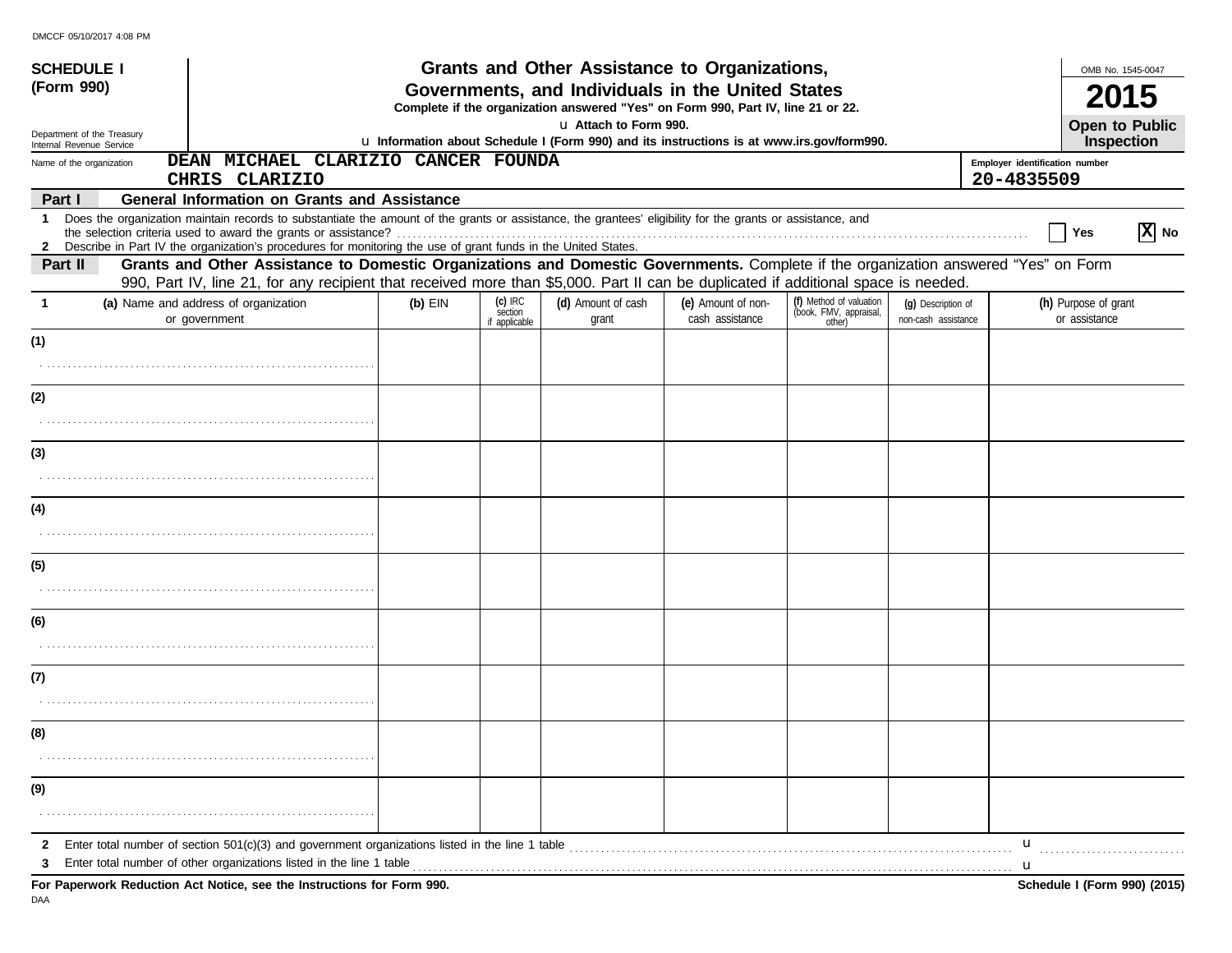$\overline{\phantom{a}}$ 

 $\overline{\phantom{a}}$ 

## Schedule I (Form 990) (2015) DEAN MICHAEL CLARIZIO CANCER FOUNDA 20-4835509

| 3,000<br>$\mathbf{2}$<br>1 SCHOLARSHIPS<br>66,560<br>19<br>2 DONATIONS<br>$\overline{\mathbf{3}}$<br>$\overline{4}$<br>$\overline{\mathbf{5}}$<br>6<br>$\mathbf{7}$<br>Part IV<br>Supplemental Information. Provide the information required in Part I, line 2, Part III, column (b), and any other additional information. | (a) Type of grant or assistance | (b) Number of<br>recipients | (c) Amount of<br>cash grant | (d) Amount of<br>non-cash assistance | (e) Method of valuation (book,<br>FMV, appraisal, other) | (f) Description of non-cash assistance |
|-----------------------------------------------------------------------------------------------------------------------------------------------------------------------------------------------------------------------------------------------------------------------------------------------------------------------------|---------------------------------|-----------------------------|-----------------------------|--------------------------------------|----------------------------------------------------------|----------------------------------------|
|                                                                                                                                                                                                                                                                                                                             |                                 |                             |                             |                                      |                                                          |                                        |
|                                                                                                                                                                                                                                                                                                                             |                                 |                             |                             |                                      |                                                          |                                        |
|                                                                                                                                                                                                                                                                                                                             |                                 |                             |                             |                                      |                                                          |                                        |
|                                                                                                                                                                                                                                                                                                                             |                                 |                             |                             |                                      |                                                          |                                        |
|                                                                                                                                                                                                                                                                                                                             |                                 |                             |                             |                                      |                                                          |                                        |
|                                                                                                                                                                                                                                                                                                                             |                                 |                             |                             |                                      |                                                          |                                        |
|                                                                                                                                                                                                                                                                                                                             |                                 |                             |                             |                                      |                                                          |                                        |
|                                                                                                                                                                                                                                                                                                                             |                                 |                             |                             |                                      |                                                          |                                        |
|                                                                                                                                                                                                                                                                                                                             |                                 |                             |                             |                                      |                                                          |                                        |
|                                                                                                                                                                                                                                                                                                                             |                                 |                             |                             |                                      |                                                          |                                        |
|                                                                                                                                                                                                                                                                                                                             |                                 |                             |                             |                                      |                                                          |                                        |
|                                                                                                                                                                                                                                                                                                                             |                                 |                             |                             |                                      |                                                          |                                        |
|                                                                                                                                                                                                                                                                                                                             |                                 |                             |                             |                                      |                                                          |                                        |
|                                                                                                                                                                                                                                                                                                                             |                                 |                             |                             |                                      |                                                          |                                        |
|                                                                                                                                                                                                                                                                                                                             |                                 |                             |                             |                                      |                                                          |                                        |
|                                                                                                                                                                                                                                                                                                                             |                                 |                             |                             |                                      |                                                          |                                        |
|                                                                                                                                                                                                                                                                                                                             |                                 |                             |                             |                                      |                                                          |                                        |
|                                                                                                                                                                                                                                                                                                                             |                                 |                             |                             |                                      |                                                          |                                        |

 $\overline{\phantom{a}}$ 

Ξ

 $\overline{\phantom{a}}$ 

Page 2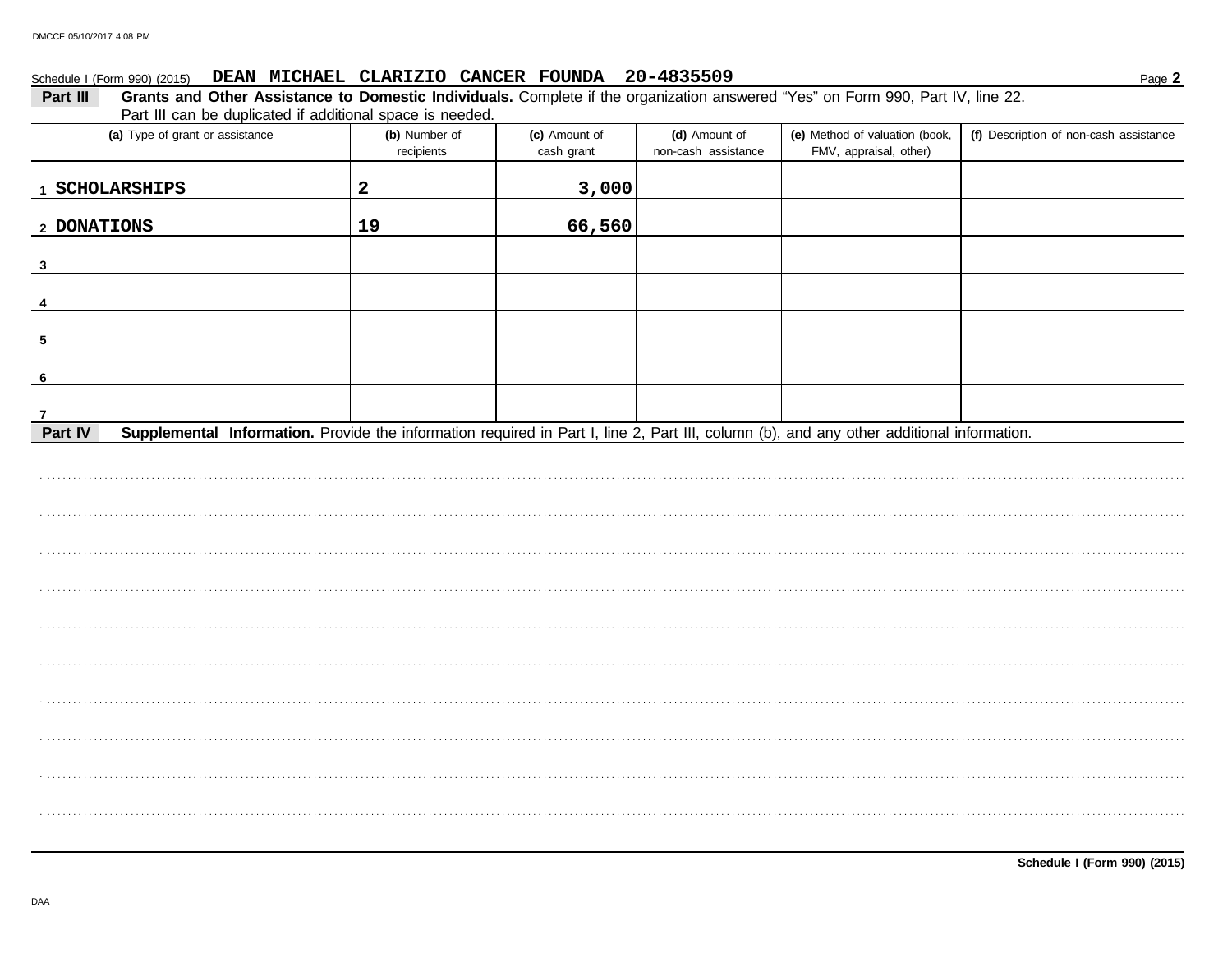DMCCF 05/10/2017 4:08 PM

| <b>SCHEDULE O</b>                                      | Supplemental Information to Form 990 or 990-EZ                                                                                             |                                            | OMB No. 1545-0047 |
|--------------------------------------------------------|--------------------------------------------------------------------------------------------------------------------------------------------|--------------------------------------------|-------------------|
| (Form 990 or 990-EZ)                                   | Complete to provide information for responses to specific questions on                                                                     | 2015                                       |                   |
| Department of the Treasury<br>Internal Revenue Service |                                                                                                                                            | <b>Open to Public</b><br><b>Inspection</b> |                   |
| Name of the organization                               | u Information about Schedule O (Form 990 or 990-EZ) and its instructions is at www.irs.gov/form990.<br>DEAN MICHAEL CLARIZIO CANCER FOUNDA | Employer identification number             |                   |
|                                                        | CLARIZIO<br><b>CHRIS</b>                                                                                                                   | 20-4835509                                 |                   |
|                                                        | Form 990 - Organization's Mission                                                                                                          |                                            |                   |
|                                                        | THE ORGANIZATION PROVIDES SUPPORT FOR CANCER PATIENTS, THEIR FAMILIES AND                                                                  |                                            |                   |
| THEIR CARE-GIVERS.                                     | THEY PROMOTE RESEARCH AND DEVELOPMENT AND EDUCATION TO                                                                                     |                                            |                   |
|                                                        | RAISE THE LEVEL OF AWARENESS AND KNOWLEDGE ABOUT THE CAUSES, PREVENTION AND                                                                |                                            |                   |
| TREATMENT OF CANCER.                                   |                                                                                                                                            |                                            |                   |
|                                                        |                                                                                                                                            |                                            |                   |
|                                                        | Form 990, Part III, Line 4d - All Other Accomplishment                                                                                     |                                            |                   |
|                                                        | PROVIDED SUPPORT TO CANCER PATIENTS, THEIR FAMILIES AND CARE-GIVERS.                                                                       |                                            |                   |
|                                                        |                                                                                                                                            |                                            |                   |
|                                                        | Form 990, Part VI, Line 11b - Organization's Process to Review Form 990                                                                    |                                            |                   |
|                                                        | No review was or will be conducted.                                                                                                        |                                            |                   |
|                                                        |                                                                                                                                            |                                            |                   |
|                                                        |                                                                                                                                            |                                            |                   |
|                                                        | Form 990, Part VI, Line 19 - Governing Documents Disclosure Explanation                                                                    |                                            |                   |
| ALL OF                                                 | INFORMATION/FINANCIALS AND ETC. ARE AVAILABLE FOR<br><b>THE ORGANIZATIONS</b>                                                              |                                            |                   |
| PITRT.TO                                               | THE ORGANIZATIONS OFFICE AND WEBSITE<br>TNSPROTION LOCATED AT                                                                              |                                            |                   |
|                                                        |                                                                                                                                            |                                            |                   |
|                                                        |                                                                                                                                            |                                            |                   |
|                                                        |                                                                                                                                            |                                            |                   |
|                                                        |                                                                                                                                            |                                            |                   |
|                                                        |                                                                                                                                            |                                            |                   |
|                                                        |                                                                                                                                            |                                            |                   |
|                                                        |                                                                                                                                            |                                            |                   |
|                                                        |                                                                                                                                            |                                            |                   |
|                                                        |                                                                                                                                            |                                            |                   |
|                                                        |                                                                                                                                            |                                            |                   |
|                                                        |                                                                                                                                            |                                            |                   |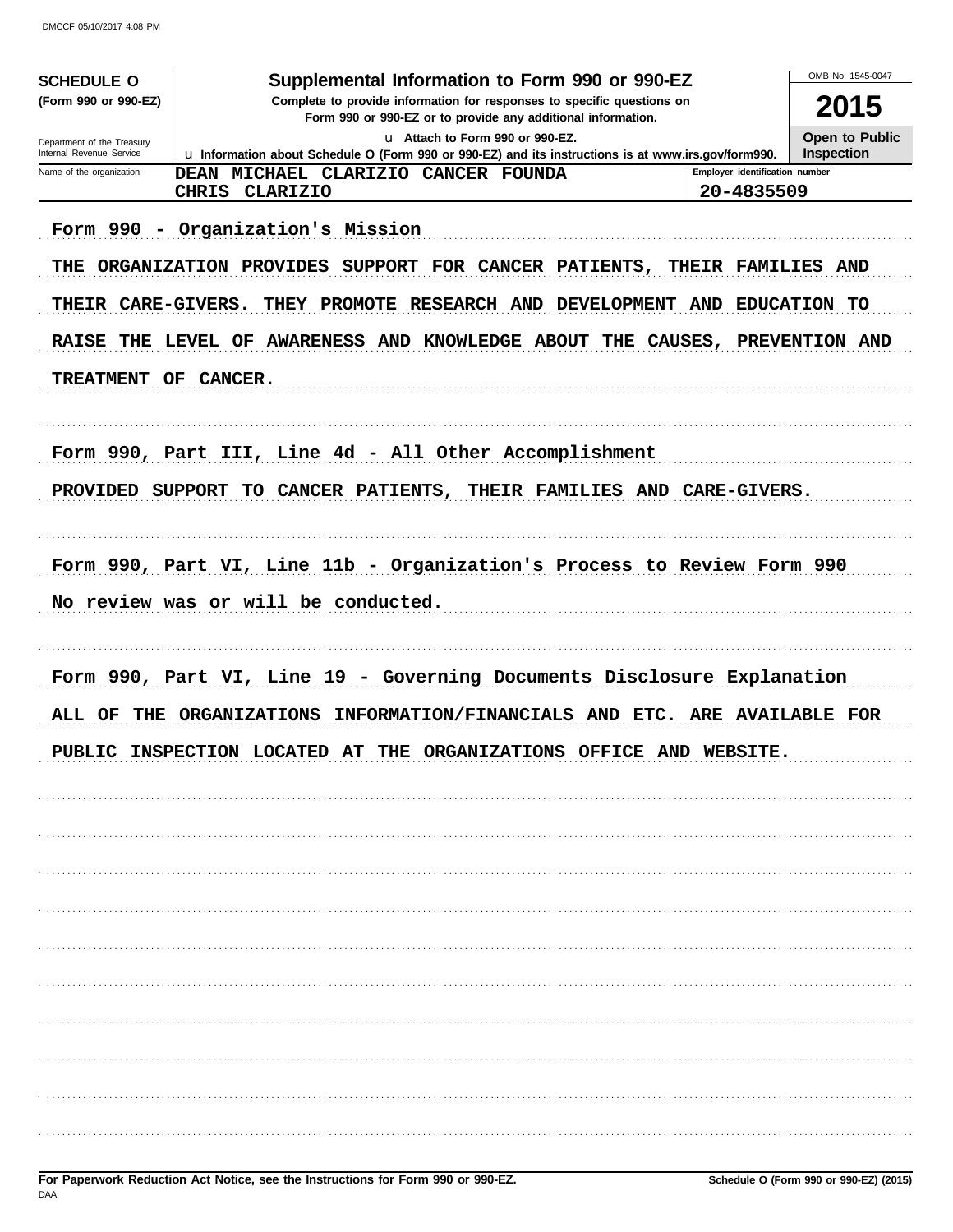**31.**

|              | Form 990                    | <b>Two Year Comparison Report</b>                                                                                                                                                                                                   |           |              |             |                                |  |  |  |
|--------------|-----------------------------|-------------------------------------------------------------------------------------------------------------------------------------------------------------------------------------------------------------------------------------|-----------|--------------|-------------|--------------------------------|--|--|--|
|              |                             | For calendar year 2015, or tax year beginning                                                                                                                                                                                       |           | ending       |             |                                |  |  |  |
|              | Name                        | DEAN MICHAEL CLARIZIO CANCER FOUNDA                                                                                                                                                                                                 |           |              |             | Taxpayer Identification Number |  |  |  |
|              | CHRIS CLARIZIO              |                                                                                                                                                                                                                                     |           |              |             | 20-4835509                     |  |  |  |
|              |                             |                                                                                                                                                                                                                                     |           | 2014         | 2015        | <b>Differences</b>             |  |  |  |
|              |                             |                                                                                                                                                                                                                                     | 1.        | 27,500       | 6,370       | $-21,130$                      |  |  |  |
|              |                             |                                                                                                                                                                                                                                     | 2.        |              |             |                                |  |  |  |
|              |                             | 3. Government contributions and grants                                                                                                                                                                                              | 3.        |              |             |                                |  |  |  |
|              |                             |                                                                                                                                                                                                                                     | 4.        | 80,273       | 127,699     | 47,426                         |  |  |  |
| 5<br>Ξ       |                             |                                                                                                                                                                                                                                     | 5.        |              |             |                                |  |  |  |
|              |                             |                                                                                                                                                                                                                                     | 6.        |              |             |                                |  |  |  |
|              |                             | 7. Net gain or (loss) from sale of assets other than inventory                                                                                                                                                                      | 7.        |              |             |                                |  |  |  |
|              |                             | 8. Net income or (loss) from fundraising events                                                                                                                                                                                     | 8.        |              |             |                                |  |  |  |
|              |                             |                                                                                                                                                                                                                                     | 9.        |              |             |                                |  |  |  |
|              |                             |                                                                                                                                                                                                                                     | 10.       |              |             |                                |  |  |  |
|              |                             | 11. Other revenue <i>communication</i> and the contract of the contract of the contract of the contract of the contract of the contract of the contract of the contract of the contract of the contract of the contract of the cont | 11.       |              |             |                                |  |  |  |
|              |                             | 12. Total revenue. Add lines 1 through 11                                                                                                                                                                                           | 12.       | 107,773      | 134,069     | 26,296                         |  |  |  |
|              |                             |                                                                                                                                                                                                                                     | 13.       | 66,027       | 69,560      | 3,533                          |  |  |  |
|              |                             |                                                                                                                                                                                                                                     | 14.       |              |             |                                |  |  |  |
| w            |                             | 15. Compensation of officers, directors, trustees, etc.                                                                                                                                                                             | 15.       |              |             |                                |  |  |  |
|              |                             | 16. Salaries, other compensation, and employee benefits                                                                                                                                                                             | 16.       |              |             |                                |  |  |  |
| $\mathbf{r}$ |                             |                                                                                                                                                                                                                                     | 17.       |              |             |                                |  |  |  |
| ௨<br>×       | 18. Other professional fees |                                                                                                                                                                                                                                     | 18.       |              |             |                                |  |  |  |
| ш            |                             | 19. Occupancy, rent, utilities, and maintenance <i>[[[[[[[[[[[[[[[[[[[[[[[[]]]]</i>                                                                                                                                                 | 19.       | 39,704       | 52,664      | 12,960                         |  |  |  |
|              |                             |                                                                                                                                                                                                                                     | 20.       |              |             |                                |  |  |  |
|              |                             |                                                                                                                                                                                                                                     | 21.       | 1,442        | 1,945       | 503                            |  |  |  |
|              |                             | 22. Total expenses. Add lines 13 through 21                                                                                                                                                                                         | 22.       | 107,173      | 124,169     | 16,996                         |  |  |  |
|              |                             | 23. Excess or (Deficit). Subtract line 22 from line 12                                                                                                                                                                              | 23.       | 600          | 9,900       | 9,300                          |  |  |  |
|              |                             |                                                                                                                                                                                                                                     | 24.       | 107,773      | 134,069     | 26,296                         |  |  |  |
|              |                             |                                                                                                                                                                                                                                     | 25.       |              |             |                                |  |  |  |
|              |                             | 26. Total excludable revenue <i>communically</i> contained a set of the set of the set of the set of the set of the set of the set of the set of the set of the set of the set of the set of the set of the set of the set of the s | 26.       | 80,273       | 127,699     | 47,426                         |  |  |  |
|              |                             |                                                                                                                                                                                                                                     | 27.       | 3,316        | 13,216      | 9,900                          |  |  |  |
| Information  |                             |                                                                                                                                                                                                                                     | 28.       |              |             |                                |  |  |  |
|              | 29. Retained earnings       |                                                                                                                                                                                                                                     | 29.       | 3,316<br>5   | 13,216<br>5 | 9,900                          |  |  |  |
|              |                             | 30. Number of voting members of governing body<br>24 Number of independent voting members of governing body                                                                                                                         | 30.<br>24 | <sup>n</sup> | 5           |                                |  |  |  |
|              |                             |                                                                                                                                                                                                                                     |           |              |             |                                |  |  |  |

**32. 31. 30.** **5 5 0 5 0 0**

**30.** Number of voting members of governing body ..................... 31. Number of independent voting members of governing body

**32.** Number of employees . . . . . . . . . . . . . . . . . . . . . . . . . . . . . . . . . . . . . . . . . . . . .

**33.** Number of volunteers **33.**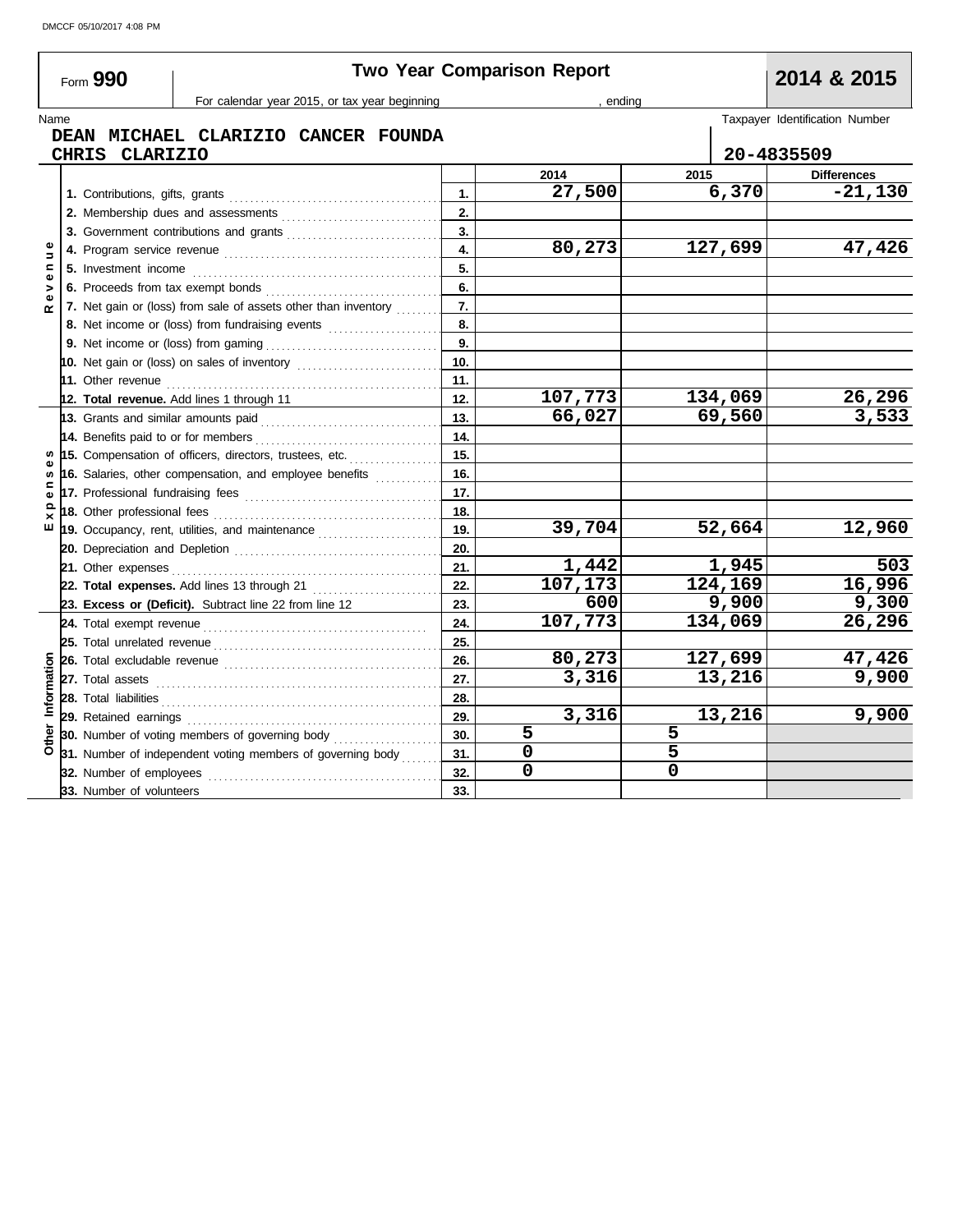| Form 990                |                                                                                                                                                                                                                                    |      |                                     | <b>Tax Return History</b> |         |         | 2015                                         |
|-------------------------|------------------------------------------------------------------------------------------------------------------------------------------------------------------------------------------------------------------------------------|------|-------------------------------------|---------------------------|---------|---------|----------------------------------------------|
| Name                    | <b>CLARIZIO</b><br><b>CHRIS</b>                                                                                                                                                                                                    |      | DEAN MICHAEL CLARIZIO CANCER FOUNDA |                           |         |         | Employer Identification Number<br>20-4835509 |
|                         |                                                                                                                                                                                                                                    | 2011 | 2012                                | 2013                      | 2014    | 2015    | 2016                                         |
|                         |                                                                                                                                                                                                                                    |      |                                     |                           | 27,500  | 6,370   |                                              |
|                         |                                                                                                                                                                                                                                    |      |                                     |                           |         |         |                                              |
| Program service revenue |                                                                                                                                                                                                                                    |      |                                     |                           | 80,273  | 127,699 |                                              |
|                         |                                                                                                                                                                                                                                    |      |                                     |                           |         |         |                                              |
|                         |                                                                                                                                                                                                                                    |      |                                     |                           |         |         |                                              |
|                         | Fundraising revenue (income/loss)  __________                                                                                                                                                                                      |      |                                     |                           |         |         |                                              |
|                         |                                                                                                                                                                                                                                    |      |                                     |                           |         |         |                                              |
|                         |                                                                                                                                                                                                                                    |      |                                     |                           |         |         |                                              |
|                         |                                                                                                                                                                                                                                    |      |                                     |                           | 107,773 | 134,069 |                                              |
|                         |                                                                                                                                                                                                                                    |      |                                     |                           | 66,027  | 69,560  |                                              |
|                         |                                                                                                                                                                                                                                    |      |                                     |                           |         |         |                                              |
|                         |                                                                                                                                                                                                                                    |      |                                     |                           |         |         |                                              |
|                         |                                                                                                                                                                                                                                    |      |                                     |                           |         |         |                                              |
|                         |                                                                                                                                                                                                                                    |      |                                     |                           |         |         |                                              |
|                         |                                                                                                                                                                                                                                    |      |                                     |                           | 39,704  | 52,664  |                                              |
|                         |                                                                                                                                                                                                                                    |      |                                     |                           |         |         |                                              |
|                         |                                                                                                                                                                                                                                    |      |                                     |                           | 1,442   | 1,945   |                                              |
|                         | Total expenses <b>contained contained a state of the state of the state of the state of the state of the state of the state of the state of the state of the state of the state of the state of the state of the state of the </b> |      |                                     |                           | 107,173 | 124,169 |                                              |
|                         | Excess or (Deficit) <b>Excess</b> or (Deficit)                                                                                                                                                                                     |      |                                     |                           | 600     | 9,900   |                                              |
|                         |                                                                                                                                                                                                                                    |      |                                     |                           |         |         |                                              |
|                         |                                                                                                                                                                                                                                    |      |                                     |                           | 107,773 | 134,069 |                                              |
|                         |                                                                                                                                                                                                                                    |      |                                     |                           |         |         |                                              |
|                         |                                                                                                                                                                                                                                    |      |                                     |                           | 80,273  | 127,699 |                                              |
|                         |                                                                                                                                                                                                                                    |      |                                     |                           | 3,316   | 13,216  |                                              |
|                         |                                                                                                                                                                                                                                    |      |                                     |                           |         |         |                                              |
| Net Fund Balances       |                                                                                                                                                                                                                                    |      |                                     |                           | 3,316   | 13,216  |                                              |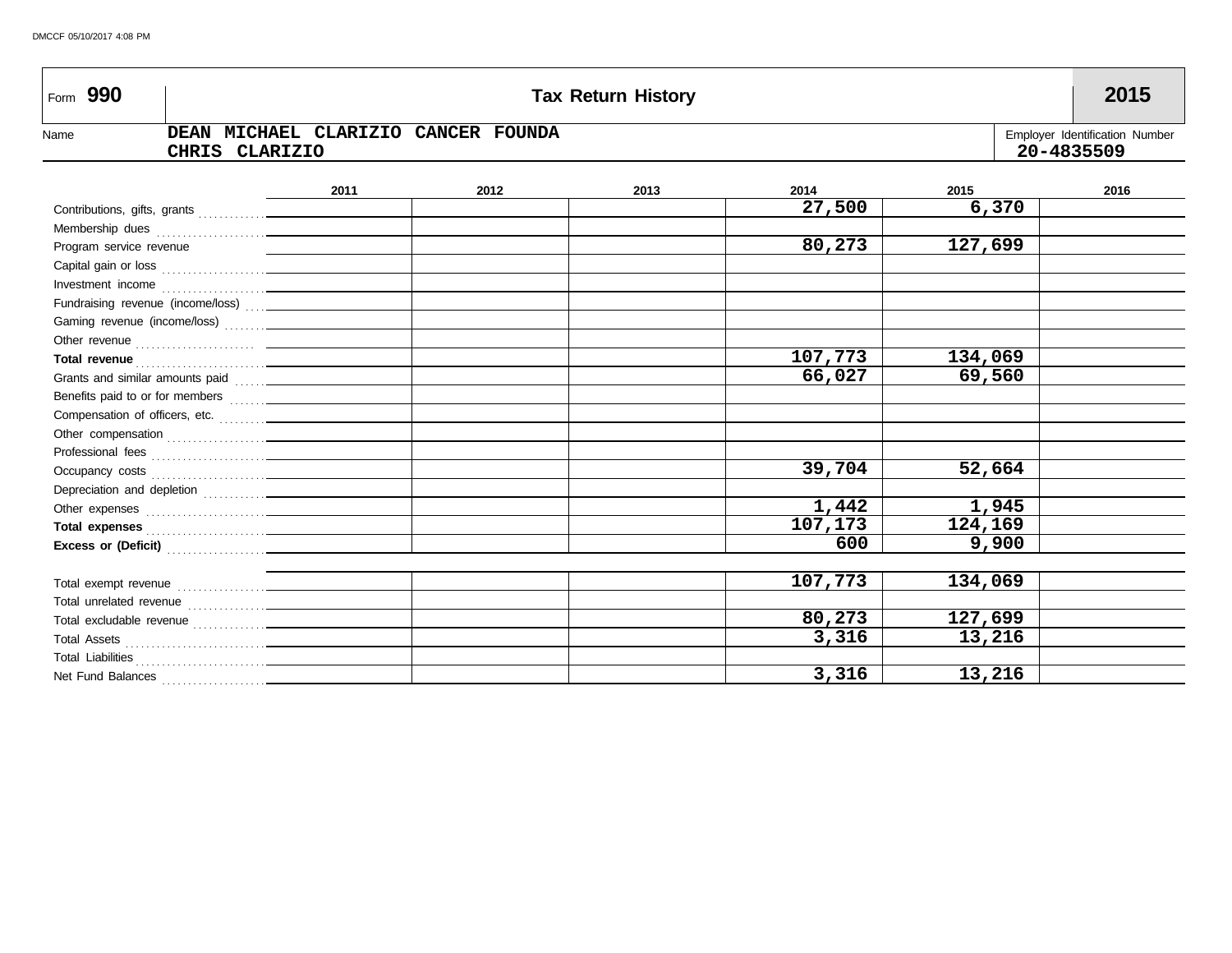| Form 990T      |                                                       |               |      |      | <b>Tax Return History</b> |      |                              | 2015                                         |
|----------------|-------------------------------------------------------|---------------|------|------|---------------------------|------|------------------------------|----------------------------------------------|
| Name           | DEAN MICHAEL CLARIZIO CANCER FOUNDA<br>CHRIS CLARIZIO |               |      |      |                           |      |                              | Employer Identification Number<br>20-4835509 |
|                |                                                       | 2011          |      | 2012 | 2013                      | 2014 | 2015                         | 2016                                         |
|                |                                                       |               |      |      |                           |      |                              |                                              |
|                |                                                       |               |      |      |                           |      |                              |                                              |
|                |                                                       |               |      |      |                           |      |                              |                                              |
| Rental income* |                                                       |               |      |      |                           |      |                              |                                              |
|                |                                                       |               |      |      |                           |      |                              |                                              |
|                |                                                       |               |      |      |                           |      |                              |                                              |
|                |                                                       |               |      |      |                           |      |                              |                                              |
|                |                                                       |               |      |      |                           |      |                              |                                              |
|                |                                                       |               |      |      |                           |      |                              |                                              |
|                | Total trade or business income.                       |               |      |      |                           |      |                              |                                              |
|                |                                                       |               |      |      |                           |      |                              |                                              |
|                |                                                       |               |      |      |                           |      |                              |                                              |
|                |                                                       |               |      |      |                           |      |                              |                                              |
|                |                                                       |               |      |      |                           |      |                              |                                              |
|                |                                                       |               |      |      |                           |      |                              |                                              |
|                |                                                       |               |      |      |                           |      |                              |                                              |
|                |                                                       |               |      |      |                           |      |                              |                                              |
|                |                                                       |               |      |      |                           |      |                              |                                              |
|                |                                                       |               |      |      |                           |      |                              |                                              |
|                |                                                       |               |      |      |                           |      |                              |                                              |
|                |                                                       | Contributions |      |      |                           |      | <b>Exempt Revenue (Loss)</b> |                                              |
| \$36,000       |                                                       |               |      |      | \$168,000                 |      |                              |                                              |
| \$24,000       |                                                       |               |      |      | \$112,000                 |      |                              |                                              |
| \$12,000       |                                                       |               |      |      | \$56,000                  |      |                              |                                              |
| \$0            |                                                       |               |      |      | \$0                       |      |                              |                                              |
|                |                                                       | 2013          | 2014 | 2015 |                           |      | 2013                         | 2014<br>2015                                 |

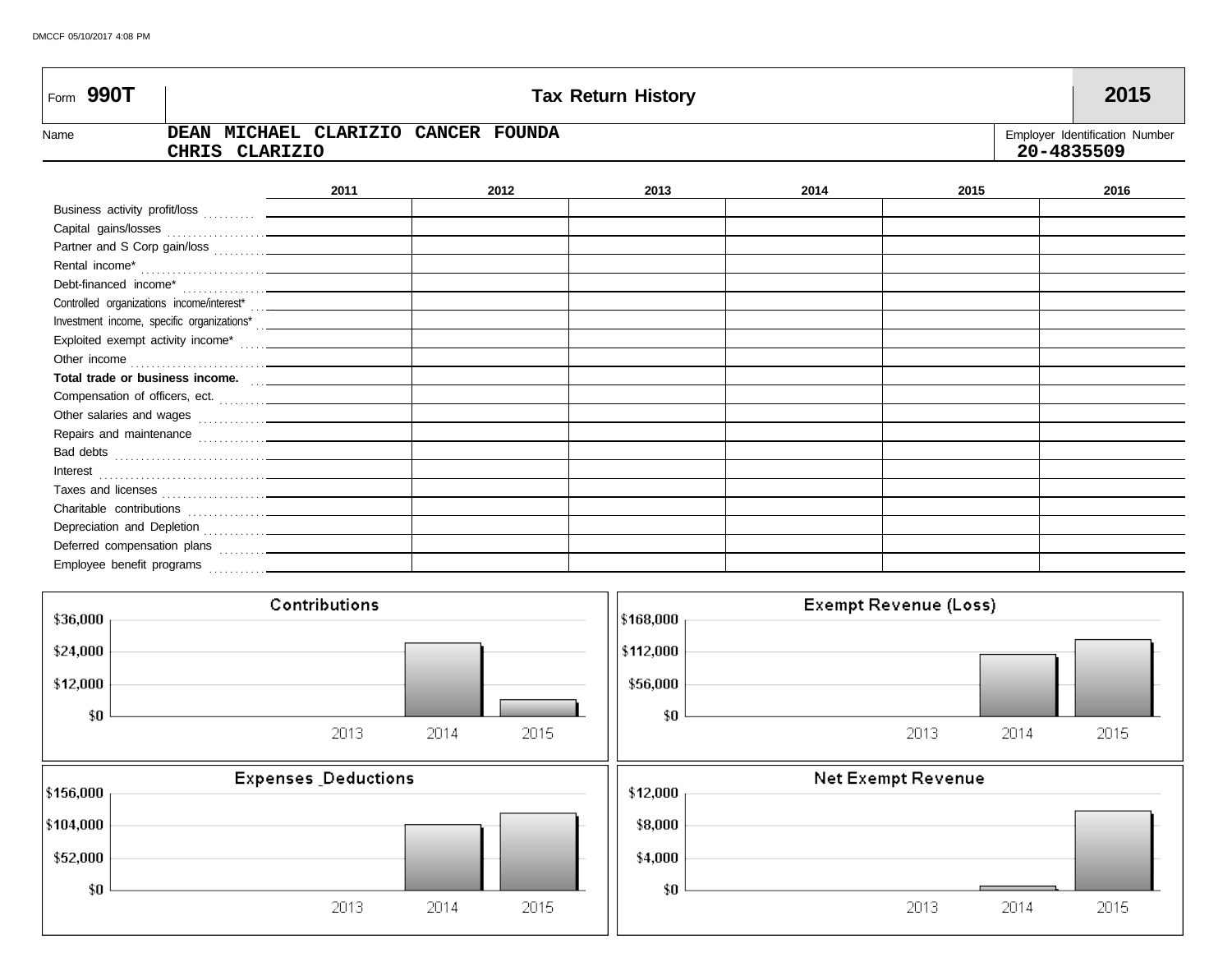| Form 990T | <b>Tax Return History</b> |                |                                     |  |      |          |      |      |            | 2015                           |
|-----------|---------------------------|----------------|-------------------------------------|--|------|----------|------|------|------------|--------------------------------|
| Name      |                           | CHRIS CLARIZIO | DEAN MICHAEL CLARIZIO CANCER FOUNDA |  |      |          |      |      | 20-4835509 | Employer Identification Number |
|           |                           |                | 2011                                |  | 2012 | 2013     | 2014 | 2015 |            | 2016                           |
|           |                           |                |                                     |  |      |          |      |      |            |                                |
|           |                           |                |                                     |  |      |          |      |      |            |                                |
|           |                           |                |                                     |  |      | 1,000    |      |      |            |                                |
|           |                           |                |                                     |  |      | $-1,000$ |      |      |            |                                |
|           |                           |                |                                     |  |      |          |      |      |            |                                |
|           |                           |                |                                     |  |      |          |      |      |            |                                |
|           |                           |                |                                     |  |      |          |      |      |            |                                |
|           |                           |                |                                     |  |      |          |      |      |            |                                |
|           |                           |                |                                     |  |      |          |      |      |            |                                |
|           |                           |                |                                     |  |      |          |      |      |            |                                |
|           |                           |                |                                     |  |      |          |      |      |            |                                |
|           |                           |                |                                     |  |      |          |      |      |            |                                |
|           |                           |                |                                     |  |      |          |      |      |            |                                |

\* Income shown net of expenses